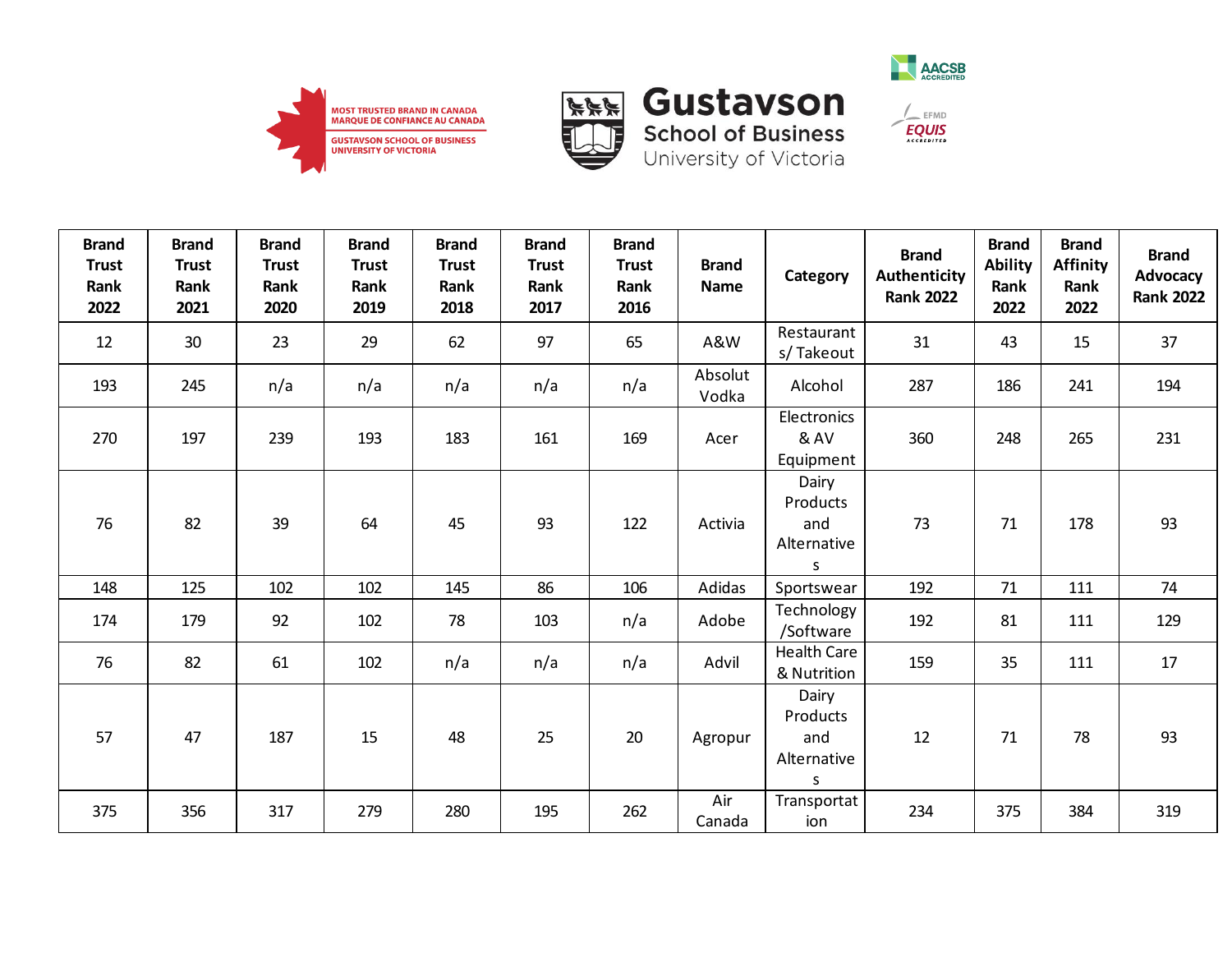



**School of Business**<br>University of Victoria



 $\frac{1}{2}$  EFMD

**EQUIS** 

| <b>Brand</b><br><b>Trust</b><br>Rank<br>2022 | <b>Brand</b><br><b>Trust</b><br>Rank<br>2021 | <b>Brand</b><br><b>Trust</b><br>Rank<br>2020 | <b>Brand</b><br><b>Trust</b><br>Rank<br>2019 | <b>Brand</b><br><b>Trust</b><br>Rank<br>2018 | <b>Brand</b><br><b>Trust</b><br>Rank<br>2017 | <b>Brand</b><br><b>Trust</b><br>Rank<br>2016 | <b>Brand</b><br><b>Name</b> | Category                         | <b>Brand</b><br><b>Authenticity</b><br><b>Rank 2022</b> | <b>Brand</b><br><b>Ability</b><br>Rank<br>2022 | <b>Brand</b><br><b>Affinity</b><br>Rank<br>2022 | <b>Brand</b><br>Advocacy<br><b>Rank 2022</b> |
|----------------------------------------------|----------------------------------------------|----------------------------------------------|----------------------------------------------|----------------------------------------------|----------------------------------------------|----------------------------------------------|-----------------------------|----------------------------------|---------------------------------------------------------|------------------------------------------------|-------------------------------------------------|----------------------------------------------|
| 370                                          | 364                                          | 293                                          | 264                                          | 272                                          | 235                                          | 179                                          | Air<br>Transat              | Transportat<br>ion               | 383                                                     | 384                                            | 371                                             | 356                                          |
| 334                                          | 310                                          | 298                                          | 273                                          | 252                                          | 272                                          | 231                                          | Air Wick                    | Household<br>Care                | 368                                                     | 333                                            | 350                                             | 337                                          |
| 363                                          | 348                                          | 333                                          | 264                                          | 257                                          | 214                                          | 244                                          | Airbnb                      | Hotels                           | 159                                                     | 291                                            | 350                                             | 271                                          |
| 340                                          | 330                                          | 277                                          | 279                                          | 241                                          | 235                                          | 258                                          | Alamo/Na<br>tional          | Automotive<br>Rental             | 391                                                     | 364                                            | 350                                             | 337                                          |
| 174                                          | 98                                           | 79                                           | 47                                           | 75                                           | 78                                           | 51                                           | Alexander<br>Keith's        | Alcohol                          | 192                                                     | 196                                            | 207                                             | 171                                          |
| 358                                          | 293                                          | 177                                          | 15                                           | 28                                           | 18                                           | 54                                           | Amazon                      | $E-$<br>commerce                 | 394                                                     | 90                                             | 111                                             | 120                                          |
| 392                                          | 383                                          | 327                                          | 302                                          | 292                                          | 280                                          | n/a                                          | American<br><b>Airlines</b> | Transportat<br>ion               | 399                                                     | 399                                            | 392                                             | 394                                          |
| 290                                          | 287                                          | 265                                          | 102                                          | 102                                          | 98                                           | 86                                           | American<br><b>Express</b>  | Financial<br>Services            | 303                                                     | 326                                            | 154                                             | 337                                          |
| 174                                          | 58                                           | 92                                           | 79                                           | 81                                           | 16                                           | 50                                           | Apple                       | Electronics<br>& AV<br>Equipment | 262                                                     | 35                                             | 92                                              | 93                                           |
| 352                                          | 342                                          | 317                                          | 292                                          | 276                                          | 270                                          | 246                                          | Aquafina                    | <b>Beverages</b>                 | 303                                                     | 356                                            | 371                                             | 352                                          |
| 174                                          | 153                                          | 129                                          | n/a                                          | n/a                                          | n/a                                          | n/a                                          | Arc'teryx                   | Apparel<br>and<br>Footwear       | 96                                                      | 122                                            | 154                                             | 145                                          |

Retailers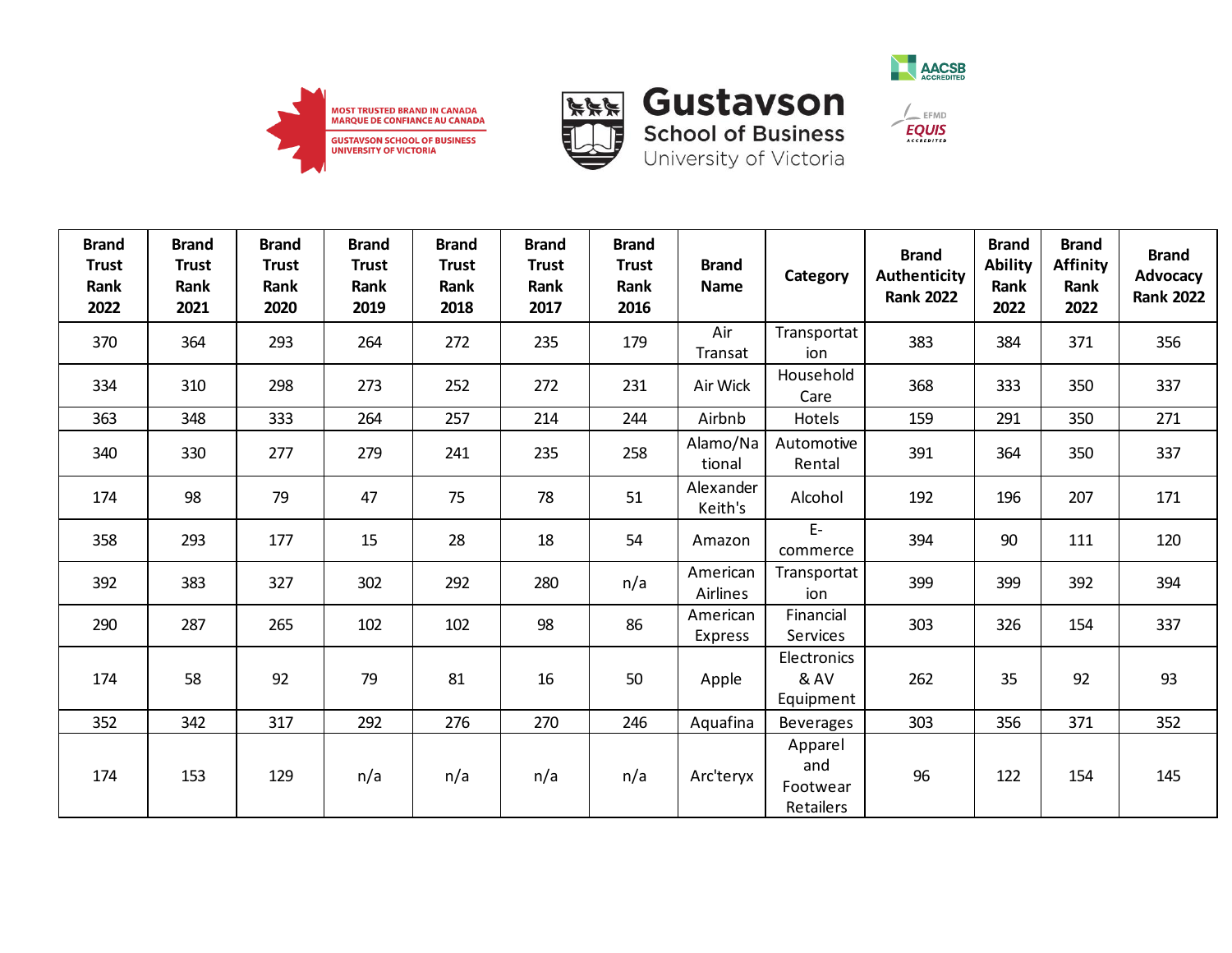





| <b>Brand</b><br><b>Trust</b><br>Rank<br>2022 | <b>Brand</b><br><b>Trust</b><br>Rank<br>2021 | <b>Brand</b><br><b>Trust</b><br>Rank<br>2020 | <b>Brand</b><br><b>Trust</b><br>Rank<br>2019 | <b>Brand</b><br><b>Trust</b><br>Rank<br>2018 | <b>Brand</b><br><b>Trust</b><br>Rank<br>2017 | <b>Brand</b><br><b>Trust</b><br>Rank<br>2016 | <b>Brand</b><br><b>Name</b>      | Category                          | <b>Brand</b><br><b>Authenticity</b><br><b>Rank 2022</b> | <b>Brand</b><br><b>Ability</b><br>Rank<br>2022 | <b>Brand</b><br><b>Affinity</b><br>Rank<br>2022 | <b>Brand</b><br>Advocacy<br><b>Rank 2022</b> |
|----------------------------------------------|----------------------------------------------|----------------------------------------------|----------------------------------------------|----------------------------------------------|----------------------------------------------|----------------------------------------------|----------------------------------|-----------------------------------|---------------------------------------------------------|------------------------------------------------|-------------------------------------------------|----------------------------------------------|
| 30                                           | 30                                           | n/a                                          | n/a                                          | n/a                                          | n/a                                          | n/a                                          | Arm and<br>Hammer                | Household<br>Care                 | 47                                                      | 28                                             | 111                                             | 30                                           |
| 216                                          | 153                                          | 162                                          | 193                                          | 164                                          | 153                                          | 72                                           | Asus                             | Electronics<br>& AV<br>Equipment  | 317                                                     | 157                                            | 178                                             | 137                                          |
| 148                                          | 153                                          | 149                                          | 102                                          | 120                                          | 132                                          | 118                                          | Audi                             | Automotive                        | 234                                                     | 81                                             | 134                                             | 222                                          |
| 290                                          | 269                                          | 200                                          | 247                                          | 227                                          | 143                                          | 195                                          | Avis/Budg<br>et Renta<br>Car     | Automotive<br>Rental              | 262                                                     | 315                                            | 207                                             | 280                                          |
| 235                                          | 330                                          | 277                                          | 268                                          | 238                                          | 232                                          | 167                                          | Aviva<br>Insurance               | Insurance                         | 116                                                     | 315                                            | 111                                             | 314                                          |
| 235                                          | 214                                          | 218                                          | 167                                          | n/a                                          | n/a                                          | n/a                                          | Bacardi                          | Alcohol                           | 352                                                     | 215                                            | 265                                             | 222                                          |
| 114                                          | 125                                          | n/a                                          | n/a                                          | n/a                                          | n/a                                          | n/a                                          | <b>Baileys</b><br>Irish<br>Cream | Alcohol                           | 287                                                     | 64                                             | 207                                             | 64                                           |
| $\overline{2}$                               | 19                                           | 9                                            | 6                                            | 16                                           | 54                                           | 9                                            | Band-Aid                         | Personal &<br>Beauty<br>Care      | 63                                                      | $\overline{2}$                                 | 32                                              | $\mathbf 1$                                  |
| 193                                          | 98                                           | 218                                          | n/a                                          | n/a                                          | n/a                                          | n/a                                          | Bayer                            | <b>Health Care</b><br>& Nutrition | 159                                                     | 122                                            | 265                                             | 153                                          |
| 148                                          | 125                                          | 162                                          | 167                                          | n/a                                          | n/a                                          | n/a                                          | Becel                            | Dairy<br>Products<br>and          | 82                                                      | 142                                            | 207                                             | 185                                          |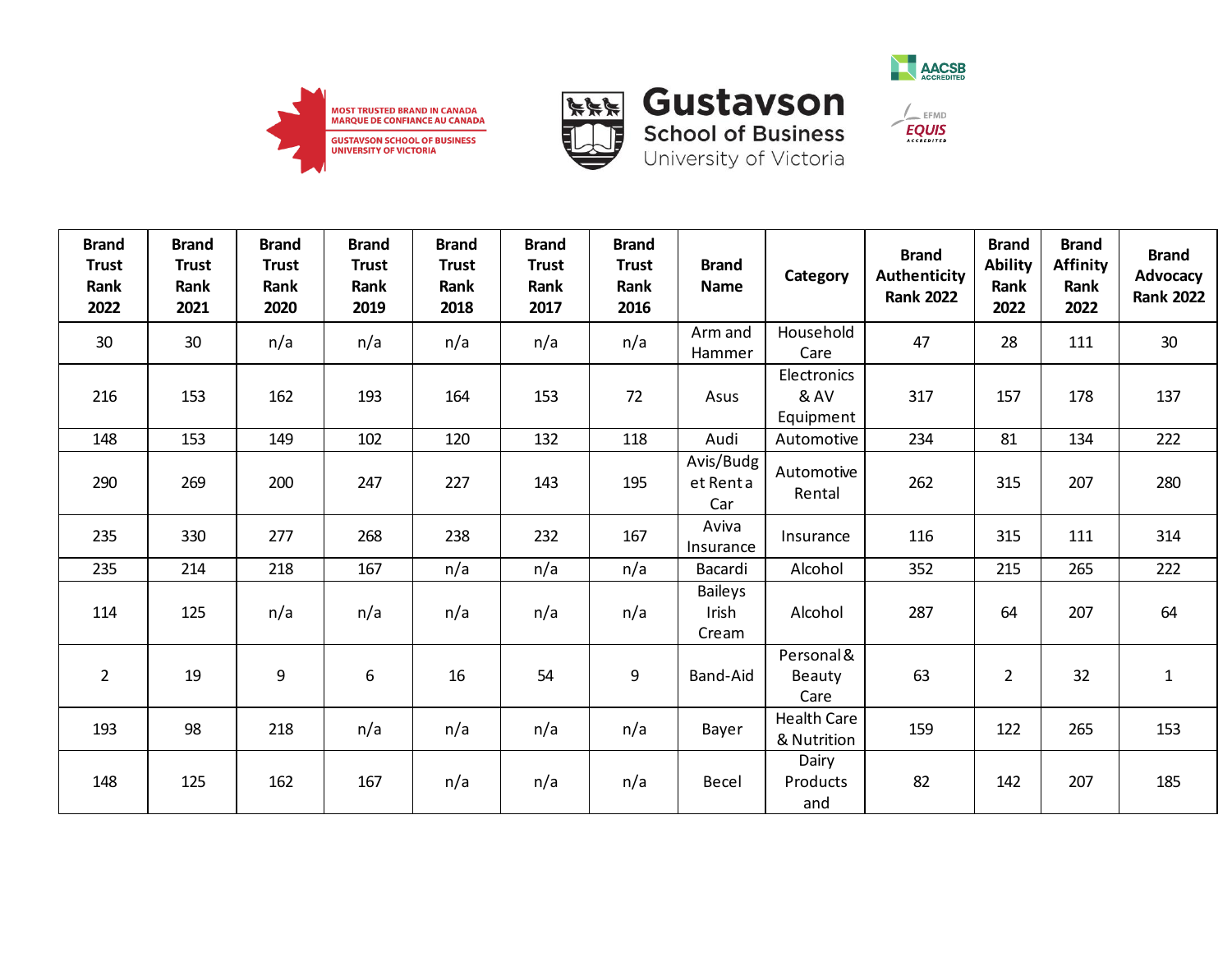







 $\frac{1}{2}$  EFMD

| <b>Brand</b><br><b>Trust</b><br>Rank<br>2022 | <b>Brand</b><br><b>Trust</b><br>Rank<br>2021 | <b>Brand</b><br><b>Trust</b><br>Rank<br>2020 | <b>Brand</b><br><b>Trust</b><br>Rank<br>2019 | <b>Brand</b><br><b>Trust</b><br>Rank<br>2018 | <b>Brand</b><br><b>Trust</b><br>Rank<br>2017 | <b>Brand</b><br><b>Trust</b><br>Rank<br>2016 | <b>Brand</b><br><b>Name</b> | Category                                     | <b>Brand</b><br>Authenticity<br><b>Rank 2022</b> | <b>Brand</b><br><b>Ability</b><br>Rank<br>2022 | <b>Brand</b><br><b>Affinity</b><br>Rank<br>2022 | <b>Brand</b><br>Advocacy<br><b>Rank 2022</b> |
|----------------------------------------------|----------------------------------------------|----------------------------------------------|----------------------------------------------|----------------------------------------------|----------------------------------------------|----------------------------------------------|-----------------------------|----------------------------------------------|--------------------------------------------------|------------------------------------------------|-------------------------------------------------|----------------------------------------------|
|                                              |                                              |                                              |                                              |                                              |                                              |                                              |                             | Alternative<br>S                             |                                                  |                                                |                                                 |                                              |
| 225                                          | 245                                          | n/a                                          | n/a                                          | n/a                                          | n/a                                          | n/a                                          | <b>Bed Bath</b><br>& Beyond | Home,<br>Office and<br>Garden<br>Retailers   | 192                                              | 261                                            | 154                                             | 240                                          |
| 386                                          | 380                                          | 339                                          | 308                                          | 316                                          | 290                                          | 274                                          | Bell<br>Canada              | Telecoms/C<br>able/Digital                   | 55                                               | 364                                            | 390                                             | 379                                          |
| 174                                          | 66                                           | n/a                                          | n/a                                          | n/a                                          | n/a                                          | n/a                                          | Ben &<br>Jerry's            | Dairy<br>Products<br>and<br>Alternative<br>S | 176                                              | 142                                            | 207                                             | 74                                           |
| 102                                          | 179                                          | 129                                          | 183                                          | 110                                          | 176                                          | 164                                          | Best Buy                    | $E-$<br>commerce                             | 159                                              | 90                                             | 40                                              | 64                                           |
| 66                                           | 125                                          | 92                                           | 64                                           | 58                                           | 80                                           | 37                                           | Best<br>Western             | Hotels                                       | 104                                              | 171                                            | 24                                              | 137                                          |
| 76                                           | 153                                          | n/a                                          | n/a                                          | n/a                                          | n/a                                          | n/a                                          | Black+Dec<br>ker            | Small<br>Appliances                          | 192                                              | 107                                            | 178                                             | 104                                          |
| 43                                           | 58                                           | 117                                          | 79                                           | 115                                          | 64                                           | n/a                                          | Blue<br>Cross               | Insurance                                    | 23                                               | 157                                            | 19                                              | 153                                          |
| 86                                           | 153                                          | 162                                          | 153                                          | 145                                          | 116                                          | 85                                           | <b>BMO</b>                  | Financial<br>Services                        | 31                                               | 226                                            | 15                                              | 247                                          |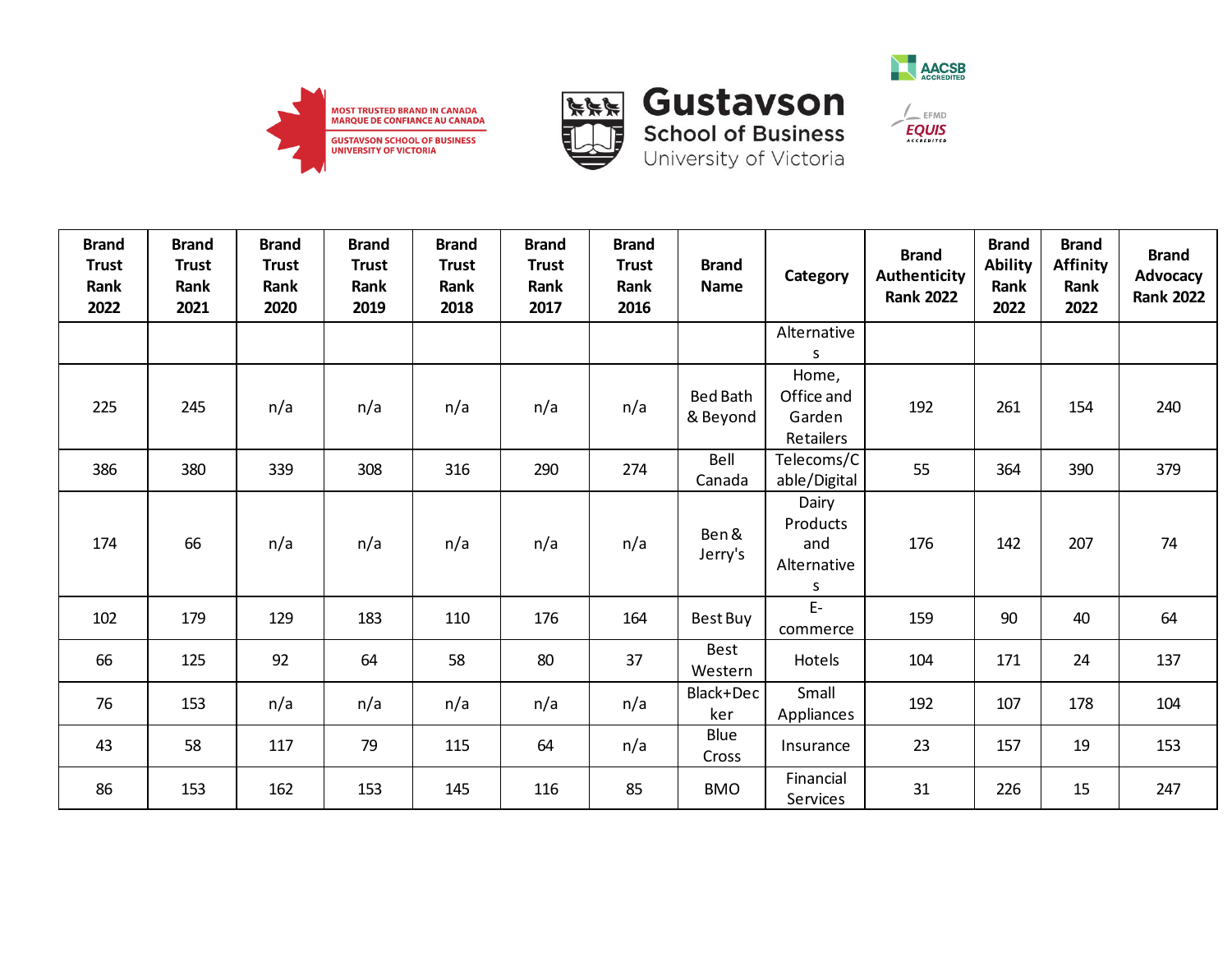



**School of Business**<br>University of Victoria



 $\frac{1}{\sqrt{2}}$  EFMD

**EQUIS** 

| <b>Brand</b><br><b>Trust</b><br>Rank<br>2022 | <b>Brand</b><br><b>Trust</b><br>Rank<br>2021 | <b>Brand</b><br><b>Trust</b><br>Rank<br>2020 | <b>Brand</b><br><b>Trust</b><br>Rank<br>2019 | <b>Brand</b><br><b>Trust</b><br>Rank<br>2018 | <b>Brand</b><br><b>Trust</b><br>Rank<br>2017 | <b>Brand</b><br><b>Trust</b><br>Rank<br>2016 | <b>Brand</b><br><b>Name</b>                | Category                                     | <b>Brand</b><br>Authenticity<br><b>Rank 2022</b> | <b>Brand</b><br><b>Ability</b><br>Rank<br>2022 | <b>Brand</b><br><b>Affinity</b><br>Rank<br>2022 | <b>Brand</b><br>Advocacy<br><b>Rank 2022</b> |
|----------------------------------------------|----------------------------------------------|----------------------------------------------|----------------------------------------------|----------------------------------------------|----------------------------------------------|----------------------------------------------|--------------------------------------------|----------------------------------------------|--------------------------------------------------|------------------------------------------------|-------------------------------------------------|----------------------------------------------|
| 193                                          | 125                                          | 70                                           | 79                                           | 64                                           | 86                                           | 59                                           | BMW/<br><b>MINI</b>                        | Automotive                                   | 360                                              | 122                                            | 111                                             | 256                                          |
| 334                                          | 257                                          | 265                                          | 236                                          | 223                                          | 170                                          | 142                                          | Booking.c<br><b>om</b>                     | Travel                                       | 262                                              | 291                                            | 286                                             | 266                                          |
| 76                                           | 58                                           | n/a                                          | n/a                                          | n/a                                          | n/a                                          | n/a                                          | <b>Bosch</b>                               | Major<br>Appliances                          | 131                                              | 28                                             | 63                                              | 64                                           |
| 6                                            | 30                                           | 9                                            | 41                                           | n/a                                          | n/a                                          | n/a                                          | <b>Bose</b>                                | Electronics<br>& AV<br>Equipment             | 262                                              | $\mathbf 1$                                    | 32                                              | 6                                            |
| 250                                          | 82                                           | 200                                          | 222                                          | 164                                          | 171                                          | 145                                          | <b>Boston</b><br>Pizza                     | Restaurant<br>s/Takeout                      | 104                                              | 277                                            | 111                                             | 185                                          |
| 30                                           | n/a                                          | n/a                                          | n/a                                          | n/a                                          | n/a                                          | n/a                                          | Bounty<br><b>Bathroom</b><br><b>Tissue</b> | Personal &<br>Beauty<br>Care                 | 146                                              | 19                                             | 154                                             | 12                                           |
| 131                                          | 98                                           | n/a                                          | n/a                                          | n/a                                          | n/a                                          | n/a                                          | <b>Braun</b>                               | Small<br>Appliances                          | 219                                              | 107                                            | 178                                             | 129                                          |
| 216                                          | 153                                          | 129                                          | 136                                          | n/a                                          | n/a                                          | n/a                                          | <b>Breyers</b>                             | Dairy<br>Products<br>and<br>Alternative<br>S | 159                                              | 186                                            | 265                                             | 137                                          |
| 270                                          | 230                                          | n/a                                          | n/a                                          | n/a                                          | n/a                                          | n/a                                          | <b>British</b><br>Airways                  | Transportat<br>ion                           | 329                                              | 277                                            | 154                                             | 266                                          |

131 | n/a | n/a | n/a | n/a | n/a | n/a | Bubly |Soft Drinks | 176 | 122 | 178 | 214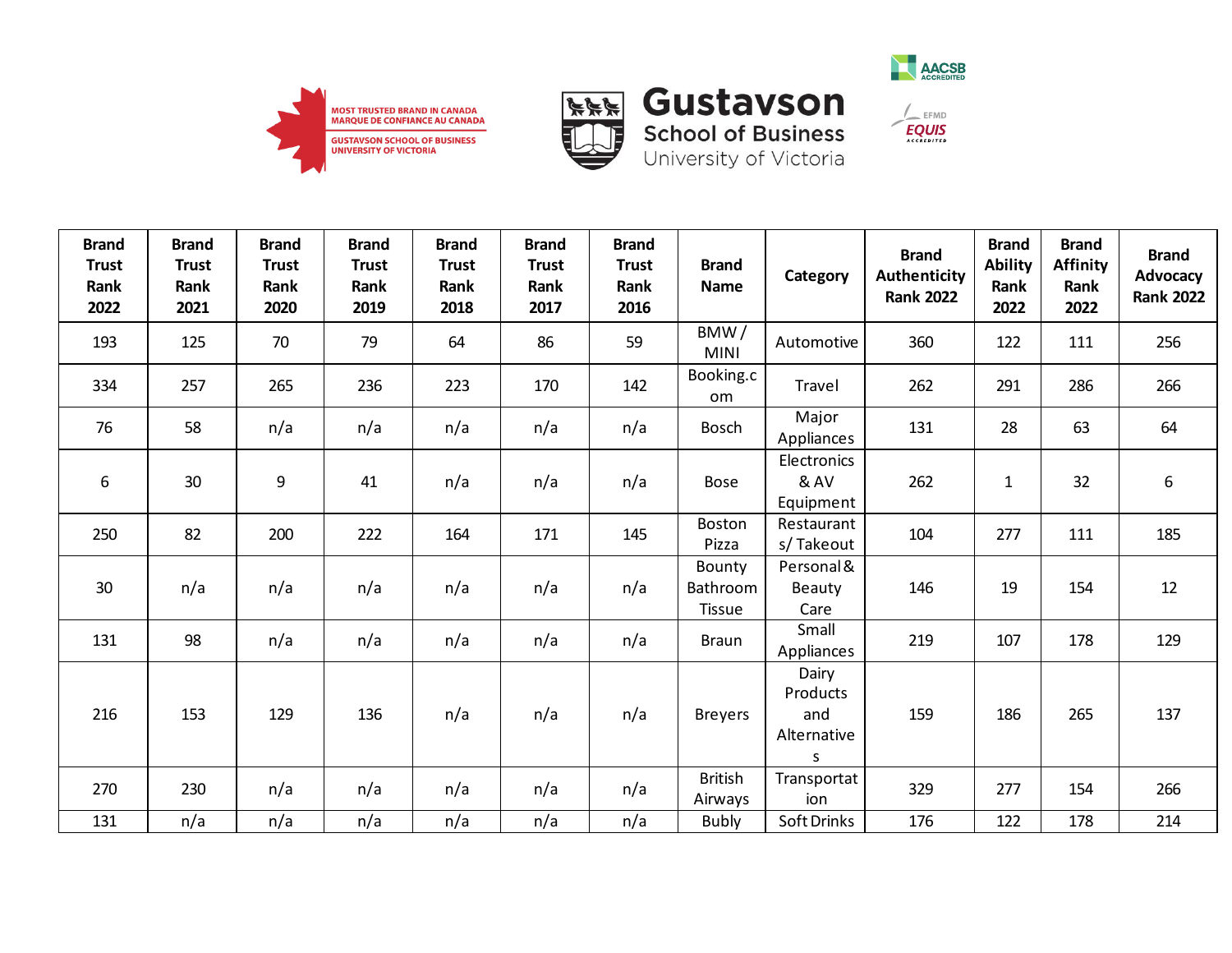



**School of Business** 

University of Victoria



 $\frac{1}{2}$  EFMD **EQUIS** 

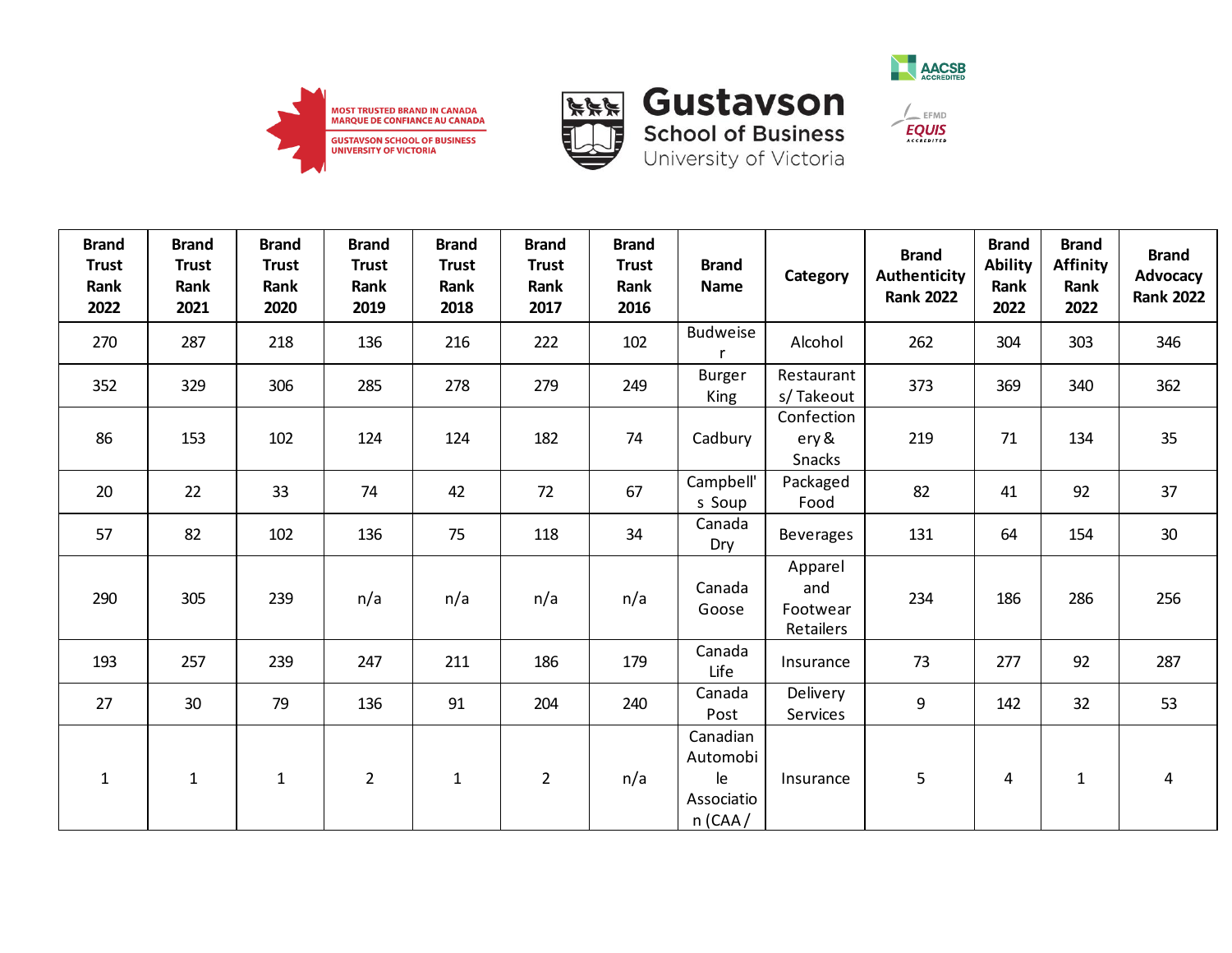





University of Victoria

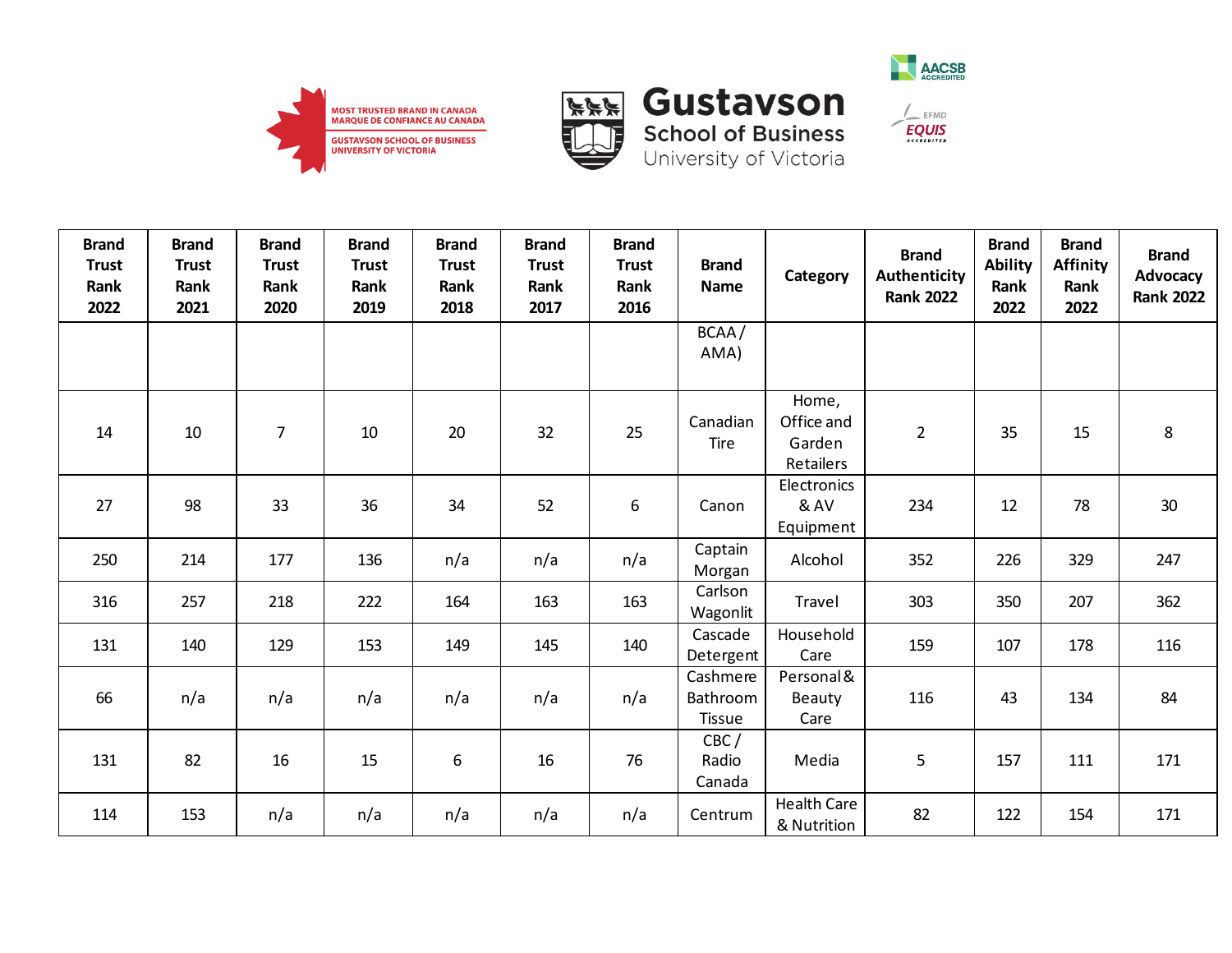





 $\frac{1}{\sqrt{2}}$  EFMD

**EQUIS** 

| <b>Brand</b><br><b>Trust</b><br>Rank<br>2022 | <b>Brand</b><br><b>Trust</b><br>Rank<br>2021 | <b>Brand</b><br><b>Trust</b><br>Rank<br>2020 | <b>Brand</b><br><b>Trust</b><br>Rank<br>2019 | <b>Brand</b><br><b>Trust</b><br>Rank<br>2018 | <b>Brand</b><br><b>Trust</b><br>Rank<br>2017 | <b>Brand</b><br><b>Trust</b><br>Rank<br>2016 | <b>Brand</b><br>Name       | Category                            | <b>Brand</b><br><b>Authenticity</b><br><b>Rank 2022</b> | <b>Brand</b><br><b>Ability</b><br>Rank<br>2022 | <b>Brand</b><br><b>Affinity</b><br>Rank<br>2022 | <b>Brand</b><br>Advocacy<br><b>Rank 2022</b> |
|----------------------------------------------|----------------------------------------------|----------------------------------------------|----------------------------------------------|----------------------------------------------|----------------------------------------------|----------------------------------------------|----------------------------|-------------------------------------|---------------------------------------------------------|------------------------------------------------|-------------------------------------------------|----------------------------------------------|
| 148                                          | 179                                          | 129                                          | 183                                          | 102                                          | 146                                          | 86                                           | Choice<br>Hotels           | Hotels                              | 104                                                     | 277                                            | 92                                              | 202                                          |
| 225                                          | 125                                          | 129                                          | 167                                          | 162                                          | 128                                          | 73                                           | <b>CIBC</b>                | Financial<br>Services               | 31                                                      | 304                                            | 52                                              | 302                                          |
| 114                                          | 82                                           | 79                                           | 79                                           | 105                                          | 119                                          | n/a                                          | Cineplex                   | Entertainm<br>ent                   | 131                                                     | 142                                            | 52                                              | 53                                           |
| 43                                           | 40                                           | 51                                           | 29                                           | 14                                           | 9                                            | n/a                                          | Cirque du<br>Soleil        | Entertainm<br>ent                   | 82                                                      | 35                                             | 63                                              | 37                                           |
| 193                                          | 153                                          | 200                                          | 167                                          | n/a                                          | n/a                                          | n/a                                          | Clorox                     | Household<br>Care                   | 368                                                     | 171                                            | 340                                             | 120                                          |
| 225                                          | 245                                          | 257                                          | 167                                          | 238                                          | 267                                          | 211                                          | Coca-Cola                  | <b>Beverages</b>                    | 176                                                     | 107                                            | 241                                             | 214                                          |
| 174                                          | 113                                          | 51                                           | 36                                           | 46                                           | 126                                          | 43                                           | Colgate                    | Personal &<br><b>Beauty</b><br>Care | 176                                                     | 107                                            | 286                                             | 84                                           |
| 14                                           | 30                                           | 33                                           | 10                                           | 22                                           | 28                                           | 9                                            | Columbia<br>Sportswe<br>ar | Sportswear                          | 40                                                      | $\overline{7}$                                 | 24                                              | 23                                           |
| 76                                           | 82                                           | 70                                           | 102                                          | 98                                           | 80                                           | 134                                          | Complime<br>nts            | Packaged<br>Food                    | 73                                                      | 107                                            | 134                                             | 64                                           |
| 310                                          | 293                                          | n/a                                          | n/a                                          | n/a                                          | n/a                                          | n/a                                          | Conair                     | Small<br>Appliances                 | 303                                                     | 315                                            | 303                                             | 271                                          |
| 290                                          | 269                                          | 218                                          | 213                                          | 217                                          | 202                                          | 193                                          | Converse                   | Sportswear                          | 352                                                     | 261                                            | 329                                             | 287                                          |
| 193                                          | 197                                          | 200                                          | 136                                          | n/a                                          | n/a                                          | n/a                                          | Copperto<br>ne             | <b>Health Care</b><br>& Nutrition   | 159                                                     | 142                                            | 134                                             | 202                                          |

ne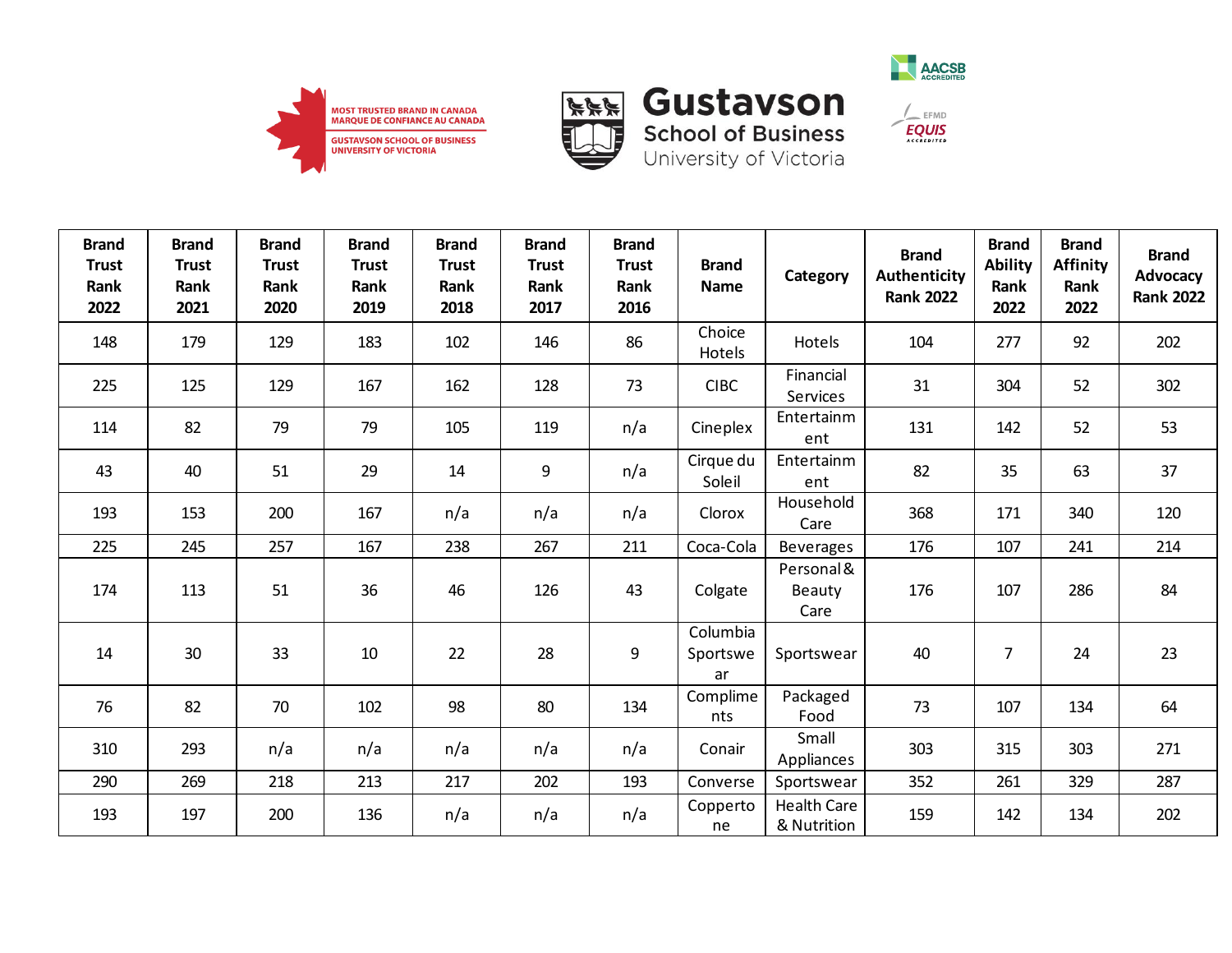





 $\mathcal{L}_{\mathsf{EFMD}}$ 

**EQUIS** 



**Gustavson** 

| <b>Brand</b><br><b>Trust</b><br>Rank<br>2022 | <b>Brand</b><br><b>Trust</b><br>Rank<br>2021 | <b>Brand</b><br><b>Trust</b><br>Rank<br>2020 | <b>Brand</b><br><b>Trust</b><br>Rank<br>2019 | <b>Brand</b><br><b>Trust</b><br>Rank<br>2018 | <b>Brand</b><br><b>Trust</b><br>Rank<br>2017 | <b>Brand</b><br><b>Trust</b><br>Rank<br>2016 | <b>Brand</b><br>Name                     | Category                     | <b>Brand</b><br>Authenticity<br><b>Rank 2022</b> | <b>Brand</b><br><b>Ability</b><br>Rank<br>2022 | <b>Brand</b><br><b>Affinity</b><br>Rank<br>2022 | <b>Brand</b><br>Advocacy<br><b>Rank 2022</b> |
|----------------------------------------------|----------------------------------------------|----------------------------------------------|----------------------------------------------|----------------------------------------------|----------------------------------------------|----------------------------------------------|------------------------------------------|------------------------------|--------------------------------------------------|------------------------------------------------|-------------------------------------------------|----------------------------------------------|
| 250                                          | 310                                          | 200                                          | 213                                          | 195                                          | 181                                          | 200                                          | Corona                                   | Alcohol                      | 303                                              | 236                                            | 241                                             | 202                                          |
| $\overline{3}$                               | 6                                            | 3                                            | 3                                            | 3                                            | 3                                            | 3                                            | Costco                                   | Grocery<br><b>Stores</b>     | 31                                               | $\overline{7}$                                 | $\overline{2}$                                  | 6                                            |
| 174                                          | 230                                          | 228                                          | 258                                          | 234                                          | 260                                          | 226                                          | Couche-<br>Tard/Mac<br>'s /Daisy<br>Mart | Grocery<br><b>Stores</b>     | 146                                              | 268                                            | 92                                              | 222                                          |
| 396                                          | 387                                          | 336                                          | n/a                                          | n/a                                          | n/a                                          | n/a                                          | Craigslist                               | $E-$<br>commerce             | 329                                              | 396                                            | 394                                             | 393                                          |
| 300                                          | 326                                          | n/a                                          | n/a                                          | n/a                                          | n/a                                          | n/a                                          | Crave TV                                 | Entertainm<br>ent            | 234                                              | 277                                            | 286                                             | 287                                          |
| 43                                           | 82                                           | 61                                           | 47                                           | 93                                           | 93                                           | 110                                          | Crest                                    | Personal &<br>Beauty<br>Care | 89                                               | 12                                             | 92                                              | 37                                           |
| 66                                           | 66                                           | 79                                           | 102                                          | n/a                                          | n/a                                          | n/a                                          | Crown<br>Royal                           | Alcohol                      | 303                                              | 107                                            | 154                                             | 129                                          |
| 43                                           | 40                                           | 51                                           | n/a                                          | n/a                                          | n/a                                          | n/a                                          | Croyola                                  | Toys and<br>Games            | 146                                              | 28                                             | 111                                             | 14                                           |
| 148                                          | 66                                           | 79                                           | 55                                           | 71                                           | 46                                           | 93                                           | <b>CTV</b>                               | Media                        | 14                                               | 215                                            | 178                                             | 171                                          |
| 43                                           | 66                                           | n/a                                          | n/a                                          | n/a                                          | n/a                                          | n/a                                          | Cuisinart                                | Small<br>Appliances          | 219                                              | 19                                             | 134                                             | 35                                           |
| 193                                          | 179                                          | 162                                          | 193                                          | 171                                          | 198                                          | 76                                           | Dairy<br>Queen                           | Restaurant<br>s/Takeout      | 219                                              | 215                                            | 111                                             | 129                                          |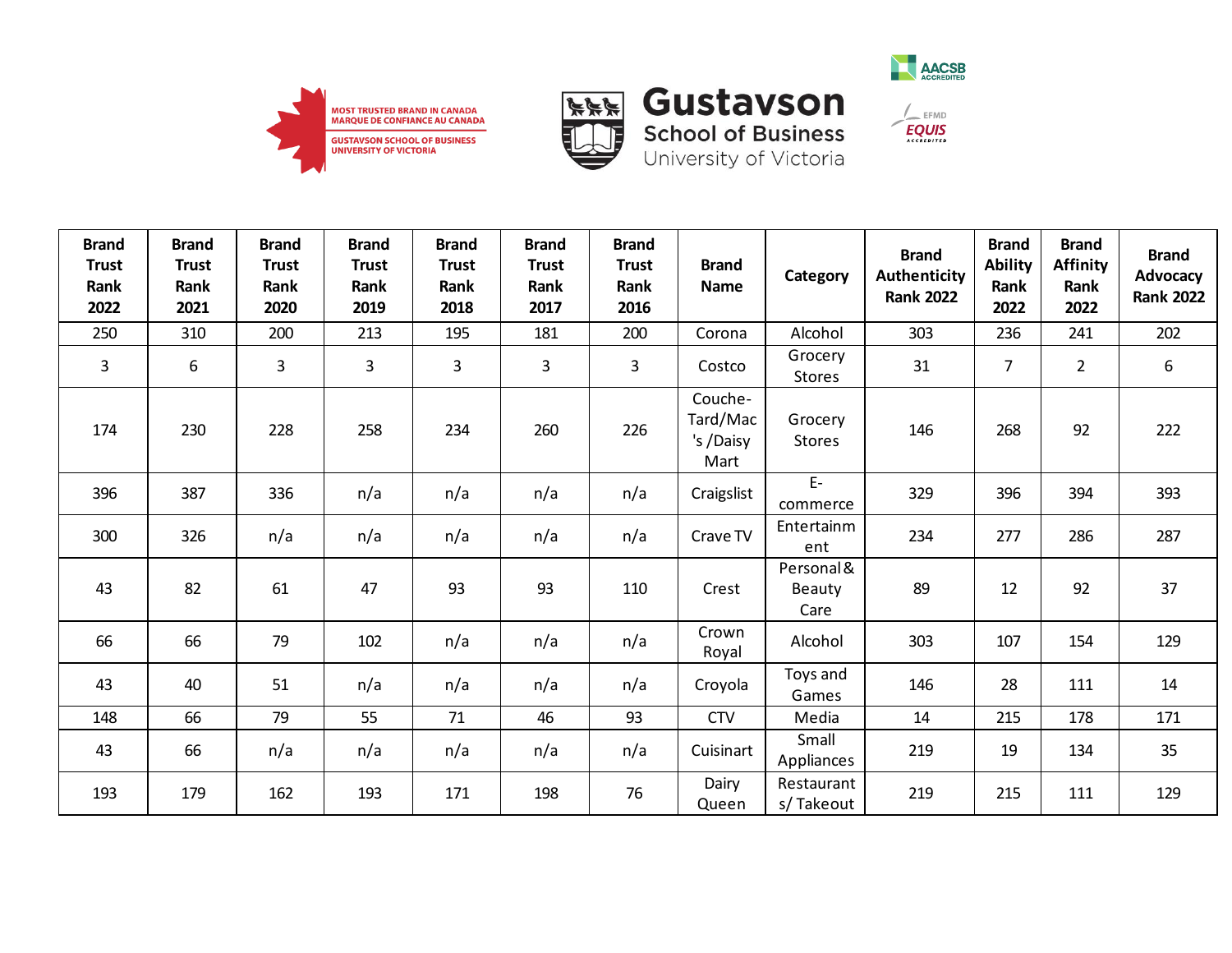





 $\frac{1}{2}$  EFMD

**EQUIS** 

| <b>Brand</b><br><b>Trust</b><br>Rank<br>2022 | <b>Brand</b><br><b>Trust</b><br>Rank<br>2021 | <b>Brand</b><br><b>Trust</b><br>Rank<br>2020 | <b>Brand</b><br><b>Trust</b><br>Rank<br>2019 | <b>Brand</b><br><b>Trust</b><br>Rank<br>2018 | <b>Brand</b><br><b>Trust</b><br>Rank<br>2017 | <b>Brand</b><br><b>Trust</b><br>Rank<br>2016 | <b>Brand</b><br><b>Name</b> | Category                             | <b>Brand</b><br><b>Authenticity</b><br><b>Rank 2022</b> | <b>Brand</b><br><b>Ability</b><br>Rank<br>2022 | <b>Brand</b><br><b>Affinity</b><br>Rank<br>2022 | <b>Brand</b><br>Advocacy<br><b>Rank 2022</b> |
|----------------------------------------------|----------------------------------------------|----------------------------------------------|----------------------------------------------|----------------------------------------------|----------------------------------------------|----------------------------------------------|-----------------------------|--------------------------------------|---------------------------------------------------------|------------------------------------------------|-------------------------------------------------|----------------------------------------------|
| 250                                          | 269                                          | 265                                          | 247                                          | 206                                          | 263                                          | 219                                          | Danby                       | Major<br>Appliances                  | 219                                                     | 291                                            | 265                                             | 256                                          |
| 131                                          | 179                                          | 102                                          | 153                                          | 177                                          | 178                                          | 126                                          | Dare<br>Foods               | Packaged<br>Food                     | 234                                                     | 226                                            | 207                                             | 129                                          |
| 370                                          | 354                                          | 310                                          | 291                                          | 279                                          | 273                                          | 253                                          | Dasani                      | <b>Beverages</b>                     | 360                                                     | 375                                            | 379                                             | 382                                          |
| 43                                           | 22                                           | 39                                           | 36                                           | 12                                           | 32                                           | $\overline{7}$                               | <b>DAVIDSTE</b><br>Α        | Coffee/<br>Tea                       | 24                                                      | 71                                             | 24                                              | 104                                          |
| 270                                          | 257                                          | 187                                          | 193                                          | 238                                          | 242                                          | 201                                          | Delissio                    | Packaged<br>Food                     | 287                                                     | 291                                            | 303                                             | 271                                          |
| 114                                          | 153                                          | 117                                          | 124                                          | 121                                          | 126                                          | 154                                          | Dell                        | Electronics<br>& AV<br>Equipment     | 234                                                     | 107                                            | 111                                             | 165                                          |
| 370                                          | 364                                          | 324                                          | 296                                          | 290                                          | 266                                          | n/a                                          | Delta<br>Airline            | Transportat<br>ion                   | 379                                                     | 372                                            | 371                                             | 376                                          |
| 66                                           | 113                                          | 51                                           | 41                                           | 90                                           | 50                                           | 116                                          | Delta<br>Hotels             | Hotels                               | 131                                                     | 157                                            | 24                                              | 120                                          |
| 76                                           | 125                                          | 149                                          | 92                                           | 201                                          | 154                                          | 97                                           | Dempster<br>'s Bakery       | Packaged<br>Food                     | 89                                                      | 90                                             | 134                                             | 93                                           |
| 250                                          | 197                                          | 257                                          | 230                                          | 221                                          | n/a                                          | n/a                                          | Dentyne<br>Gum              | Confection<br>ery &<br><b>Snacks</b> | 303                                                     | 291                                            | 303                                             | 214                                          |
| 270                                          | 305                                          | 306                                          | 222                                          | 253                                          | 207                                          | 152                                          | Desjardin<br>S              | Insurance                            | 47                                                      | 304                                            | 207                                             | 332                                          |

Insurance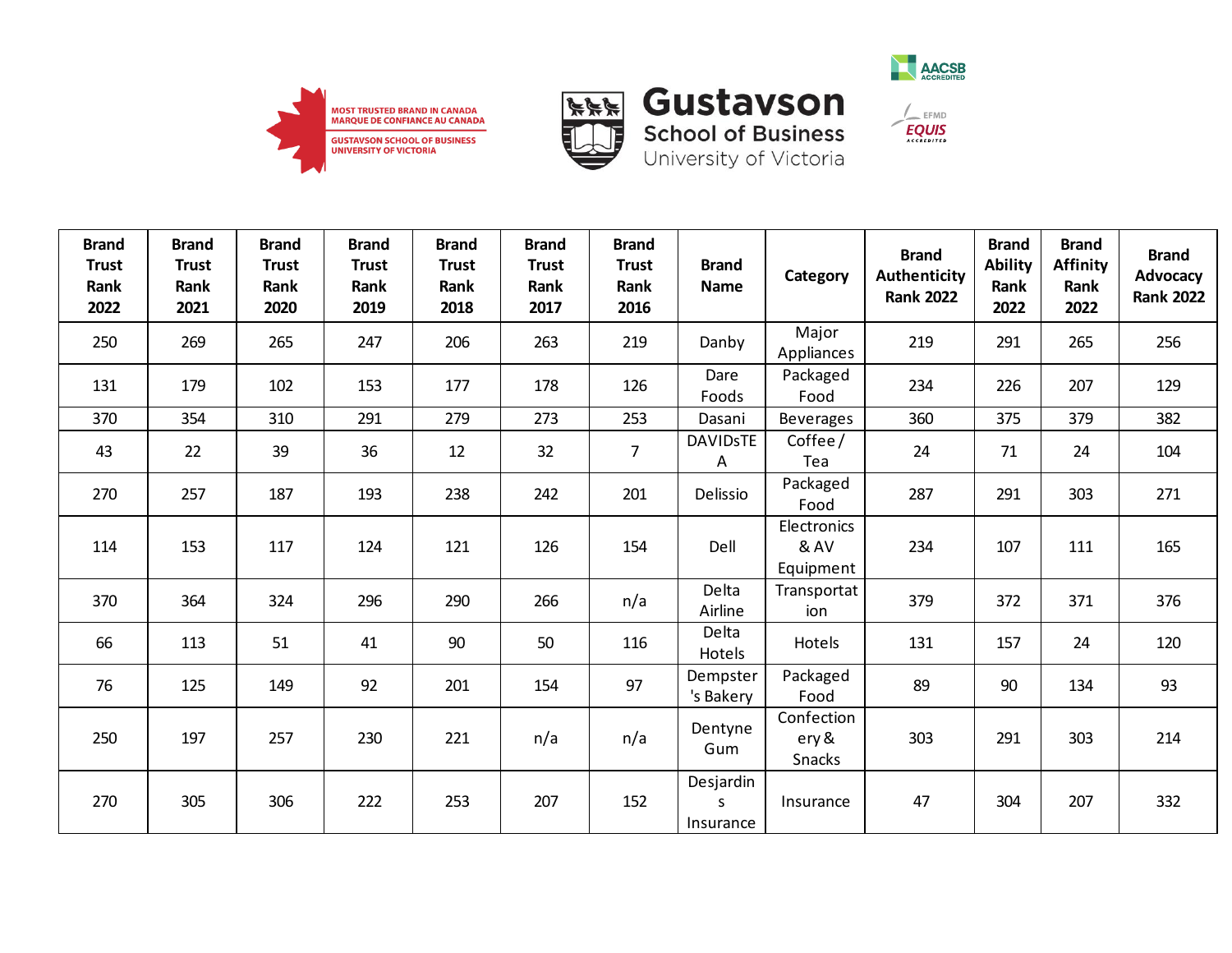





**EQUIS** 

| <b>Brand</b><br><b>Trust</b><br>Rank<br>2022 | <b>Brand</b><br><b>Trust</b><br>Rank<br>2021 | <b>Brand</b><br><b>Trust</b><br>Rank<br>2020 | <b>Brand</b><br><b>Trust</b><br>Rank<br>2019 | <b>Brand</b><br><b>Trust</b><br>Rank<br>2018 | <b>Brand</b><br><b>Trust</b><br>Rank<br>2017 | <b>Brand</b><br><b>Trust</b><br>Rank<br>2016 | <b>Brand</b><br><b>Name</b>      | Category                                   | <b>Brand</b><br><b>Authenticity</b><br><b>Rank 2022</b> | <b>Brand</b><br><b>Ability</b><br>Rank<br>2022 | <b>Brand</b><br><b>Affinity</b><br>Rank<br>2022 | <b>Brand</b><br>Advocacy<br><b>Rank 2022</b> |
|----------------------------------------------|----------------------------------------------|----------------------------------------------|----------------------------------------------|----------------------------------------------|----------------------------------------------|----------------------------------------------|----------------------------------|--------------------------------------------|---------------------------------------------------------|------------------------------------------------|-------------------------------------------------|----------------------------------------------|
| 114                                          | 113                                          | n/a                                          | n/a                                          | n/a                                          | n/a                                          | n/a                                          | Deutsche<br>Lufthansa<br>AG      | Transportat<br>ion                         | 317                                                     | 196                                            | 63                                              | 202                                          |
| 193                                          | 140                                          | 92                                           | 64                                           | 60                                           | 42                                           | n/a                                          | Disney                           | Entertainm<br>ent                          | 131                                                     | 53                                             | 78                                              | 104                                          |
| 386                                          | 375                                          | n/a                                          | n/a                                          | n/a                                          | n/a                                          | n/a                                          | Dollar<br>Store                  | Home,<br>Office and<br>Garden<br>Retailers | 388                                                     | 393                                            | 388                                             | 356                                          |
| 350                                          | 356                                          | n/a                                          | n/a                                          | n/a                                          | n/a                                          | n/a                                          | Dollar<br><b>Tree</b>            | Home,<br>Office and<br>Garden<br>Retailers | 373                                                     | 364                                            | 340                                             | 240                                          |
| 382                                          | 369                                          | 306                                          | 290                                          | 257                                          | 240                                          | 260                                          | Dollar/Th<br>rifty Car<br>Rental | Automotive<br>Rental                       | 373                                                     | 391                                            | 376                                             | 388                                          |
| 358                                          | 354                                          | 310                                          | 298                                          | 274                                          | 282                                          | 264                                          | Dollaram<br>a                    | Home,<br>Office and<br>Garden<br>Retailers | 383                                                     | 356                                            | 364                                             | 165                                          |
| 334                                          | 269                                          | 239                                          | 236                                          | 241                                          | 231                                          | 230                                          | Domino's<br>Pizza                | Restaurant<br>s/Takeout                    | 287                                                     | 333                                            | 286                                             | 287                                          |
| 389                                          | 369                                          | n/a                                          | n/a                                          | n/a                                          | n/a                                          | n/a                                          | DoorDash                         | Delivery<br>Services                       | 379                                                     | 385                                            | 386                                             | 386                                          |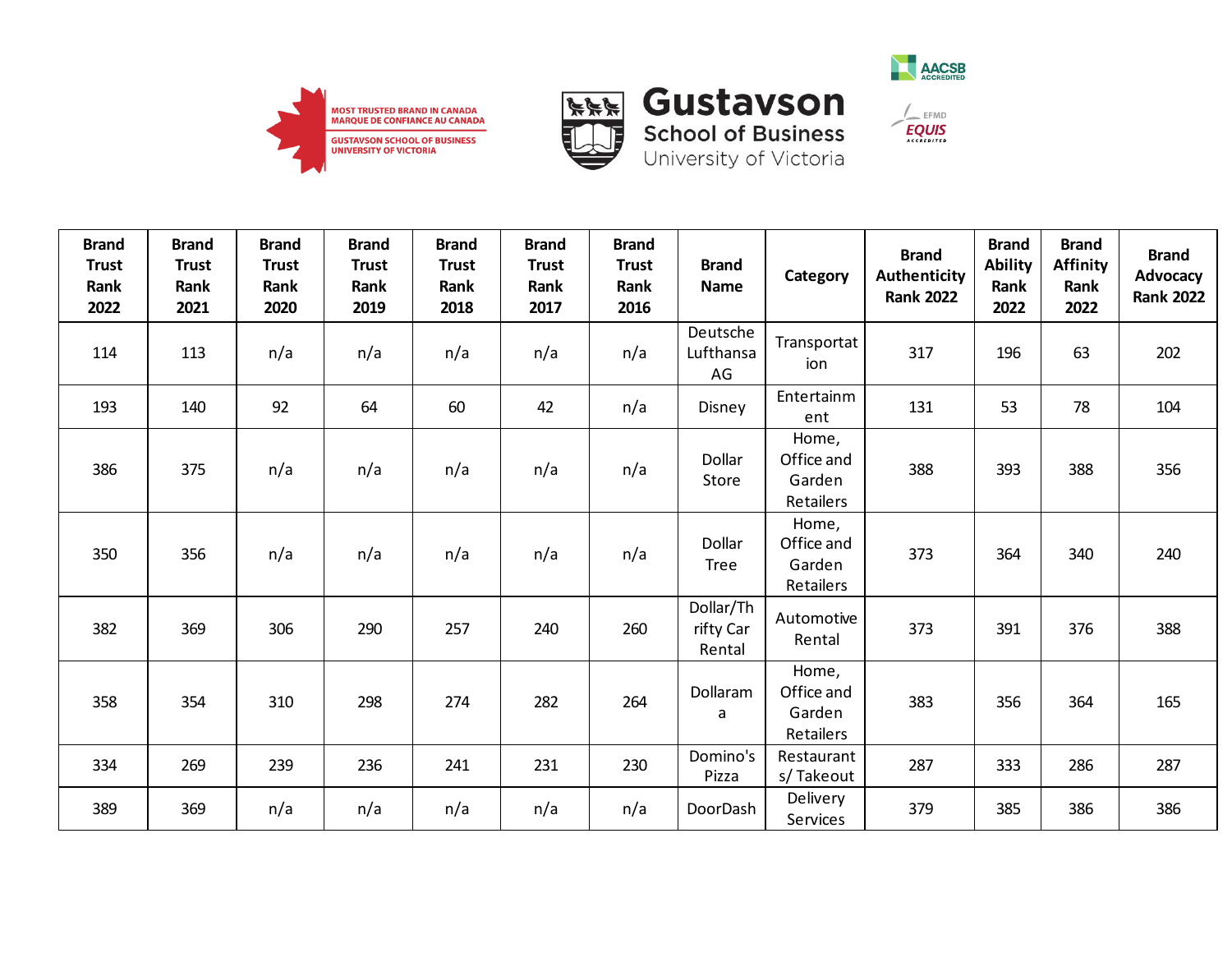





**School of Business**<br>University of Victoria

Care

| <b>Brand</b><br><b>Trust</b><br>Rank<br>2022 | <b>Brand</b><br><b>Trust</b><br>Rank<br>2021 | <b>Brand</b><br><b>Trust</b><br>Rank<br>2020 | <b>Brand</b><br><b>Trust</b><br>Rank<br>2019 | <b>Brand</b><br><b>Trust</b><br>Rank<br>2018 | <b>Brand</b><br><b>Trust</b><br>Rank<br>2017 | <b>Brand</b><br><b>Trust</b><br>Rank<br>2016 | <b>Brand</b><br><b>Name</b>   | Category                     | <b>Brand</b><br><b>Authenticity</b><br><b>Rank 2022</b> | <b>Brand</b><br><b>Ability</b><br>Rank<br>2022 | <b>Brand</b><br><b>Affinity</b><br>Rank<br>2022 | <b>Brand</b><br>Advocacy<br><b>Rank 2022</b> |
|----------------------------------------------|----------------------------------------------|----------------------------------------------|----------------------------------------------|----------------------------------------------|----------------------------------------------|----------------------------------------------|-------------------------------|------------------------------|---------------------------------------------------------|------------------------------------------------|-------------------------------------------------|----------------------------------------------|
| 30                                           | 13                                           | 16                                           | 15                                           | 29                                           | 15                                           | 29                                           | Dove                          | Personal &<br>Beauty<br>Care | 20                                                      | 43                                             | 45                                              | 30                                           |
| 193                                          | 230                                          | 162                                          | 136                                          | 180                                          | 192                                          | 159                                          | Downy<br>Fabric<br>Softener   | Household<br>Care            | 303                                                     | 186                                            | 286                                             | 185                                          |
| 8                                            | $\overline{2}$                               | 4                                            | n/a                                          | n/a                                          | n/a                                          | n/a                                          | Dyson                         | Major<br>Appliances          | 96                                                      | 3                                              | 52                                              | 37                                           |
| 340                                          | 322                                          | 293                                          | 264                                          | 249                                          | 252                                          | n/a                                          | <b>EA Games</b>               | Toys and<br>Games            | 329                                                     | 291                                            | 340                                             | 302                                          |
| 363                                          | 348                                          | 301                                          | 264                                          | 248                                          | 208                                          | 214                                          | eBay                          | $E-$<br>commerce             | 352                                                     | 352                                            | 364                                             | 346                                          |
| 340                                          | 335                                          | n/a                                          | n/a                                          | n/a                                          | n/a                                          | n/a                                          | Edward<br>Jones               | Financial<br><b>Services</b> | 192                                                     | 356                                            | 241                                             | 376                                          |
| 270                                          | 257                                          | n/a                                          | n/a                                          | n/a                                          | n/a                                          | n/a                                          | Emirates<br><b>Airlines</b>   | Transportat<br>ion           | 352                                                     | 196                                            | 92                                              | 247                                          |
| 235                                          | 197                                          | 117                                          | 183                                          | 124                                          | 123                                          | 156                                          | Enterpris<br>e Rent-A-<br>Car | Automotive<br>Rental         | 317                                                     | 261                                            | 111                                             | 222                                          |
| 300                                          | 310                                          | 228                                          | 213                                          | 232                                          | 210                                          | 242                                          | <b>ESSO</b>                   | Gas<br><b>Stations</b>       | 329                                                     | 248                                            | 340                                             | 231                                          |
| 250                                          | 287                                          | 228                                          | 213                                          | 164                                          | 168                                          | 82                                           | Estee<br>Lauder               | Personal &<br><b>Beauty</b>  | 339                                                     | 236                                            | 241                                             | 287                                          |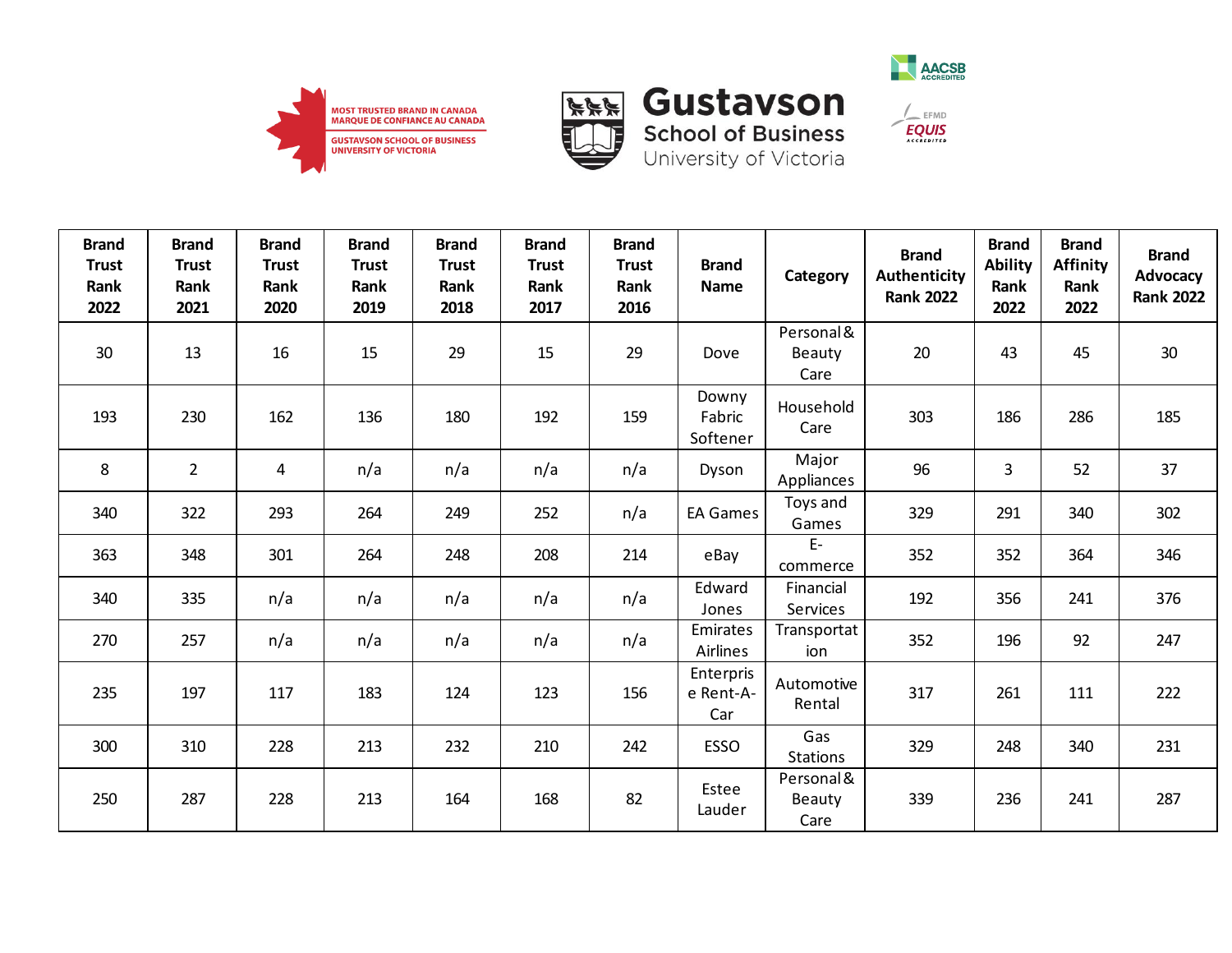





 $\frac{1}{2}$  EFMD

**EQUIS** 

| <b>Brand</b><br><b>Trust</b><br>Rank<br>2022 | <b>Brand</b><br><b>Trust</b><br>Rank<br>2021 | <b>Brand</b><br><b>Trust</b><br>Rank<br>2020 | <b>Brand</b><br><b>Trust</b><br>Rank<br>2019 | <b>Brand</b><br><b>Trust</b><br>Rank<br>2018 | <b>Brand</b><br><b>Trust</b><br>Rank<br>2017 | <b>Brand</b><br><b>Trust</b><br>Rank<br>2016 | <b>Brand</b><br><b>Name</b>     | Category                     | <b>Brand</b><br>Authenticity<br><b>Rank 2022</b> | <b>Brand</b><br><b>Ability</b><br>Rank<br>2022 | <b>Brand</b><br><b>Affinity</b><br>Rank<br>2022 | <b>Brand</b><br>Advocacy<br><b>Rank 2022</b> |
|----------------------------------------------|----------------------------------------------|----------------------------------------------|----------------------------------------------|----------------------------------------------|----------------------------------------------|----------------------------------------------|---------------------------------|------------------------------|--------------------------------------------------|------------------------------------------------|-------------------------------------------------|----------------------------------------------|
| 216                                          | 269                                          | n/a                                          | n/a                                          | n/a                                          | n/a                                          | n/a                                          | Etsy                            | $E-$<br>commerce             | 63                                               | 236                                            | 92                                              | 194                                          |
| 310                                          | 269                                          | 289                                          | 247                                          | 198                                          | 254                                          | 204                                          | Evian                           | <b>Beverages</b>             | 287                                              | 341                                            | 340                                             | 325                                          |
| 316                                          | 269                                          | 265                                          | 230                                          | 121                                          | 132                                          | 159                                          | Expedia                         | Travel                       | 339                                              | 277                                            | 329                                             | 256                                          |
| 402                                          | 390                                          | 343                                          | 342                                          | 294                                          | 287                                          | 266                                          | Facebook                        | Media                        | 401                                              | 402                                            | 402                                             | 400                                          |
| 43                                           | 13                                           | 23                                           | 6                                            | 4                                            | 4                                            | 8                                            | Fairmont<br>Hotels &<br>Resorts | Hotels                       | 96                                               | 81                                             | 5                                               | 53                                           |
| 270                                          | 305                                          | 239                                          | 222                                          | 224                                          | 227                                          | 181                                          | Febreze                         | Household<br>Care            | 339                                              | 226                                            | 303                                             | 194                                          |
| 43                                           | 40                                           | 70                                           | 41                                           | 30                                           | 19                                           | 62                                           | FedEx                           | Delivery<br><b>Services</b>  | 262                                              | 122                                            | 32                                              | 93                                           |
| 352                                          | 310                                          | 301                                          | 285                                          | 265                                          | 269                                          | 254                                          | Fiat                            | Automotive                   | 339                                              | 364                                            | 350                                             | 375                                          |
| 225                                          | 257                                          | n/a                                          | n/a                                          | n/a                                          | n/a                                          | n/a                                          | Fidelity<br>Investme<br>nts     | Financial<br><b>Services</b> | 146                                              | 304                                            | 78                                              | 325                                          |
| 334                                          | 342                                          | 317                                          | 282                                          | 243                                          | 258                                          | 232                                          | Fido                            | Telecoms/C<br>able/Digital   | 192                                              | 352                                            | 303                                             | 352                                          |
| 102                                          | 98                                           | 228                                          | 153                                          | 198                                          | 165                                          | 113                                          | Finish<br>Detergent             | Household<br>Care            | 234                                              | 81                                             | 207                                             | 58                                           |
| 66                                           | 22                                           | 51                                           | n/a                                          | n/a                                          | n/a                                          | n/a                                          | Fisher<br>Price                 | Toys and<br>Games            | 192                                              | 53                                             | 92                                              | 58                                           |

**Gustavson**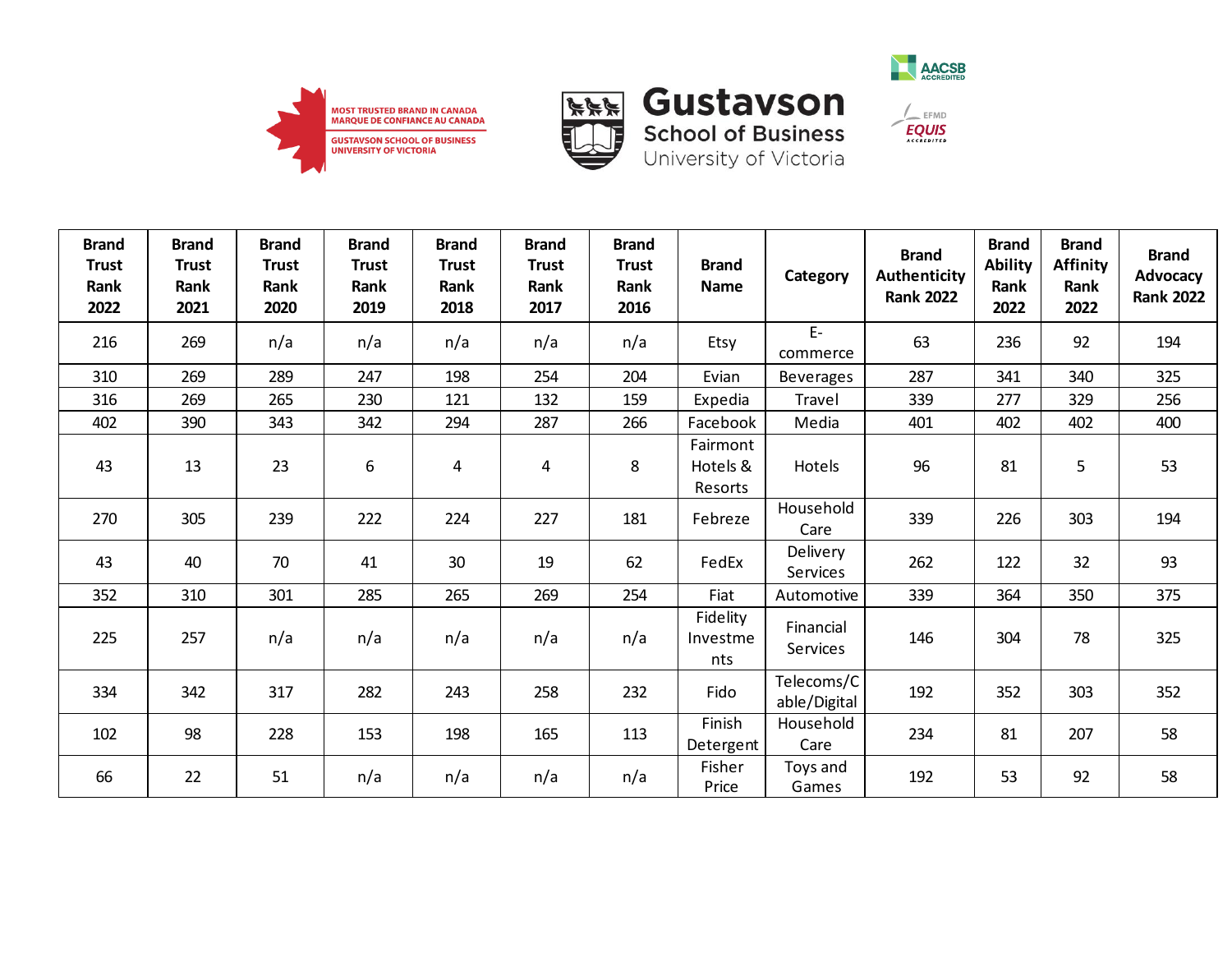





**School of Business**<br>University of Victoria

| <b>Brand</b><br><b>Trust</b><br>Rank | <b>Brand</b><br><b>Trust</b><br>Rank | <b>Brand</b><br><b>Trust</b><br>Rank | <b>Brand</b><br><b>Trust</b><br>Rank | <b>Brand</b><br><b>Trust</b><br>Rank | <b>Brand</b><br><b>Trust</b><br>Rank | <b>Brand</b><br><b>Trust</b><br>Rank | <b>Brand</b><br><b>Name</b>            | Category                                       | <b>Brand</b><br>Authenticity<br><b>Rank 2022</b> | <b>Brand</b><br><b>Ability</b><br>Rank | <b>Brand</b><br><b>Affinity</b><br>Rank | <b>Brand</b><br>Advocacy<br><b>Rank 2022</b> |
|--------------------------------------|--------------------------------------|--------------------------------------|--------------------------------------|--------------------------------------|--------------------------------------|--------------------------------------|----------------------------------------|------------------------------------------------|--------------------------------------------------|----------------------------------------|-----------------------------------------|----------------------------------------------|
| 2022                                 | 2021                                 | 2020                                 | 2019                                 | 2018                                 | 2017                                 | 2016                                 |                                        |                                                |                                                  | 2022                                   | 2022                                    |                                              |
| 148                                  | 125                                  | n/a                                  | n/a                                  | n/a                                  | n/a                                  | n/a                                  | Fitbit                                 | Electronics<br>& AV<br>Equipment               | 55                                               | 43                                     | 154                                     | 145                                          |
| 370                                  | 330                                  | 301                                  | 273                                  | 198                                  | 255                                  | 239                                  | Flight<br>Centre                       | Travel                                         | 360                                              | 385                                    | 369                                     | 383                                          |
| 270                                  | 230                                  | 177                                  | 183                                  | 203                                  | 168                                  | 159                                  | Folgers<br>Coffee                      | Coffee/<br>Tea                                 | 262                                              | 347                                    | 350                                     | 325                                          |
| 300                                  | 293                                  | 252                                  | 236                                  | 174                                  | 174                                  | 164                                  | Ford                                   | Automotive                                     | 89                                               | 277                                    | 241                                     | 319                                          |
| 86                                   | 22                                   | 79                                   | 47                                   | 35                                   | 23                                   | n/a                                  | Four<br>Seasons<br>Hotels &<br>Resorts | Hotels                                         | 176                                              | 157                                    | 32                                      | 153                                          |
| 148                                  | 179                                  | 162                                  | 183                                  | 184                                  | 89                                   | 132                                  | Frigidaire                             | Major<br>Appliances                            | 234                                              | 157                                    | 265                                     | 171                                          |
| 250                                  | 269                                  | 187                                  | 222                                  | 186                                  | 195                                  | 186                                  | Gain<br>Detergent                      | Household<br>Care                              | 262                                              | 248                                    | 329                                     | 280                                          |
| 316                                  | 310                                  | 252                                  | n/a                                  | n/a                                  | n/a                                  | n/a                                  | GAP                                    | Apparel<br>and<br>Footwear<br><b>Retailers</b> | 317                                              | 326                                    | 303                                     | 302                                          |
| 316                                  | 293                                  | 239                                  | 236                                  | 209                                  | 248                                  | 184                                  | Gatorade                               | <b>Beverages</b>                               | 339                                              | 291                                    | 350                                     | 287                                          |
| 174                                  | 113                                  | 129                                  | 74                                   | 88                                   | 108                                  | 105                                  | <b>GE</b>                              | Major<br>Appliances                            | 176                                              | 122                                    | 178                                     | 165                                          |

 $\frac{1}{2}$  EFMD  $EQUIS$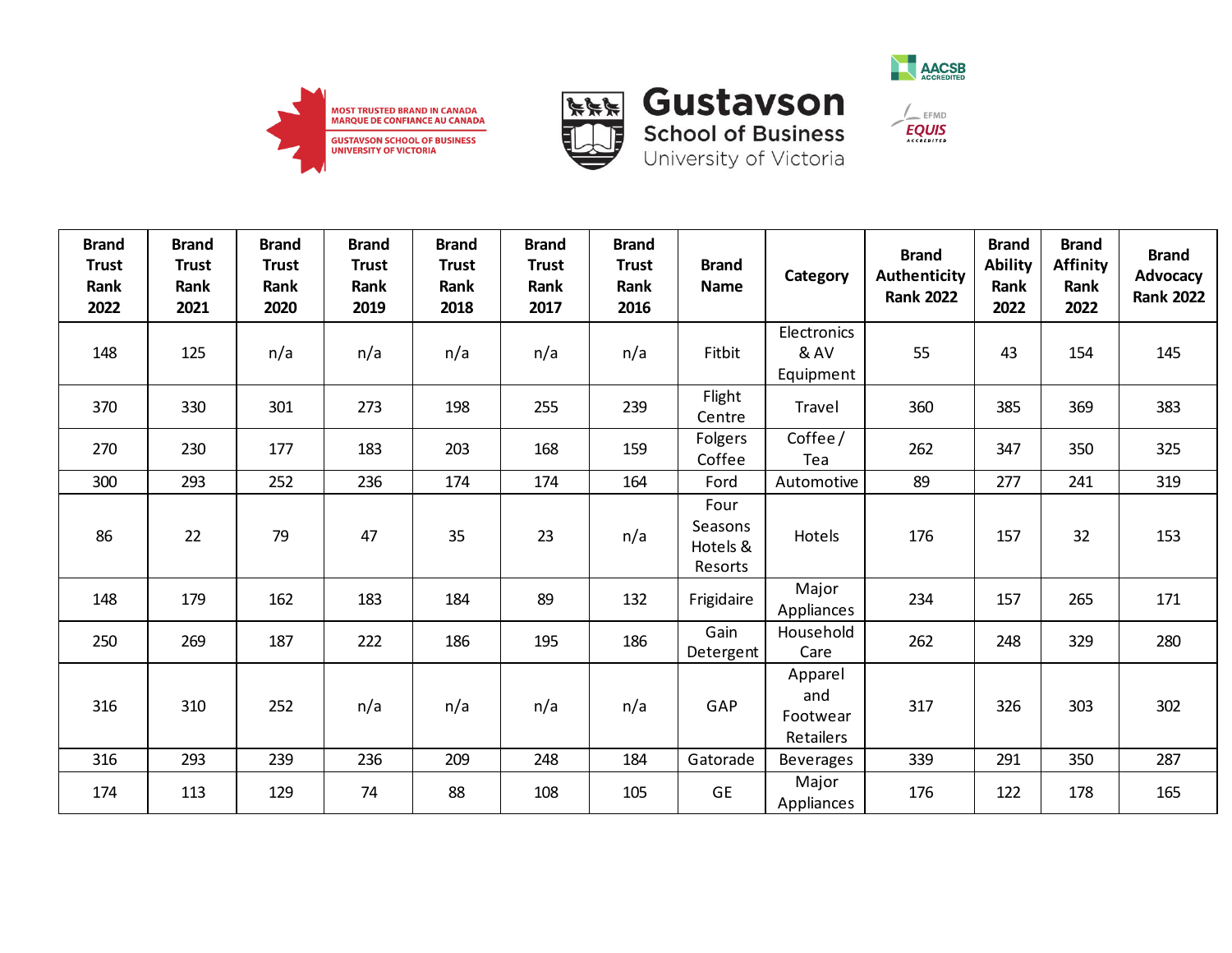





| <b>Brand</b><br><b>Trust</b><br>Rank<br>2022 | <b>Brand</b><br><b>Trust</b><br>Rank<br>2021 | <b>Brand</b><br><b>Trust</b><br>Rank<br>2020 | <b>Brand</b><br><b>Trust</b><br>Rank<br>2019 | <b>Brand</b><br><b>Trust</b><br><b>Rank</b><br>2018 | <b>Brand</b><br><b>Trust</b><br>Rank<br>2017 | <b>Brand</b><br><b>Trust</b><br>Rank<br>2016 | <b>Brand</b><br><b>Name</b> | Category                                 | <b>Brand</b><br>Authenticity<br><b>Rank 2022</b> | <b>Brand</b><br><b>Ability</b><br>Rank<br>2022 | <b>Brand</b><br><b>Affinity</b><br>Rank<br>2022 | <b>Brand</b><br>Advocacy<br><b>Rank 2022</b> |
|----------------------------------------------|----------------------------------------------|----------------------------------------------|----------------------------------------------|-----------------------------------------------------|----------------------------------------------|----------------------------------------------|-----------------------------|------------------------------------------|--------------------------------------------------|------------------------------------------------|-------------------------------------------------|----------------------------------------------|
| 330                                          | 342                                          | 301                                          | 298                                          | 228                                                 | 262                                          | 218                                          | General<br><b>Motors</b>    | Automotive                               | 262                                              | 291                                            | 329                                             | 335                                          |
| 131                                          | 140                                          | 79                                           | 29                                           | 88                                                  | 75                                           | 51                                           | Gillette                    | Personal &<br>Beauty<br>Care             | 262                                              | 64                                             | 241                                             | 84                                           |
| 250                                          | 58                                           | 149                                          | 79                                           | 74                                                  | 53                                           | 26                                           | Global TV                   | Media                                    | 24                                               | 291                                            | 286                                             | 240                                          |
| 250                                          | 179                                          | 149                                          | 102                                          | 177                                                 | 58                                           | 150                                          | Globe and<br>Mail           | Media                                    | 104                                              | 277                                            | 303                                             | 280                                          |
| 316                                          | 257                                          | n/a                                          | n/a                                          | n/a                                                 | n/a                                          | n/a                                          | <b>GNC</b>                  | Health and<br><b>Beauty</b><br>Retailers | 89                                               | 304                                            | 241                                             | 365                                          |
| 174                                          | 153                                          | n/a                                          | n/a                                          | n/a                                                 | n/a                                          | n/a                                          | Goodfood                    | Delivery<br>Services                     | 47                                               | 90                                             | 32                                              | 256                                          |
| 350                                          | 257                                          | 293                                          | 230                                          | 39                                                  | 20                                           | 26                                           | Google                      | Technology<br>/Software                  | 116                                              | 43                                             | 369                                             | 93                                           |
| 235                                          | 179                                          | n/a                                          | n/a                                          | n/a                                                 | n/a                                          | n/a                                          | GoPro                       | Electronics<br>& AV<br>Equipment         | 287                                              | 142                                            | 286                                             | 222                                          |
| 216                                          | 245                                          | 187                                          | 183                                          | 218                                                 | 115                                          | 164                                          | Great-<br>West Life         | Insurance                                | 82                                               | 277                                            | 92                                              | 271                                          |
| 193                                          | 230                                          | 252                                          | 230                                          | 234                                                 | 188                                          | n/a                                          | Green<br>Shield             | Insurance                                | 55                                               | 268                                            | 63                                              | 298                                          |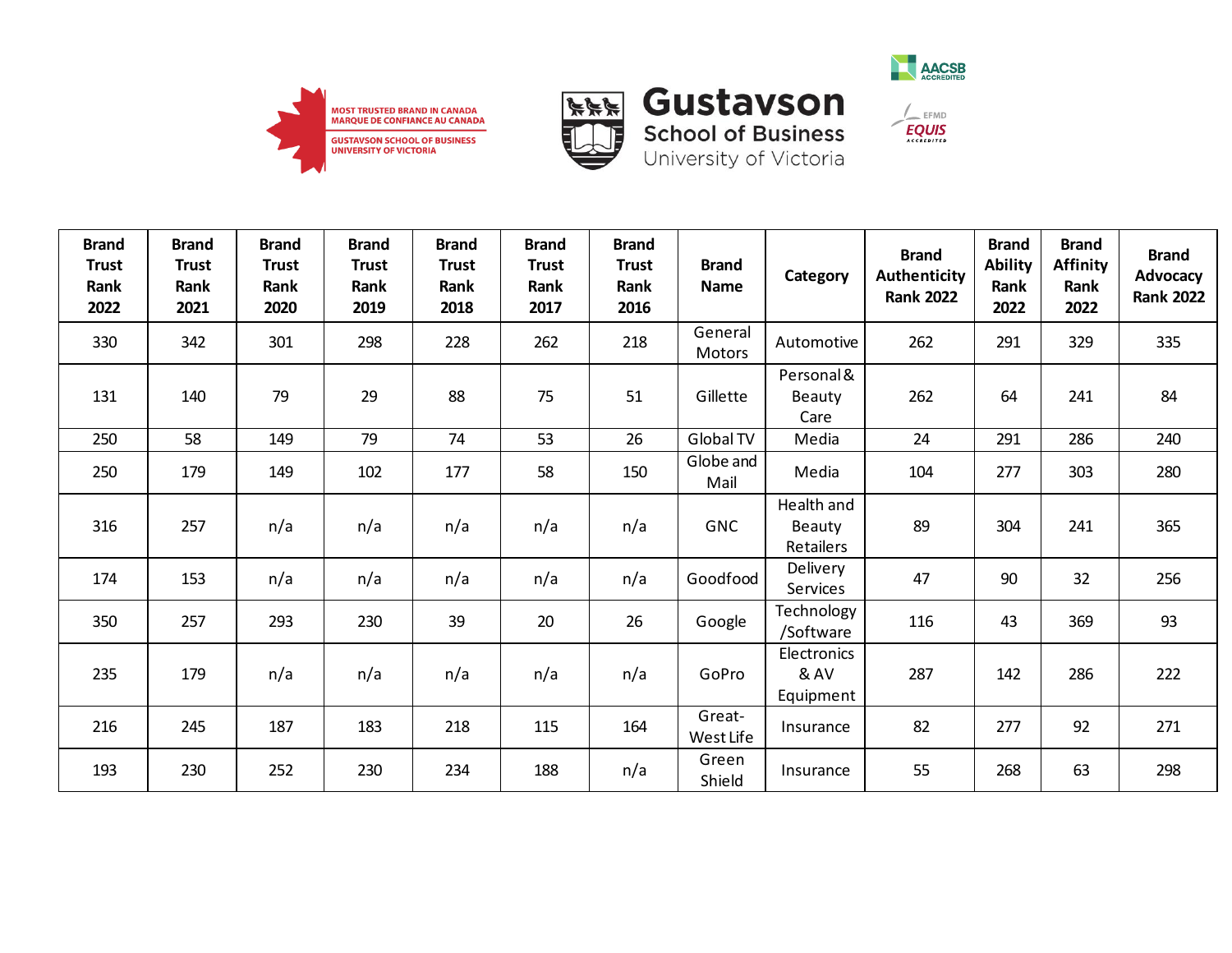





| <b>Brand</b><br><b>Trust</b><br>Rank<br>2022 | <b>Brand</b><br><b>Trust</b><br>Rank<br>2021 | <b>Brand</b><br><b>Trust</b><br>Rank<br>2020 | <b>Brand</b><br><b>Trust</b><br>Rank<br>2019 | <b>Brand</b><br><b>Trust</b><br>Rank<br>2018 | <b>Brand</b><br><b>Trust</b><br>Rank<br>2017 | <b>Brand</b><br><b>Trust</b><br>Rank<br>2016 | <b>Brand</b><br><b>Name</b>                   | Category                                     | <b>Brand</b><br><b>Authenticity</b><br><b>Rank 2022</b> | <b>Brand</b><br><b>Ability</b><br>Rank<br>2022 | <b>Brand</b><br><b>Affinity</b><br>Rank<br>2022 | <b>Brand</b><br><b>Advocacy</b><br><b>Rank 2022</b> |
|----------------------------------------------|----------------------------------------------|----------------------------------------------|----------------------------------------------|----------------------------------------------|----------------------------------------------|----------------------------------------------|-----------------------------------------------|----------------------------------------------|---------------------------------------------------------|------------------------------------------------|-------------------------------------------------|-----------------------------------------------------|
| 86                                           | n/a                                          | n/a                                          | n/a                                          | n/a                                          | n/a                                          | n/a                                          | Guardian/<br>I.D.A./Re<br>medy's<br><b>RX</b> | Health and<br><b>Beauty</b><br>Retailers     | 31                                                      | 226                                            | 45                                              | 214                                                 |
| 363                                          | 345                                          | 313                                          | n/a                                          | n/a                                          | n/a                                          | n/a                                          | H&M                                           | Apparel<br>and<br>Footwear<br>Retailers      | 360                                                     | 372                                            | 360                                             | 346                                                 |
| 340                                          | 269                                          | n/a                                          | n/a                                          | n/a                                          | n/a                                          | n/a                                          | H&R<br><b>Block</b>                           | Financial<br>Services                        | 234                                                     | 369                                            | 207                                             | 379                                                 |
| 43                                           | 66                                           | 33                                           | 74                                           | n/a                                          | n/a                                          | n/a                                          | Häagen-<br>Dazs                               | Dairy<br>Products<br>and<br>Alternative<br>S | 234                                                     | 43                                             | 134                                             | 8                                                   |
| 86                                           | 140                                          | n/a                                          | n/a                                          | n/a                                          | n/a                                          | n/a                                          | Halls                                         | <b>Health Care</b><br>& Nutrition            | 146                                                     | 122                                            | 207                                             | 74                                                  |
| 148                                          | 179                                          | n/a                                          | n/a                                          | n/a                                          | n/a                                          | n/a                                          | Hamilton<br>Beach                             | Small<br>Appliances                          | 234                                                     | 142                                            | 154                                             | 137                                                 |
| 193                                          | 230                                          | 102                                          | 124                                          | 79                                           | 91                                           | n/a                                          | Harley<br>Davidson                            | Automotive                                   | 391                                                     | 261                                            | 207                                             | 332                                                 |
| 235                                          | 125                                          | 200                                          | n/a                                          | n/a                                          | n/a                                          | n/a                                          | Hasbro                                        | Toys and<br>Games                            | 219                                                     | 196                                            | 178                                             | 171                                                 |
| 216                                          | 98                                           | 187                                          | 153                                          | 97                                           | 85                                           | 118                                          | Heineken                                      | Alcohol                                      | 287                                                     | 236                                            | 286                                             | 266                                                 |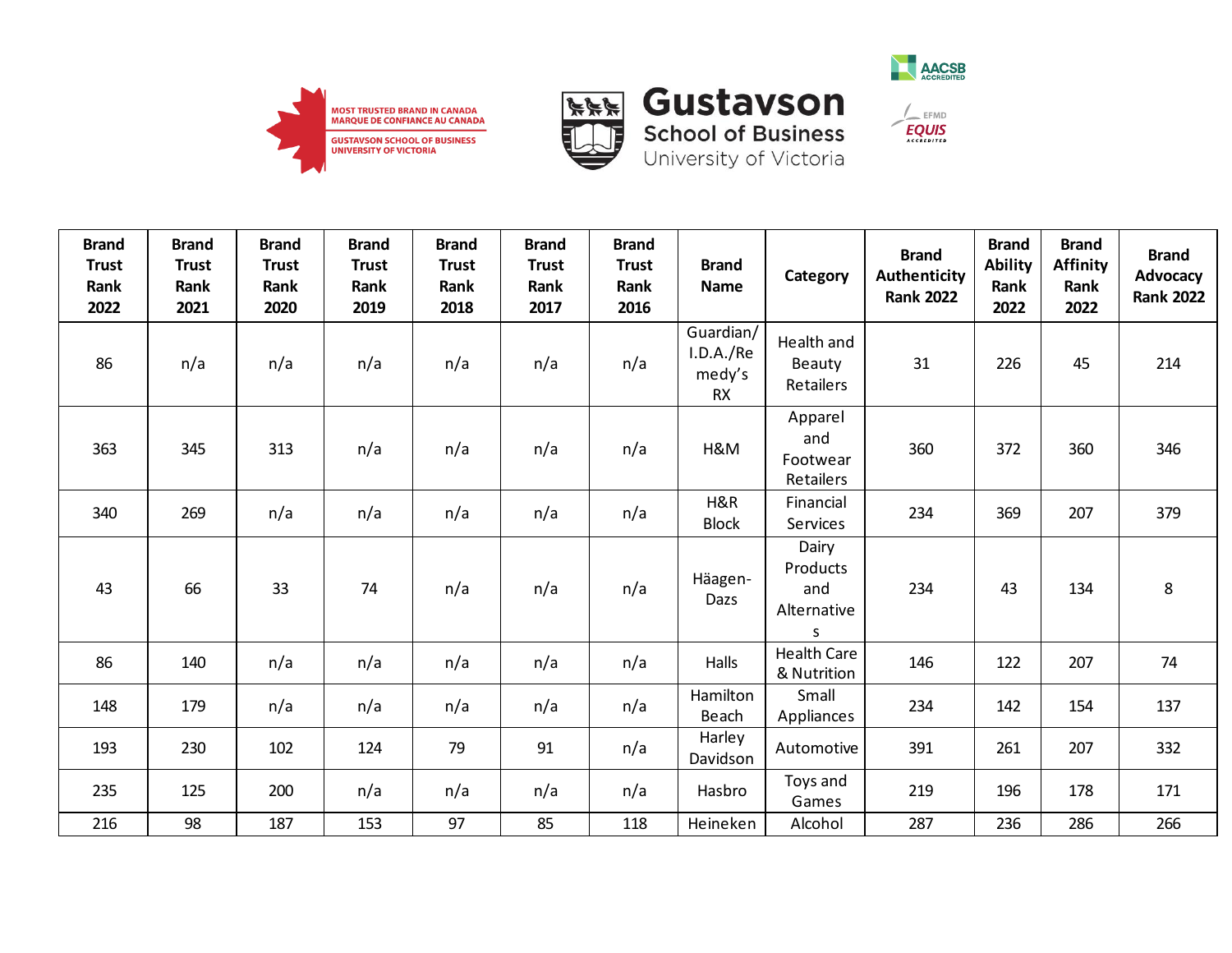





| <b>Brand</b><br><b>Trust</b><br>Rank<br>2022 | <b>Brand</b><br><b>Trust</b><br>Rank<br>2021 | <b>Brand</b><br><b>Trust</b><br>Rank<br>2020 | <b>Brand</b><br><b>Trust</b><br>Rank<br>2019 | <b>Brand</b><br><b>Trust</b><br><b>Rank</b><br>2018 | <b>Brand</b><br><b>Trust</b><br>Rank<br>2017 | <b>Brand</b><br><b>Trust</b><br>Rank<br>2016 | <b>Brand</b><br><b>Name</b> | Category                                   | <b>Brand</b><br>Authenticity<br><b>Rank 2022</b> | <b>Brand</b><br><b>Ability</b><br>Rank<br>2022 | <b>Brand</b><br>Affinity<br>Rank<br>2022 | <b>Brand</b><br>Advocacy<br><b>Rank 2022</b> |
|----------------------------------------------|----------------------------------------------|----------------------------------------------|----------------------------------------------|-----------------------------------------------------|----------------------------------------------|----------------------------------------------|-----------------------------|--------------------------------------------|--------------------------------------------------|------------------------------------------------|------------------------------------------|----------------------------------------------|
| 174                                          | 153                                          | 92                                           | 183                                          | 61                                                  | 147                                          | 130                                          | Heinz                       | Packaged<br>Food                           | 234                                              | 90                                             | 154                                      | 84                                           |
| 174                                          | 197                                          | n/a                                          | n/a                                          | n/a                                                 | n/a                                          | n/a                                          | <b>HelloFres</b><br>h       | Delivery<br>Services                       | 63                                               | 196                                            | 78                                       | 302                                          |
| 102                                          | 197                                          | 162                                          | 74                                           | 85                                                  | 147                                          | 140                                          | Hershey's                   | Confection<br>ery &<br>Snacks              | 234                                              | 122                                            | 178                                      | 104                                          |
| 290                                          | 293                                          | 257                                          | 230                                          | 186                                                 | 182                                          | 227                                          | Hertz Car<br>Rental         | Automotive<br>Rental                       | 339                                              | 341                                            | 286                                      | 335                                          |
| 30 <sup>°</sup>                              | 66                                           | 23                                           | 79                                           | 52                                                  | 142                                          | n/a                                          | High Liner                  | Packaged<br>Food                           | 146                                              | 71                                             | 178                                      | 46                                           |
| 114                                          | 179                                          | 117                                          | 79                                           | 37                                                  | 89                                           | 100                                          | Hilton<br>Hotels            | Hotels                                     | 192                                              | 186                                            | 32                                       | 153                                          |
| 148                                          | 98                                           | 61                                           | 47                                           | 50                                                  | 24                                           | 57                                           | Holiday<br>Inn              | Hotels                                     | 192                                              | 248                                            | 52                                       | 171                                          |
| 12                                           | 13                                           | 5                                            | $\overline{4}$                               | 8                                                   | 37                                           | 13                                           | Home<br>Depot               | Home,<br>Office and<br>Garden<br>Retailers | 31                                               | 43                                             | 14                                       | $20\,$                                       |
| 3                                            | $\overline{7}$                               | 9                                            | 4                                            | 22                                                  | 12                                           | 4                                            | Home<br>Hardware            | Home,<br>Office and<br>Garden<br>Retailers | 16                                               | 53                                             | $\overline{7}$                           | 20                                           |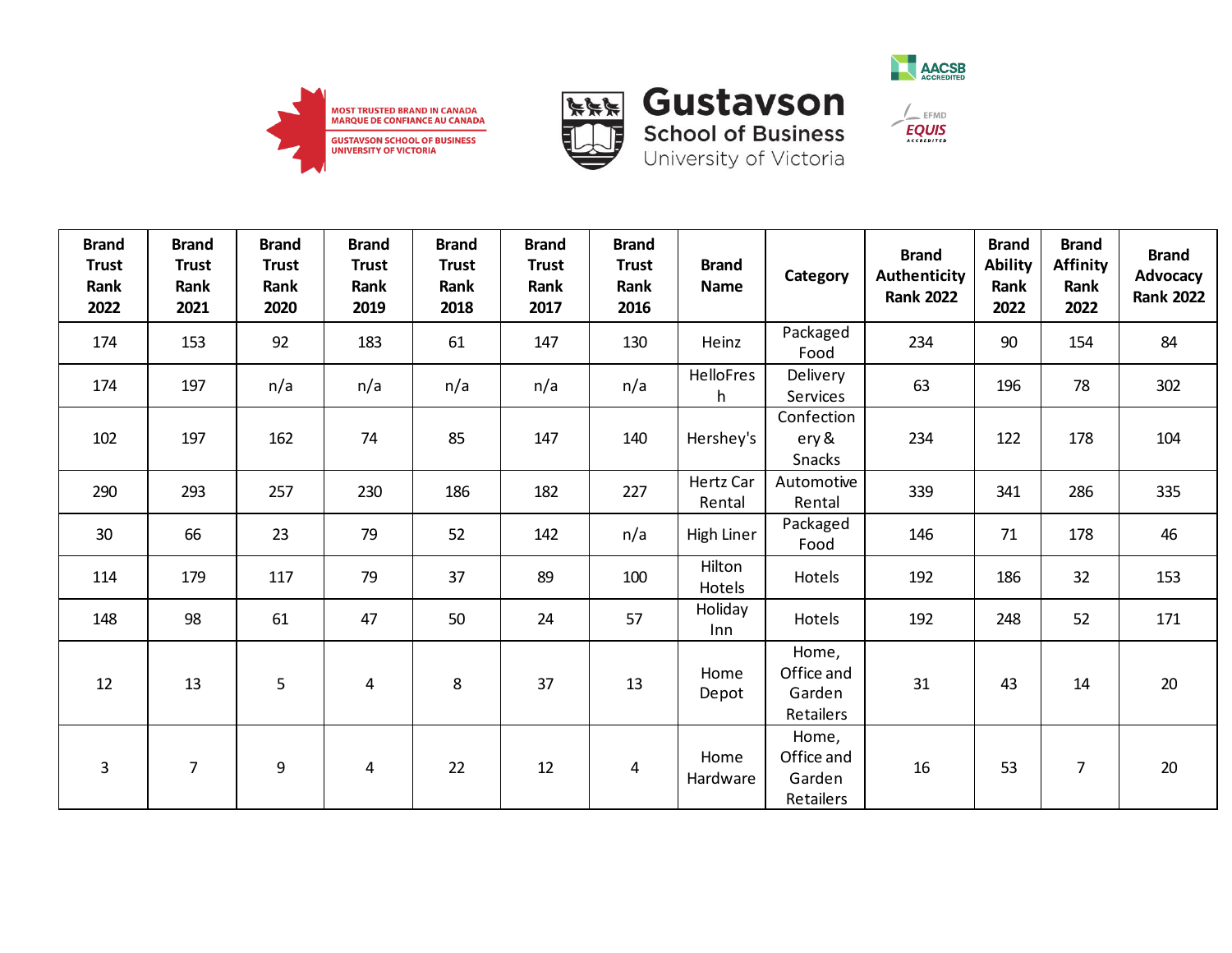





**School of Business**<br>University of Victoria

| <b>Brand</b><br><b>Trust</b><br>Rank<br>2022 | <b>Brand</b><br><b>Trust</b><br>Rank<br>2021 | <b>Brand</b><br><b>Trust</b><br>Rank<br>2020 | <b>Brand</b><br><b>Trust</b><br>Rank<br>2019 | <b>Brand</b><br><b>Trust</b><br>Rank<br>2018 | <b>Brand</b><br><b>Trust</b><br>Rank<br>2017 | <b>Brand</b><br><b>Trust</b><br>Rank<br>2016 | <b>Brand</b><br><b>Name</b> | Category                                   | <b>Brand</b><br>Authenticity<br><b>Rank 2022</b> | <b>Brand</b><br><b>Ability</b><br>Rank<br>2022 | <b>Brand</b><br><b>Affinity</b><br>Rank<br>2022 | <b>Brand</b><br>Advocacy<br><b>Rank 2022</b> |
|----------------------------------------------|----------------------------------------------|----------------------------------------------|----------------------------------------------|----------------------------------------------|----------------------------------------------|----------------------------------------------|-----------------------------|--------------------------------------------|--------------------------------------------------|------------------------------------------------|-------------------------------------------------|----------------------------------------------|
| 193                                          | 153                                          | n/a                                          | n/a                                          | n/a                                          | n/a                                          | n/a                                          | HomeSen<br>se               | Home,<br>Office and<br>Garden<br>Retailers | 192                                              | 226                                            | 111                                             | 137                                          |
| 14                                           | 40                                           | 61                                           | 36                                           | 19                                           | 26                                           | 14                                           | Honda                       | Automotive                                 | 73                                               | 6                                              | 24                                              | 27                                           |
| 131                                          | 125                                          | n/a                                          | n/a                                          | n/a                                          | n/a                                          | n/a                                          | Honeywel                    | Small<br>Appliances                        | 131                                              | 171                                            | 178                                             | 153                                          |
| 352                                          | 310                                          | 277                                          | 268                                          | 253                                          | 229                                          | 237                                          | Hotels.co<br>m              | Travel                                     | 262                                              | 326                                            | 350                                             | 302                                          |
| 148                                          | 125                                          | 129                                          | 79                                           | 66                                           | 107                                          | 132                                          | HP                          | Electronics<br>& AV<br>Equipment           | 192                                              | 107                                            | 134                                             | 104                                          |
| 340                                          | 345                                          | 289                                          | 236                                          | n/a                                          | n/a                                          | n/a                                          | <b>HSBC</b>                 | Financial<br>Services                      | 192                                              | 356                                            | 303                                             | 369                                          |
| 400                                          | 391                                          | 342                                          | 341                                          | 281                                          | n/a                                          | n/a                                          | Huawei                      | Electronics<br>& AV<br>Equipment           | 402                                              | 400                                            | 398                                             | 402                                          |
| 86                                           | 214                                          | 23                                           | 47                                           | 56                                           | 40                                           | 66                                           | Hudson's<br>Bay             | Apparel<br>and<br>Footwear<br>Retailers    | 116                                              | 157                                            | 63                                              | 120                                          |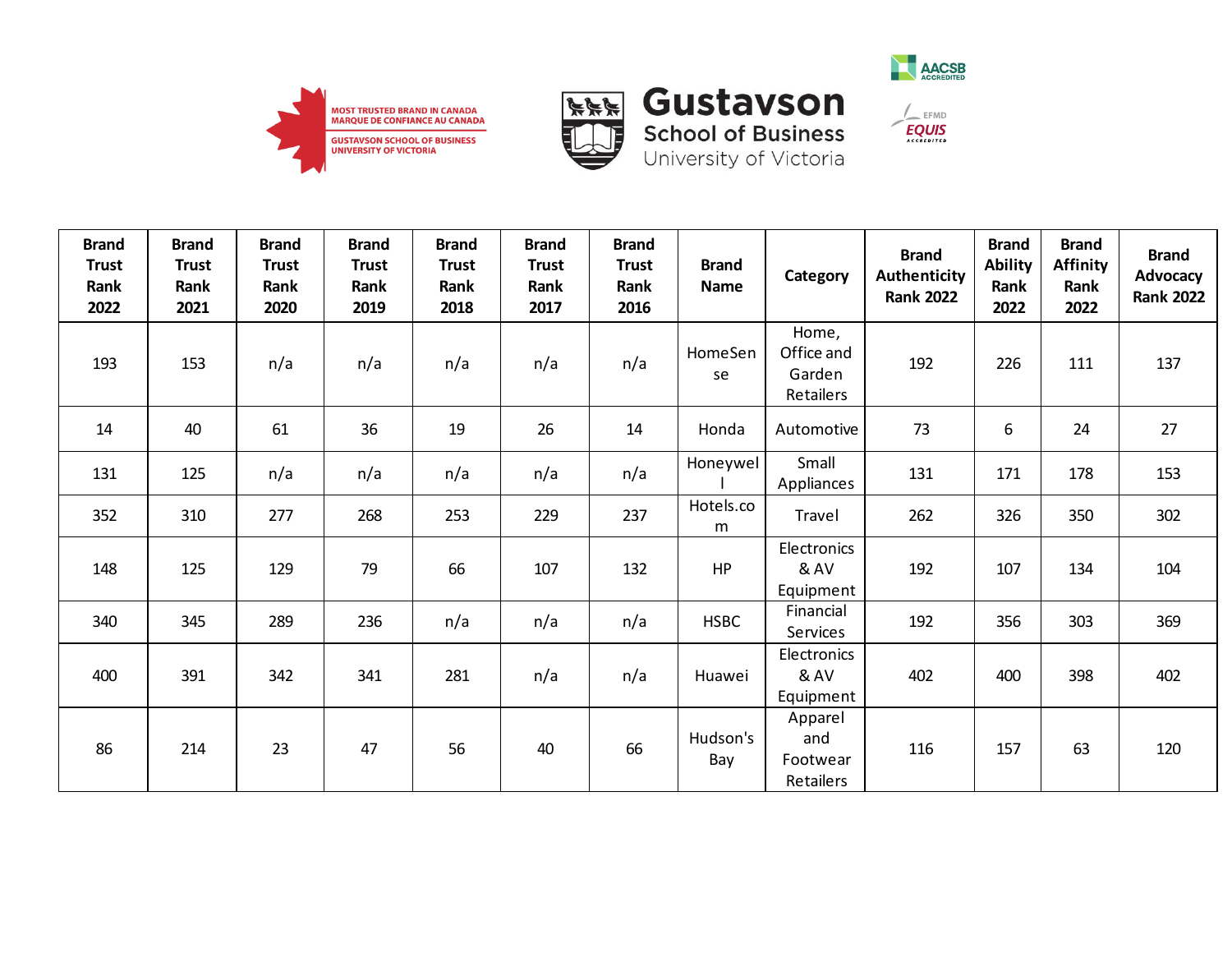





| <b>Brand</b><br><b>Trust</b><br>Rank<br>2022 | <b>Brand</b><br><b>Trust</b><br>Rank<br>2021 | <b>Brand</b><br><b>Trust</b><br>Rank<br>2020 | <b>Brand</b><br><b>Trust</b><br>Rank<br>2019 | <b>Brand</b><br><b>Trust</b><br>Rank<br>2018 | <b>Brand</b><br><b>Trust</b><br>Rank<br>2017 | <b>Brand</b><br><b>Trust</b><br>Rank<br>2016 | <b>Brand</b><br><b>Name</b> | Category                                   | <b>Brand</b><br><b>Authenticity</b><br><b>Rank 2022</b> | <b>Brand</b><br><b>Ability</b><br>Rank<br>2022 | <b>Brand</b><br><b>Affinity</b><br>Rank<br>2022 | <b>Brand</b><br><b>Advocacy</b><br><b>Rank 2022</b> |
|----------------------------------------------|----------------------------------------------|----------------------------------------------|----------------------------------------------|----------------------------------------------|----------------------------------------------|----------------------------------------------|-----------------------------|--------------------------------------------|---------------------------------------------------------|------------------------------------------------|-------------------------------------------------|-----------------------------------------------------|
| 76                                           | n/a                                          | n/a                                          | n/a                                          | n/a                                          | n/a                                          | n/a                                          | <b>Huggies</b>              | Personal &<br>Beauty<br>Care               | 234                                                     | 90                                             | 178                                             | 171                                                 |
| 316                                          | 335                                          | 277                                          | 273                                          | 273                                          | 274                                          | 255                                          | Husky Oil                   | Gas<br><b>Stations</b>                     | 303                                                     | 326                                            | 303                                             | 319                                                 |
| 174                                          | 230                                          | 200                                          | 193                                          | 148                                          | 167                                          | 134                                          | Hyundai                     | Automotive                                 | 104                                                     | 215                                            | 78                                              | 231                                                 |
| 102                                          | 140                                          | 102                                          | 102                                          | 118                                          | 80                                           | n/a                                          | <b>IBM</b>                  | Technology<br>/Software                    | 192                                                     | 90                                             | 111                                             | 222                                                 |
| 66                                           | 66                                           | 39                                           | 47                                           | 79                                           | 67                                           | 44                                           | IGA                         | Grocery<br><b>Stores</b>                   | 16                                                      | 186                                            | 45                                              | 120                                                 |
| 14                                           | 13                                           | 39                                           | 15                                           | 5                                            | 5                                            | 22                                           | <b>IKEA</b>                 | Home,<br>Office and<br>Garden<br>Retailers | 40                                                      | 19                                             | 3                                               | 12                                                  |
| 114                                          | 153                                          | 129                                          | 79                                           | 115                                          | 58                                           | n/a                                          | <b>IMAX</b>                 | Entertainm<br>ent                          | 192                                                     | 71                                             | 134                                             | 104                                                 |
| 30                                           | 10                                           | 33                                           | 12                                           | 26                                           | 6                                            | 59                                           | Indigo/<br>Chapters         | Home,<br>Office and<br>Garden<br>Retailers | 47                                                      | 53                                             | 7                                               | 30                                                  |
| 398                                          | 385                                          | 334                                          | 307                                          | 283                                          | 275                                          | 263                                          | Instagram                   | Media                                      | 394                                                     | 385                                            | 399                                             | 391                                                 |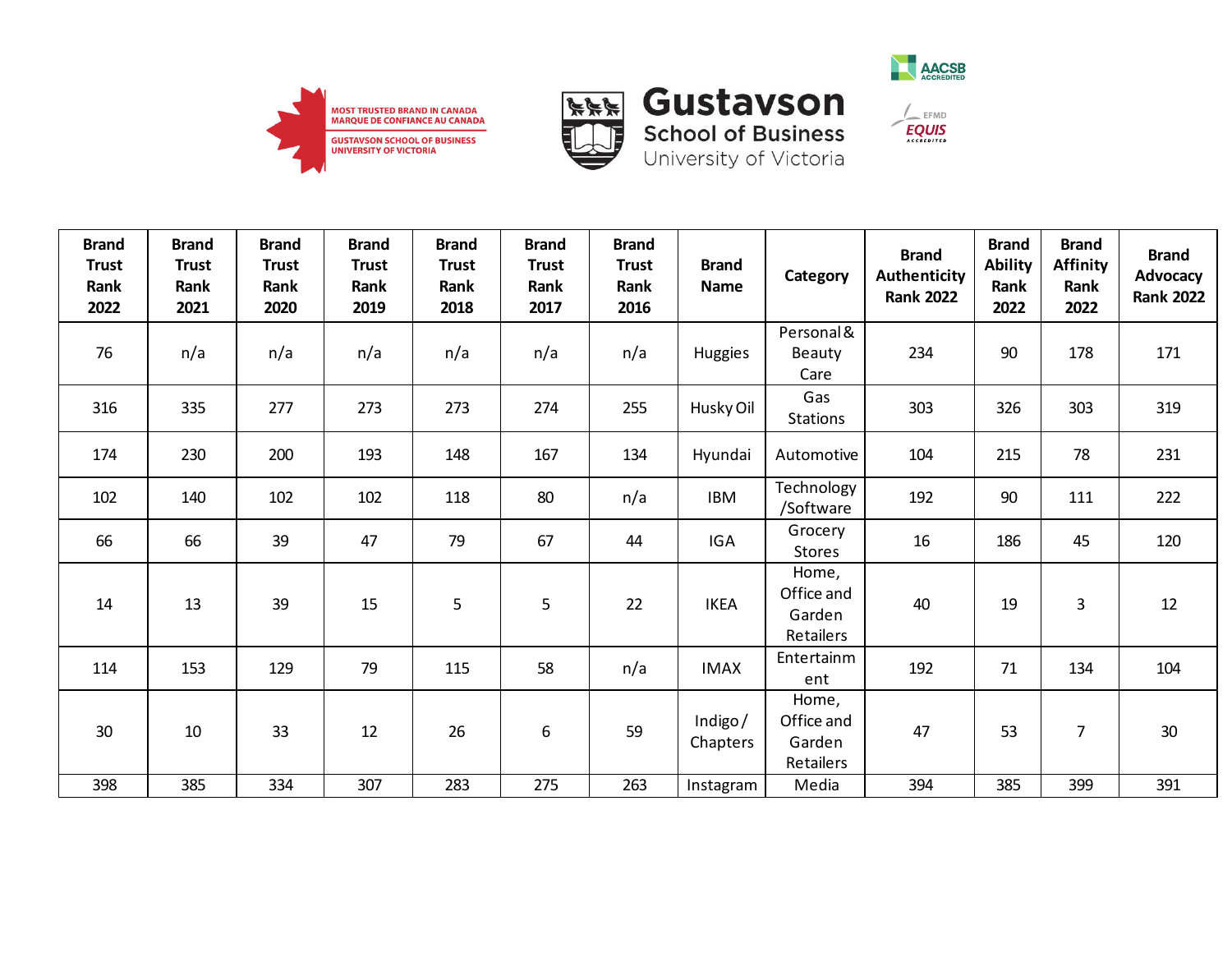



**School of Business** 

University of Victoria



 $\frac{1}{2}$  EFMD **EQUIS** 

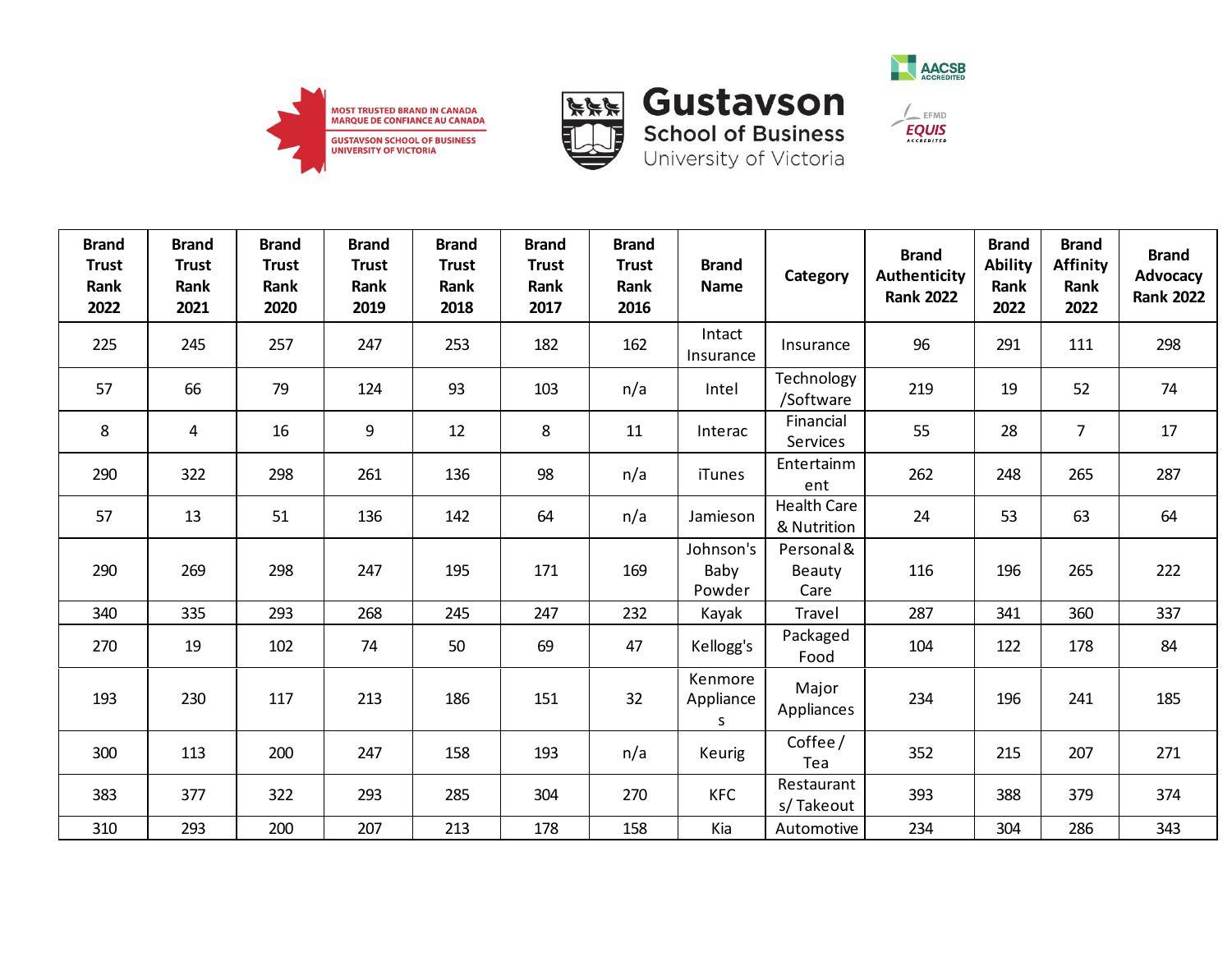





| <b>Brand</b><br><b>Trust</b><br>Rank<br>2022 | <b>Brand</b><br><b>Trust</b><br>Rank<br>2021 | <b>Brand</b><br><b>Trust</b><br>Rank<br>2020 | <b>Brand</b><br><b>Trust</b><br>Rank<br>2019 | <b>Brand</b><br><b>Trust</b><br>Rank<br>2018 | <b>Brand</b><br><b>Trust</b><br>Rank<br>2017 | <b>Brand</b><br><b>Trust</b><br>Rank<br>2016 | <b>Brand</b><br><b>Name</b>       | Category                                | <b>Brand</b><br><b>Authenticity</b><br><b>Rank 2022</b> | <b>Brand</b><br><b>Ability</b><br>Rank<br>2022 | <b>Brand</b><br><b>Affinity</b><br>Rank<br>2022 | <b>Brand</b><br>Advocacy<br><b>Rank 2022</b> |
|----------------------------------------------|----------------------------------------------|----------------------------------------------|----------------------------------------------|----------------------------------------------|----------------------------------------------|----------------------------------------------|-----------------------------------|-----------------------------------------|---------------------------------------------------------|------------------------------------------------|-------------------------------------------------|----------------------------------------------|
| 30                                           | 22                                           | 23                                           | 24                                           | 26                                           | 11                                           | 22                                           | <b>Kicking</b><br>Horse<br>Coffee | Coffee/<br>Tea                          | 16                                                      | 41                                             | 52                                              | 93                                           |
| 362                                          | 326                                          | 293                                          | n/a                                          | n/a                                          | n/a                                          | n/a                                          | Kijiji                            | $E-$<br>commerce                        | 116                                                     | 333                                            | 340                                             | 231                                          |
| 250                                          | 140                                          | 149                                          | 167                                          | 93                                           | 139                                          | 169                                          | Kit Kat                           | Confection<br>ery &<br>Snacks           | 339                                                     | 171                                            | 241                                             | 64                                           |
| 27                                           | 98                                           | $\boldsymbol{9}$                             | 12                                           | 36                                           | 32                                           | 37                                           | Kleenex                           | Personal &<br>Beauty<br>Care            | 89                                                      | 28                                             | 92                                              | 5                                            |
| 86                                           | 197                                          | 149                                          | 153                                          | 126                                          | 132                                          | 86                                           | Knorr                             | Packaged<br>Food                        | 131                                                     | 90                                             | 154                                             | 58                                           |
| 270                                          | 305                                          | 306                                          | 261                                          | 270                                          | 225                                          | 250                                          | Koodo<br>Mobile                   | Telecoms/C<br>able/Digital              | 176                                                     | 268                                            | 134                                             | 319                                          |
| 114                                          | 66                                           | 79                                           | 92                                           | 113                                          | 114                                          | 111                                          | Kraft<br>Foods                    | Packaged<br>Food                        | 159                                                     | 90                                             | 134                                             | 93                                           |
| 328                                          | 330                                          | n/a                                          | n/a                                          | n/a                                          | n/a                                          | n/a                                          | La Croix<br>Sparkling<br>Water    | <b>Beverages</b>                        | 262                                                     | 315                                            | 286                                             | 337                                          |
| 310                                          | 326                                          | 239                                          | n/a                                          | n/a                                          | n/a                                          | n/a                                          | La Senza                          | Apparel<br>and<br>Footwear<br>Retailers | 360                                                     | 341                                            | 303                                             | 298                                          |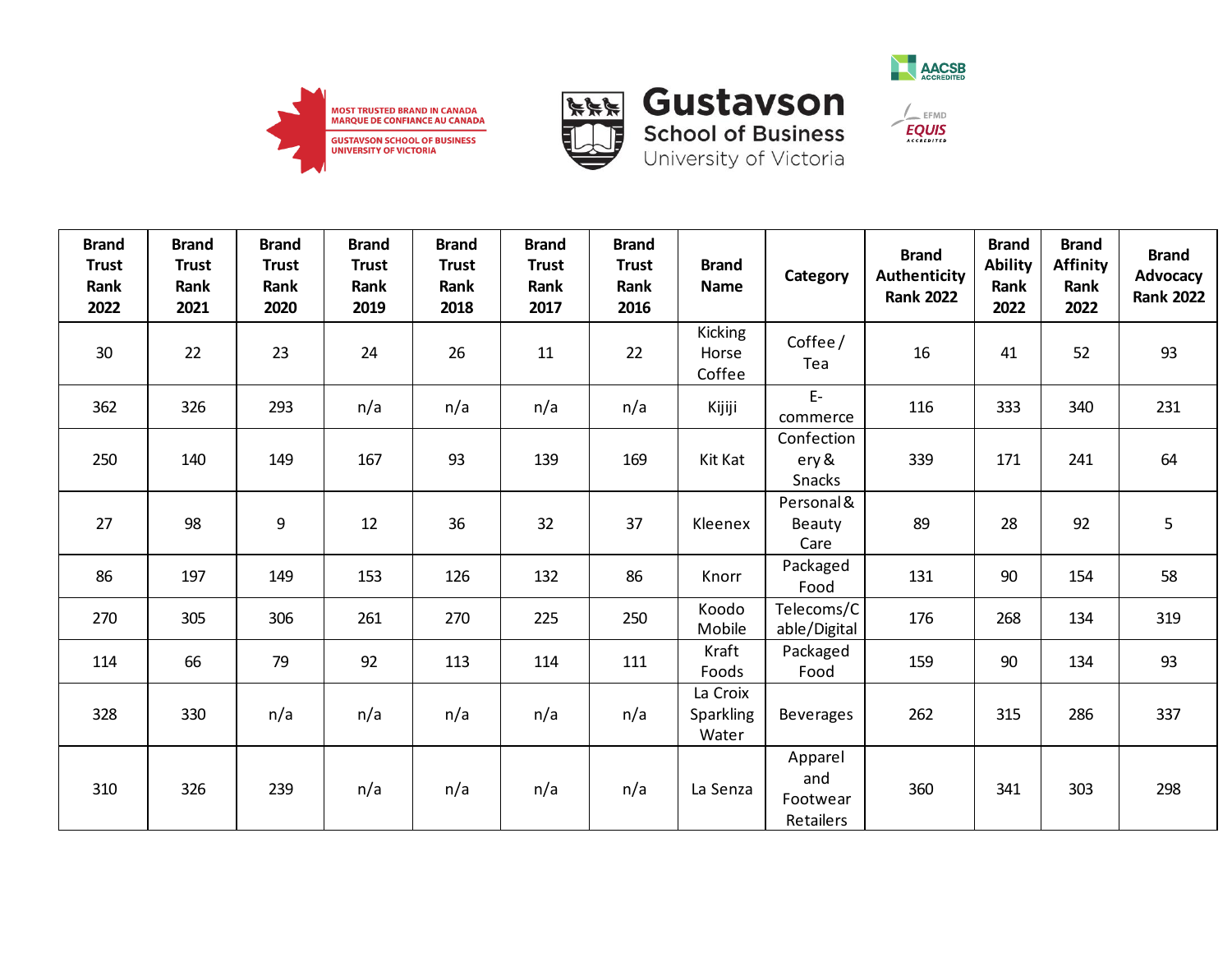







 $\frac{1}{2}$  EFMD

| <b>Brand</b><br><b>Trust</b><br>Rank<br>2022 | <b>Brand</b><br><b>Trust</b><br>Rank<br>2021 | <b>Brand</b><br><b>Trust</b><br>Rank<br>2020 | <b>Brand</b><br><b>Trust</b><br>Rank<br>2019 | <b>Brand</b><br><b>Trust</b><br>Rank<br>2018 | <b>Brand</b><br><b>Trust</b><br>Rank<br>2017 | <b>Brand</b><br><b>Trust</b><br>Rank<br>2016 | <b>Brand</b><br><b>Name</b>                  | Category                                          | <b>Brand</b><br>Authenticity<br><b>Rank 2022</b> | <b>Brand</b><br><b>Ability</b><br>Rank<br>2022 | <b>Brand</b><br><b>Affinity</b><br>Rank<br>2022 | <b>Brand</b><br>Advocacy<br><b>Rank 2022</b> |
|----------------------------------------------|----------------------------------------------|----------------------------------------------|----------------------------------------------|----------------------------------------------|----------------------------------------------|----------------------------------------------|----------------------------------------------|---------------------------------------------------|--------------------------------------------------|------------------------------------------------|-------------------------------------------------|----------------------------------------------|
| 114                                          | 214                                          | 149                                          | 102                                          | 110                                          | 132                                          | 93                                           | Labatt                                       | Alcohol                                           | 96                                               | 226                                            | 207                                             | 256                                          |
| 76                                           | 10                                           | 70                                           | 64                                           | 43                                           | 49                                           | 67                                           | Lactalis<br>Canada<br>(formerly<br>Parmalat) | Dairy<br>Products<br>and<br>Alternative<br>S      | 63                                               | 107                                            | 111                                             | 74                                           |
| 30                                           | 30                                           | 51                                           | 41                                           | 72                                           | 91                                           | 17                                           | Laura<br>Secord                              | Confection<br>ery &<br>Snacks                     | 131                                              | 53                                             | 52                                              | 37                                           |
| 235                                          | 197                                          | 162                                          | 167                                          | 168                                          | 138                                          | 127                                          | Lay's<br>Potato<br>Chips                     | Confection<br>ery &<br>Snacks                     | 329                                              | 226                                            | 303                                             | 145                                          |
| 3                                            | 3                                            | 9                                            | n/a                                          | n/a                                          | n/a                                          | n/a                                          | Lego                                         | Toys and<br>Games                                 | 96                                               | 4                                              | 24                                              | $\overline{2}$                               |
| 250                                          | 245                                          | 149                                          | 247                                          | 162                                          | 164                                          | 186                                          | Lenovo                                       | Electronics<br>& AV<br>Equipment                  | 339                                              | 196                                            | 265                                             | 222                                          |
| 363                                          | 356                                          | 313                                          | 298                                          | n/a                                          | n/a                                          | n/a                                          | Leon's/Th<br>e Brick                         | Home,<br>Office and<br>Garden<br><b>Retailers</b> | 287                                              | 375                                            | 371                                             | 362                                          |
| 102                                          | 98                                           | 61                                           | 92                                           | 63                                           | 111                                          | 30                                           | LG                                           | Electronics<br>& AV<br>Equipment                  | 131                                              | 19                                             | 78                                              | 58                                           |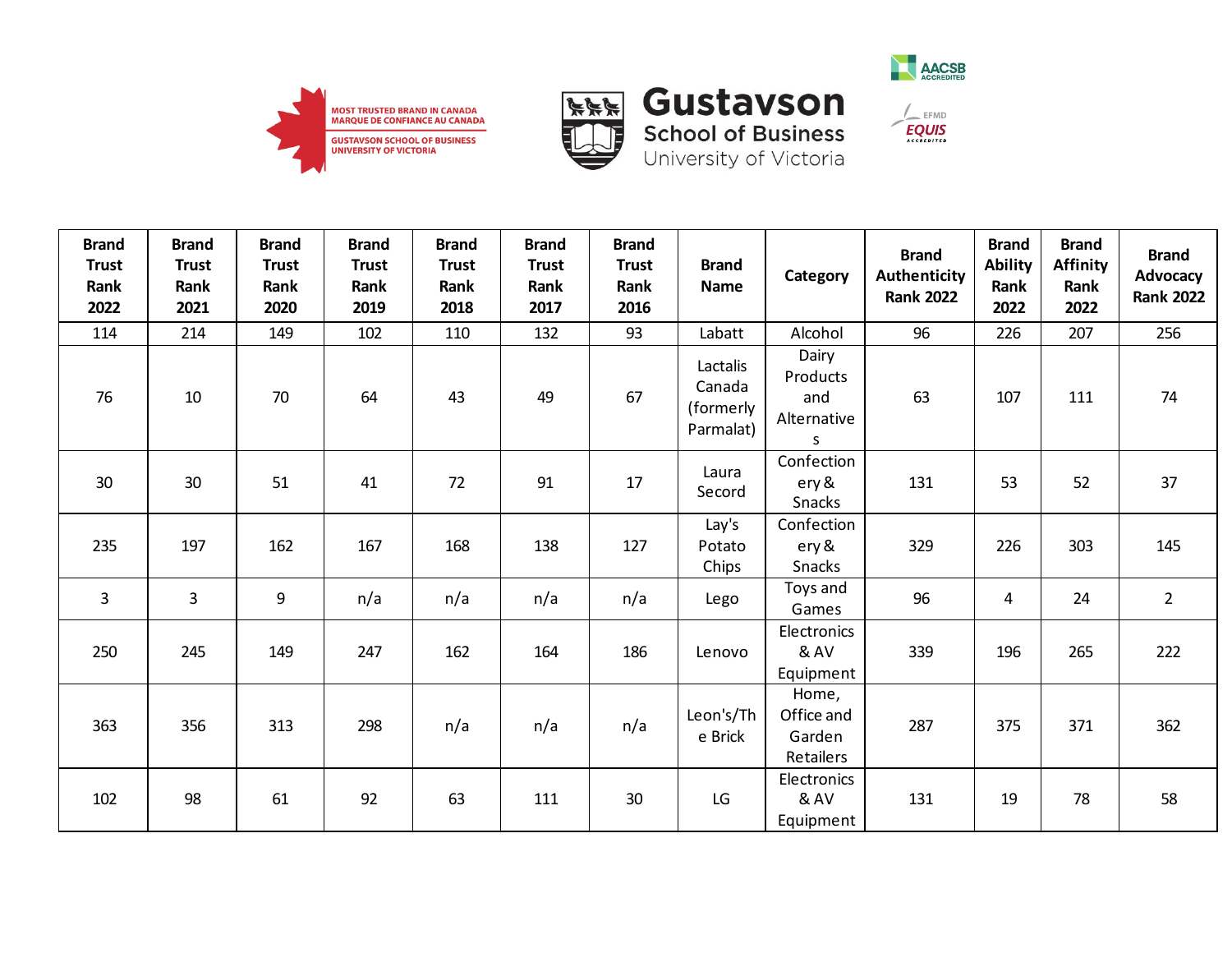





| <b>Brand</b><br><b>Trust</b><br>Rank<br>2022 | <b>Brand</b><br><b>Trust</b><br>Rank<br>2021 | <b>Brand</b><br><b>Trust</b><br>Rank<br>2020 | <b>Brand</b><br><b>Trust</b><br>Rank<br>2019 | <b>Brand</b><br><b>Trust</b><br>Rank<br>2018 | <b>Brand</b><br><b>Trust</b><br>Rank<br>2017 | <b>Brand</b><br><b>Trust</b><br>Rank<br>2016 | <b>Brand</b><br><b>Name</b> | Category                                     | <b>Brand</b><br><b>Authenticity</b><br><b>Rank 2022</b> | <b>Brand</b><br><b>Ability</b><br>Rank<br>2022 | <b>Brand</b><br><b>Affinity</b><br>Rank<br>2022 | <b>Brand</b><br>Advocacy<br><b>Rank 2022</b> |
|----------------------------------------------|----------------------------------------------|----------------------------------------------|----------------------------------------------|----------------------------------------------|----------------------------------------------|----------------------------------------------|-----------------------------|----------------------------------------------|---------------------------------------------------------|------------------------------------------------|-------------------------------------------------|----------------------------------------------|
| 30                                           | 19                                           | 79                                           | 24                                           | n/a                                          | n/a                                          | n/a                                          | Liberté                     | Dairy<br>Products<br>and<br>Alternative<br>S | 47                                                      | 35                                             | 63                                              | 46                                           |
| 43                                           | 22                                           | 23                                           | 29                                           | 24                                           | 28                                           | 37                                           | Lindt $/$<br>Lindor         | Confection<br>ery &<br>Snacks                | 219                                                     | 12                                             | 92                                              | $\mathsf{3}$                                 |
| 148                                          | 82                                           | 177                                          | 222                                          | 156                                          | 123                                          | 56                                           | Lipton                      | Coffee/<br>Tea                               | 104                                                     | 171                                            | 207                                             | 145                                          |
| 334                                          | 293                                          | 277                                          | 279                                          | 245                                          | n/a                                          | n/a                                          | Little<br>Caesars           | Restaurant<br>s/Takeout                      | 303                                                     | 350                                            | 303                                             | 287                                          |
| 30                                           | 125                                          | 200                                          | 102                                          | 213                                          | 41                                           | 40                                           | Loblaws                     | Grocery<br><b>Stores</b>                     | 20                                                      | 71                                             | 19                                              | 46                                           |
| 148                                          | 214                                          | 265                                          | n/a                                          | n/a                                          | n/a                                          | n/a                                          | London<br>Life              | Insurance                                    | 63                                                      | 277                                            | 78                                              | 314                                          |
| 290                                          | 257                                          | 239                                          | 222                                          | 131                                          | 225                                          | 153                                          | L'Oreal<br>Paris            | Personal &<br>Beauty<br>Care                 | 339                                                     | 248                                            | 265                                             | 280                                          |
| 250                                          | 245                                          | 239                                          | 193                                          | 259                                          | 198                                          | 211                                          | Lululemo<br>n<br>Athletica  | Sportswear                                   | 63                                                      | 142                                            | 178                                             | 266                                          |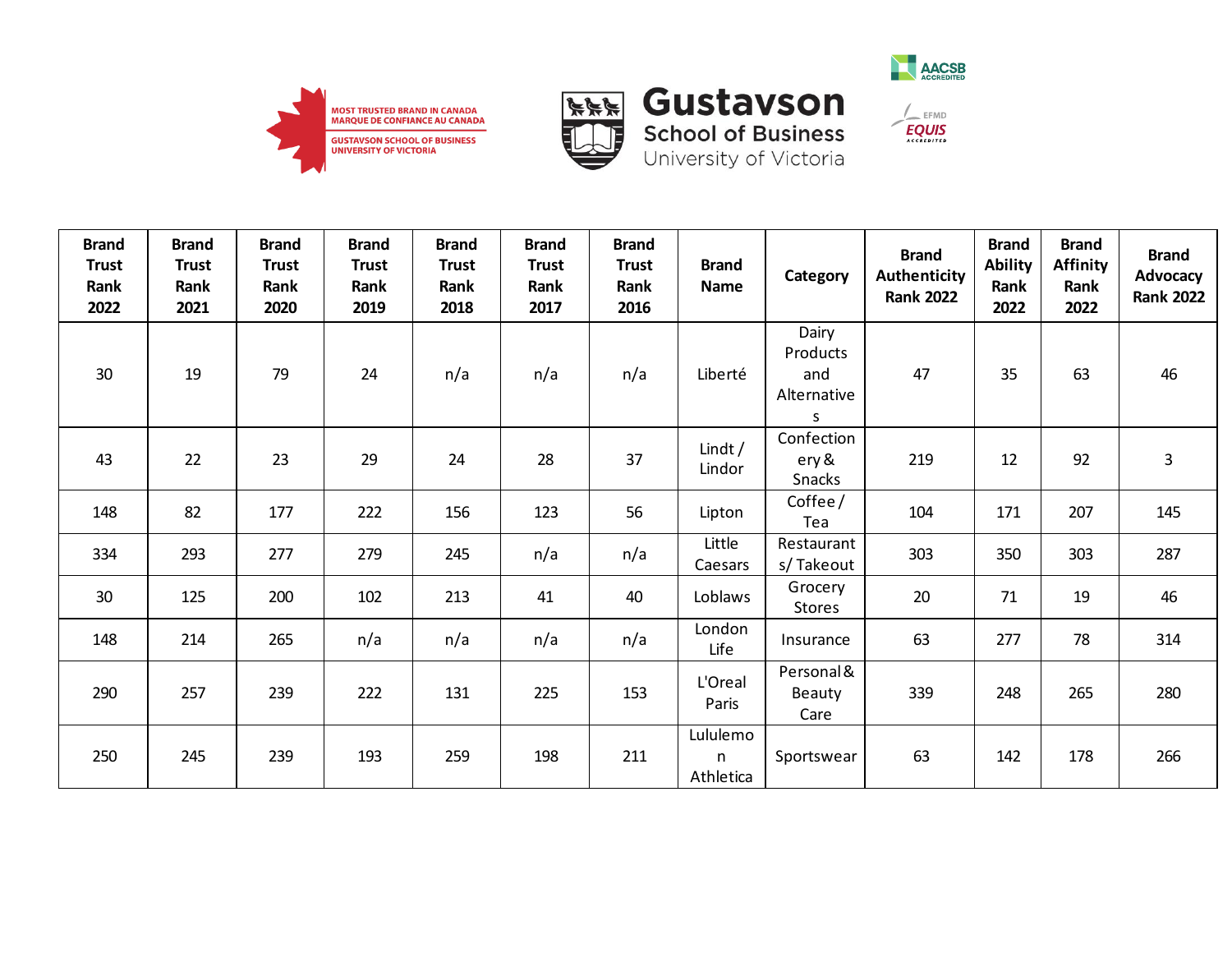





| <b>Brand</b><br><b>Trust</b><br>Rank<br>2022 | <b>Brand</b><br><b>Trust</b><br>Rank<br>2021 | <b>Brand</b><br><b>Trust</b><br>Rank<br>2020 | <b>Brand</b><br><b>Trust</b><br>Rank<br>2019 | <b>Brand</b><br><b>Trust</b><br>Rank<br>2018 | <b>Brand</b><br><b>Trust</b><br>Rank<br>2017 | <b>Brand</b><br><b>Trust</b><br>Rank<br>2016 | <b>Brand</b><br><b>Name</b>     | Category                                | <b>Brand</b><br>Authenticity<br><b>Rank 2022</b> | <b>Brand</b><br><b>Ability</b><br>Rank<br>2022 | <b>Brand</b><br><b>Affinity</b><br>Rank<br>2022 | <b>Brand</b><br>Advocacy<br><b>Rank 2022</b> |
|----------------------------------------------|----------------------------------------------|----------------------------------------------|----------------------------------------------|----------------------------------------------|----------------------------------------------|----------------------------------------------|---------------------------------|-----------------------------------------|--------------------------------------------------|------------------------------------------------|-------------------------------------------------|----------------------------------------------|
| 14                                           | 47                                           | 14                                           | 55                                           | n/a                                          | n/a                                          | n/a                                          | Lush                            | Health and<br>Beauty<br>Retailers       | $\overline{2}$                                   | 43                                             | 15                                              | 129                                          |
| 383                                          | 378                                          | 332                                          | n/a                                          | n/a                                          | n/a                                          | n/a                                          | Lyft                            | Transportat<br>ion                      | 373                                              | 375                                            | 379                                             | 387                                          |
| 102                                          | 47                                           | 92                                           | 136                                          | 152                                          | 157                                          | 169                                          | Lysol                           | Household<br>Care                       | 192                                              | 43                                             | 207                                             | 27                                           |
| 235                                          | 82                                           | 177                                          | 47                                           | 92                                           | 66                                           | 71                                           | Macleans<br>Magazine            | Media                                   | 116                                              | 304                                            | 329                                             | 302                                          |
| 174                                          | 197                                          | 228                                          | 207                                          | 170                                          | 101                                          | 124                                          | Manulife                        | Insurance                               | 73                                               | 268                                            | 78                                              | 256                                          |
| 193                                          | 153                                          | 162                                          | 167                                          | 181                                          | 178                                          | 137                                          | Maple<br>Leaf<br>Foods          | Packaged<br>Food                        | 82                                               | 171                                            | 178                                             | 153                                          |
| 57                                           | 40                                           | 39                                           | 24                                           | n/a                                          | n/a                                          | n/a                                          | Mark's<br>Work<br>Wearhou<br>se | Apparel<br>and<br>Footwear<br>Retailers | 116                                              | 157                                            | 78                                              | 104                                          |
| 30                                           | 40                                           | 51                                           | 15                                           | 9                                            | 31                                           | 19                                           | Marriott<br>Hotels              | Hotels                                  | 146                                              | 81                                             | $\overline{7}$                                  | 53                                           |
| 193                                          | 140                                          | 228                                          | 193                                          | 192                                          | 186                                          | 117                                          | Mars Bar                        | Confection<br>ery &<br>Snacks           | 329                                              | 196                                            | 265                                             | 145                                          |
| 66                                           | 58                                           | 51                                           | 79                                           | 55                                           | 56                                           | 18                                           | MasterCa<br>rd                  | Financial<br>Services                   | 146                                              | 122                                            | 19                                              | 93                                           |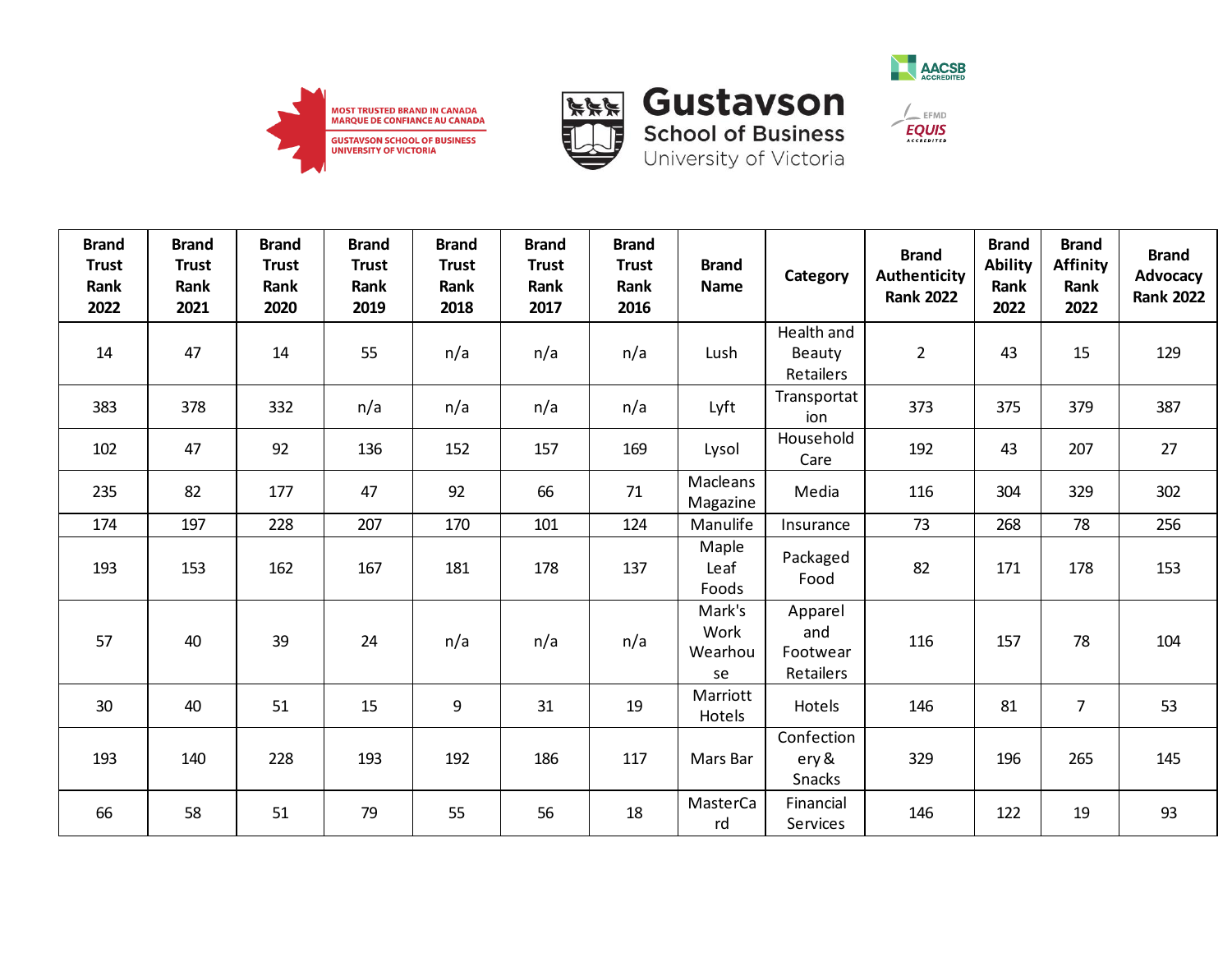





**School of Business**<br>University of Victoria

 $\frac{1}{2}$  EFMD

| <b>Brand</b><br><b>Trust</b><br>Rank<br>2022 | <b>Brand</b><br><b>Trust</b><br>Rank<br>2021 | <b>Brand</b><br><b>Trust</b><br>Rank<br>2020 | <b>Brand</b><br><b>Trust</b><br>Rank<br>2019 | <b>Brand</b><br><b>Trust</b><br>Rank<br>2018 | <b>Brand</b><br><b>Trust</b><br>Rank<br>2017 | <b>Brand</b><br><b>Trust</b><br>Rank<br>2016 | <b>Brand</b><br><b>Name</b>                         | Category                                | <b>Brand</b><br>Authenticity<br><b>Rank 2022</b> | <b>Brand</b><br><b>Ability</b><br>Rank<br>2022 | <b>Brand</b><br><b>Affinity</b><br>Rank<br>2022 | <b>Brand</b><br>Advocacy<br><b>Rank 2022</b> |
|----------------------------------------------|----------------------------------------------|----------------------------------------------|----------------------------------------------|----------------------------------------------|----------------------------------------------|----------------------------------------------|-----------------------------------------------------|-----------------------------------------|--------------------------------------------------|------------------------------------------------|-------------------------------------------------|----------------------------------------------|
| 235                                          | 269                                          | 187                                          | n/a                                          | n/a                                          | n/a                                          | n/a                                          | Mattel<br>(Barbie)                                  | Toys and<br>Games                       | 317                                              | 196                                            | 265                                             | 194                                          |
| 270                                          | 245                                          | 162                                          | 153                                          | 145                                          | 195                                          | 100                                          | Maxwell<br>House                                    | Coffee/<br>Tea                          | 219                                              | 315                                            | 265                                             | 319                                          |
| 270                                          | 179                                          | 117                                          | 136                                          | 159                                          | 156                                          | 139                                          | Mazda                                               | Automotive                              | 317                                              | 215                                            | 207                                             | 280                                          |
| 131                                          | 179                                          | 102                                          | 124                                          | 126                                          | 71                                           | 156                                          | McCain<br>Foods                                     | Packaged<br>Food                        | 159                                              | 107                                            | 241                                             | 116                                          |
| 225                                          | 197                                          | 265                                          | 207                                          | 181                                          | 177                                          | n/a                                          | McCormic<br>k Spices                                | Packaged<br>Food                        | 146                                              | 268                                            | 265                                             | 287                                          |
| 270                                          | 197                                          | 228                                          | 236                                          | 204                                          | 233                                          | 204                                          | McDonal<br>d's                                      | Restaurant<br>s/Takeout                 | 96                                               | 268                                            | 207                                             | 280                                          |
| 8                                            | $\overline{7}$                               | $1\,$                                        | $\mathbf{1}$                                 | $\overline{2}$                               | $\mathbf{1}$                                 | $\mathbf{1}$                                 | <b>MEC</b><br>(Mountai<br>n<br>Equipmen<br>t Co-op) | Apparel<br>and<br>Footwear<br>Retailers | $\mathbf{1}$                                     | 12                                             | $\overline{7}$                                  | 20                                           |
| 114                                          | 98                                           | 70                                           | 64                                           | 24                                           | 55                                           | 53                                           | Mercedes<br>-Benz                                   | Automotive                              | 339                                              | 90                                             | 78                                              | 256                                          |
| 20                                           | 58                                           | 23                                           | 55                                           | 72                                           | n/a                                          | n/a                                          | Metro<br>(Grocery<br>Stores)                        | Grocery<br><b>Stores</b>                | $\overline{7}$                                   | 64                                             | $\overline{7}$                                  | 46                                           |
| 193                                          | 113                                          | 162                                          | 136                                          | n/a                                          | n/a                                          | n/a                                          | Michaels                                            | Home,<br>Office and                     | 176                                              | 248                                            | 134                                             | 137                                          |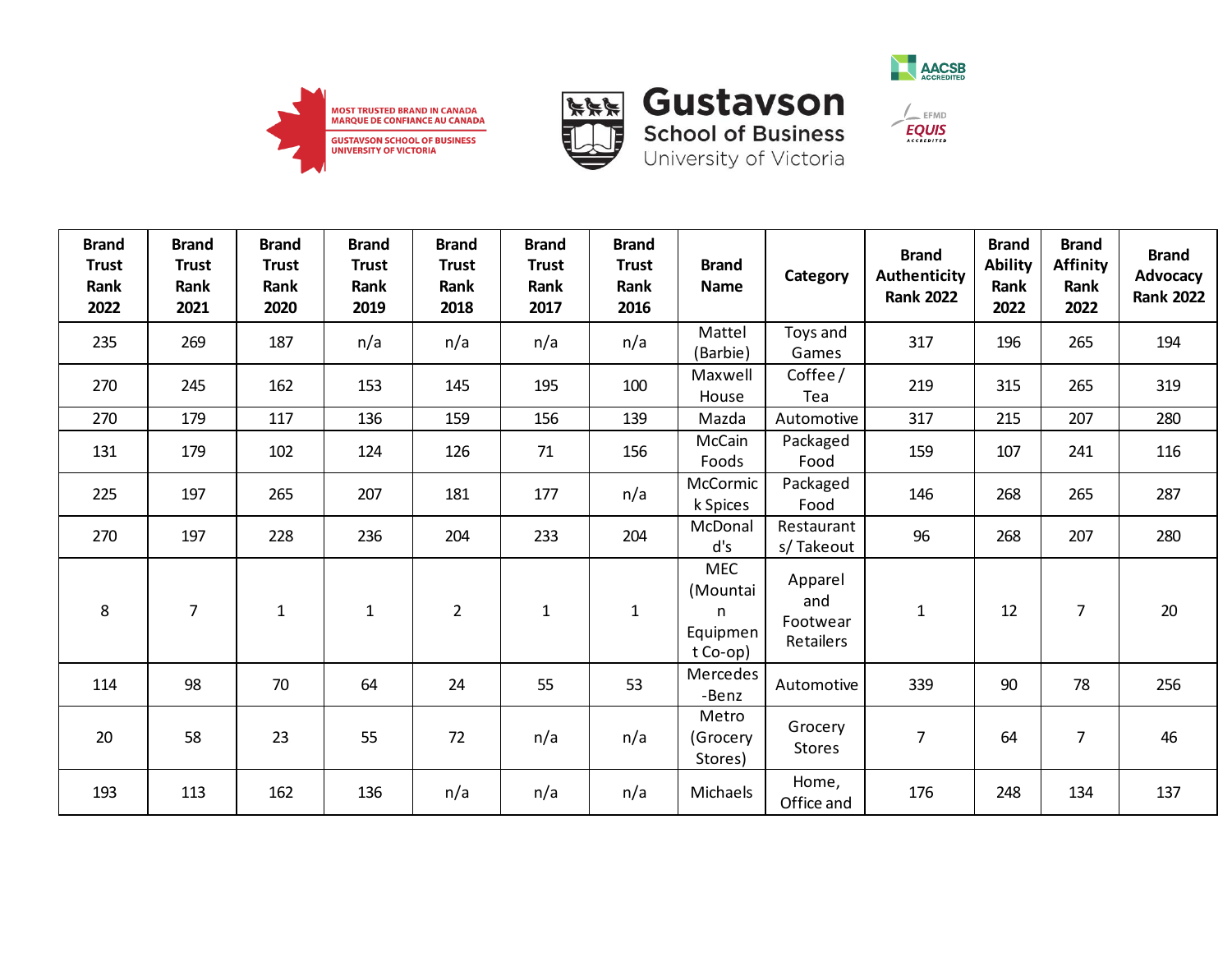





| <b>Brand</b><br><b>Trust</b><br>Rank<br>2022 | <b>Brand</b><br><b>Trust</b><br>Rank<br>2021 | <b>Brand</b><br><b>Trust</b><br>Rank<br>2020 | <b>Brand</b><br><b>Trust</b><br>Rank<br>2019 | <b>Brand</b><br><b>Trust</b><br>Rank<br>2018 | <b>Brand</b><br><b>Trust</b><br>Rank<br>2017 | <b>Brand</b><br><b>Trust</b><br>Rank<br>2016 | <b>Brand</b><br><b>Name</b>   | Category                   | <b>Brand</b><br><b>Authenticity</b><br><b>Rank 2022</b> | <b>Brand</b><br><b>Ability</b><br>Rank<br>2022 | <b>Brand</b><br><b>Affinity</b><br>Rank<br>2022 | <b>Brand</b><br>Advocacy<br><b>Rank 2022</b> |
|----------------------------------------------|----------------------------------------------|----------------------------------------------|----------------------------------------------|----------------------------------------------|----------------------------------------------|----------------------------------------------|-------------------------------|----------------------------|---------------------------------------------------------|------------------------------------------------|-------------------------------------------------|----------------------------------------------|
|                                              |                                              |                                              |                                              |                                              |                                              |                                              |                               | Garden<br><b>Retailers</b> |                                                         |                                                |                                                 |                                              |
| 114                                          | 98                                           | 102                                          | 102                                          | 15                                           | 38                                           | 74                                           | Microsoft                     | Technology<br>/Software    | 73                                                      | 19                                             | 63                                              | 64                                           |
| 148                                          | 214                                          | 149                                          | 193                                          | 152                                          | 162                                          | 90                                           | Minute<br>Maid                | <b>Beverages</b>           | 159                                                     | 196                                            | 265                                             | 145                                          |
| 316                                          | 293                                          | 277                                          | 153                                          | 219                                          | 218                                          | 225                                          | Mitsubish<br>i Motors         | Automotive                 | 287                                                     | 326                                            | 265                                             | 346                                          |
| 270                                          | 153                                          | 239                                          | 167                                          | 139                                          | 139                                          | 144                                          | Molson/C<br>oors              | Alcohol                    | 192                                                     | 277                                            | 265                                             | 309                                          |
| 235                                          | 197                                          | 228                                          | 207                                          | 249                                          | n/a                                          | n/a                                          | Montana'<br>s BBQ &<br>Bar    | Restaurant<br>s/Takeout    | 192                                                     | 333                                            | 154                                             | 271                                          |
| 193                                          | 179                                          | 129                                          | 193                                          | 109                                          | 193                                          | 197                                          | Nabob<br>Coffee               | Coffee/<br>Tea             | 116                                                     | 236                                            | 241                                             | 247                                          |
| 290                                          | 257                                          | 257                                          | 207                                          | 230                                          | 171                                          | 137                                          | National<br>Bank of<br>Canada | Financial<br>Services      | 104                                                     | 333                                            | 178                                             | 356                                          |
| 358                                          | 335                                          | 277                                          | 258                                          | 228                                          | 242                                          | 221                                          | National<br>Post              | Media                      | 159                                                     | 352                                            | 360                                             | 369                                          |
| 250                                          | 257                                          | 200                                          | 136                                          | 215                                          | 200                                          | 190                                          | Nescafe<br><b>Drinks</b>      | Coffee/<br>Tea             | 262                                                     | 261                                            | 329                                             | 287                                          |
| 235                                          | 214                                          | 187                                          | 167                                          | 197                                          | 191                                          | 201                                          | Nespress<br>$\mathbf{o}$      | Coffee/<br>Tea             | 219                                                     | 186                                            | 178                                             | 256                                          |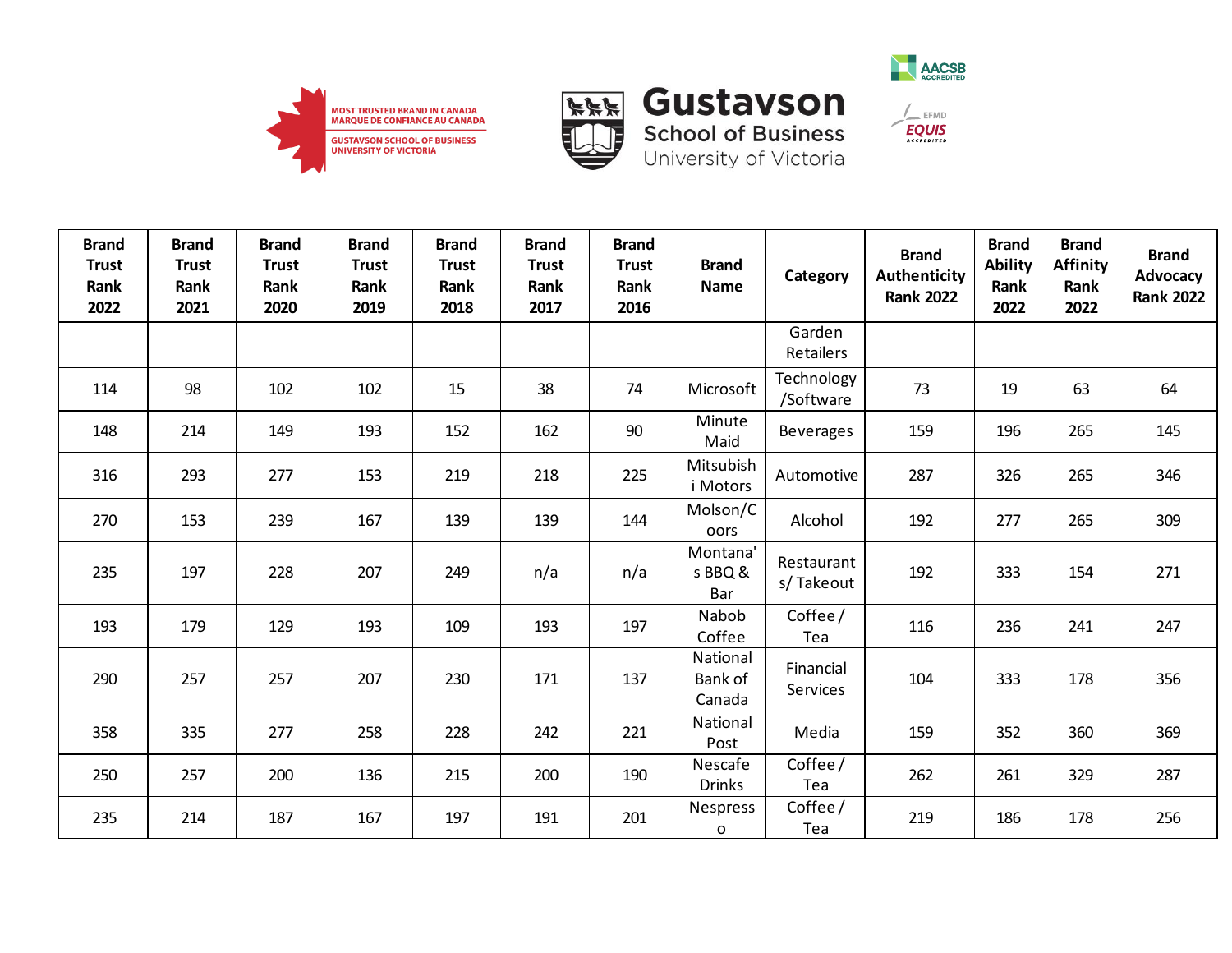







| <b>Brand</b><br><b>Trust</b><br>Rank<br>2022 | <b>Brand</b><br><b>Trust</b><br>Rank<br>2021 | <b>Brand</b><br><b>Trust</b><br>Rank<br>2020 | <b>Brand</b><br><b>Trust</b><br>Rank<br>2019 | <b>Brand</b><br><b>Trust</b><br>Rank<br>2018 | <b>Brand</b><br><b>Trust</b><br>Rank<br>2017 | <b>Brand</b><br><b>Trust</b><br>Rank<br>2016 | <b>Brand</b><br><b>Name</b> | Category                            | <b>Brand</b><br>Authenticity<br><b>Rank 2022</b> | <b>Brand</b><br><b>Ability</b><br>Rank<br>2022 | <b>Brand</b><br><b>Affinity</b><br>Rank<br>2022 | <b>Brand</b><br>Advocacy<br><b>Rank 2022</b> |
|----------------------------------------------|----------------------------------------------|----------------------------------------------|----------------------------------------------|----------------------------------------------|----------------------------------------------|----------------------------------------------|-----------------------------|-------------------------------------|--------------------------------------------------|------------------------------------------------|-------------------------------------------------|----------------------------------------------|
| 270                                          | 269                                          | 252                                          | 236                                          | 192                                          | 259                                          | 203                                          | Nestea                      | <b>Beverages</b>                    | 262                                              | 268                                            | 329                                             | 247                                          |
| 375                                          | 375                                          | 322                                          | 285                                          | 271                                          | 277                                          | 244                                          | Nestl?<br>Life              | <b>Beverages</b>                    | 234                                              | 347                                            | 376                                             | 356                                          |
| 86                                           | 197                                          | 129                                          | 167                                          | 105                                          | 45                                           | 129                                          | <b>NETFLIX</b>              | Entertainm<br>ent                   | 219                                              | 10                                             | 111                                             | 37                                           |
| 148                                          | 47                                           | 117                                          | 124                                          | n/a                                          | n/a                                          | n/a                                          | New<br><b>Balance</b>       | Sportswear                          | 234                                              | 90                                             | 154                                             | 120                                          |
| 310                                          | 305                                          | n/a                                          | n/a                                          | n/a                                          | n/a                                          | n/a                                          | Nicorette                   | <b>Health Care</b><br>& Nutrition   | 234                                              | 315                                            | 303                                             | 365                                          |
| 316                                          | 197                                          | 228                                          | 136                                          | 190                                          | 158                                          | 167                                          | <b>Nike</b>                 | Sportswear                          | 234                                              | 81                                             | 303                                             | 145                                          |
| 193                                          | 153                                          | 129                                          | 153                                          | n/a                                          | n/a                                          | n/a                                          | Nintendo                    | Toys and<br>Games                   | 339                                              | 90                                             | 265                                             | 202                                          |
| 131                                          | 214                                          | 187                                          | 153                                          | 141                                          | 108                                          | 78                                           | Nissan                      | Automotive                          | 176                                              | 142                                            | 134                                             | 231                                          |
| 290                                          | 245                                          | 200                                          | 213                                          | 219                                          | 228                                          | n/a                                          | Nokia                       | Electronics<br>& AV<br>Equipment    | 317                                              | 248                                            | 303                                             | 302                                          |
| 43                                           | 140                                          | n/a                                          | n/a                                          | n/a                                          | n/a                                          | n/a                                          | Ocean<br>Spray              | Beverages                           | 55                                               | 43                                             | 111                                             | 64                                           |
| 216                                          | 153                                          | 218                                          | 92                                           | 131                                          | 132                                          | 123                                          | Olay                        | Personal &<br><b>Beauty</b><br>Care | 146                                              | 196                                            | 265                                             | 194                                          |
| 114                                          | 153                                          | 162                                          | 193                                          | 161                                          | 204                                          | 174                                          | Old Dutch<br>Foods          | Confection<br>ery &<br>Snacks       | 219                                              | 196                                            | 154                                             | 120                                          |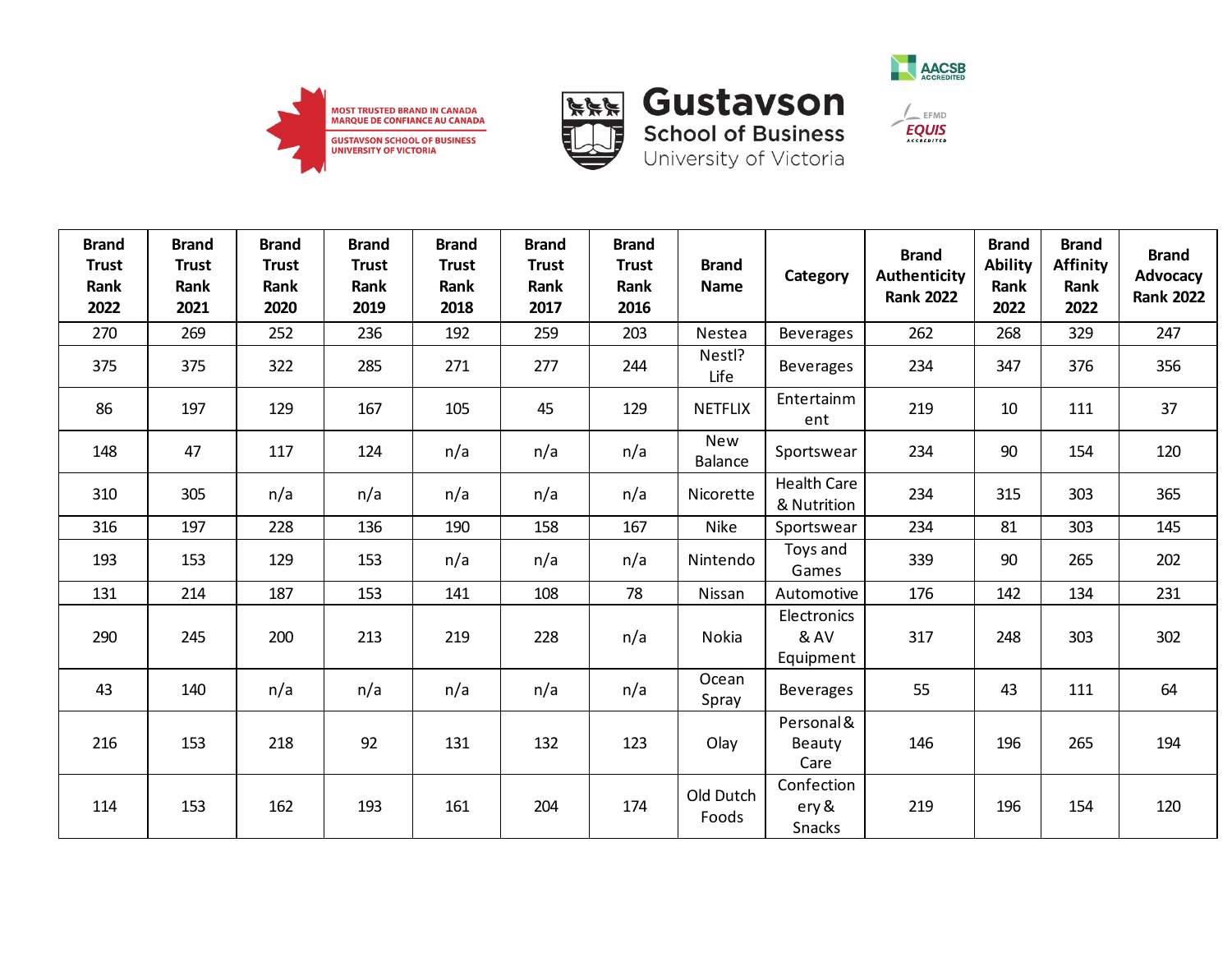





| <b>Brand</b><br><b>Trust</b><br>Rank<br>2022 | <b>Brand</b><br><b>Trust</b><br>Rank<br>2021 | <b>Brand</b><br><b>Trust</b><br>Rank<br>2020 | <b>Brand</b><br><b>Trust</b><br>Rank<br>2019 | <b>Brand</b><br><b>Trust</b><br>Rank<br>2018 | <b>Brand</b><br><b>Trust</b><br>Rank<br>2017 | <b>Brand</b><br><b>Trust</b><br>Rank<br>2016 | <b>Brand</b><br><b>Name</b> | Category                                       | <b>Brand</b><br>Authenticity<br><b>Rank 2022</b> | <b>Brand</b><br><b>Ability</b><br>Rank<br>2022 | <b>Brand</b><br><b>Affinity</b><br>Rank<br>2022 | <b>Brand</b><br>Advocacy<br><b>Rank 2022</b> |
|----------------------------------------------|----------------------------------------------|----------------------------------------------|----------------------------------------------|----------------------------------------------|----------------------------------------------|----------------------------------------------|-----------------------------|------------------------------------------------|--------------------------------------------------|------------------------------------------------|-------------------------------------------------|----------------------------------------------|
| 20                                           | 30                                           | n/a                                          | n/a                                          | n/a                                          | n/a                                          | n/a                                          | Oral-B                      | Personal &<br><b>Beauty</b><br>Care            | 73                                               | 12                                             | 45                                              | $\,8\,$                                      |
| 148                                          | 82                                           | 102                                          | 183                                          | 134                                          | 166                                          | 118                                          | Orville<br>Redenbac<br>her  | Confection<br>ery &<br><b>Snacks</b>           | 262                                              | 122                                            | 207                                             | 84                                           |
| 114                                          | 40                                           | 61                                           | 102                                          | 133                                          | 108                                          | 44                                           | Palmolive                   | Household<br>Care                              | 176                                              | 90                                             | 241                                             | 104                                          |
| 86                                           | 125                                          | 61                                           | 64                                           | 69                                           | 100                                          | n/a                                          | Pampers                     | Personal &<br>Beauty<br>Care                   | 234                                              | 81                                             | 178                                             | 153                                          |
| 300                                          | 257                                          | n/a                                          | n/a                                          | n/a                                          | n/a                                          | n/a                                          | Panago                      | Restaurant<br>s/Takeout                        | 234                                              | 341                                            | 265                                             | 314                                          |
| 131                                          | 98                                           | 129                                          | 92                                           | 115                                          | 103                                          | 80                                           | Panasonic                   | Major<br>Appliances                            | 317                                              | 64                                             | 154                                             | 104                                          |
| 20                                           | 47                                           | 39                                           | n/a                                          | n/a                                          | n/a                                          | n/a                                          | Patagonia                   | Apparel<br>and<br>Footwear<br><b>Retailers</b> | 14                                               | 53                                             | 40                                              | 84                                           |
| 174                                          | 179                                          | 149                                          | 55                                           | 108                                          | 70                                           | 36                                           | PayPal                      | Financial<br>Services                          | 262                                              | 157                                            | 78                                              | 171                                          |
| 86                                           | n/a                                          | n/a                                          | n/a                                          | n/a                                          | n/a                                          | n/a                                          | PC<br>Financials            | Financial<br>Services                          | 55                                               | 171                                            | 24                                              | 185                                          |
| 300                                          | 269                                          | 252                                          | 213                                          | 237                                          | 200                                          | 176                                          | Pepsi                       | <b>Beverages</b>                               | 287                                              | 236                                            | 340                                             | 271                                          |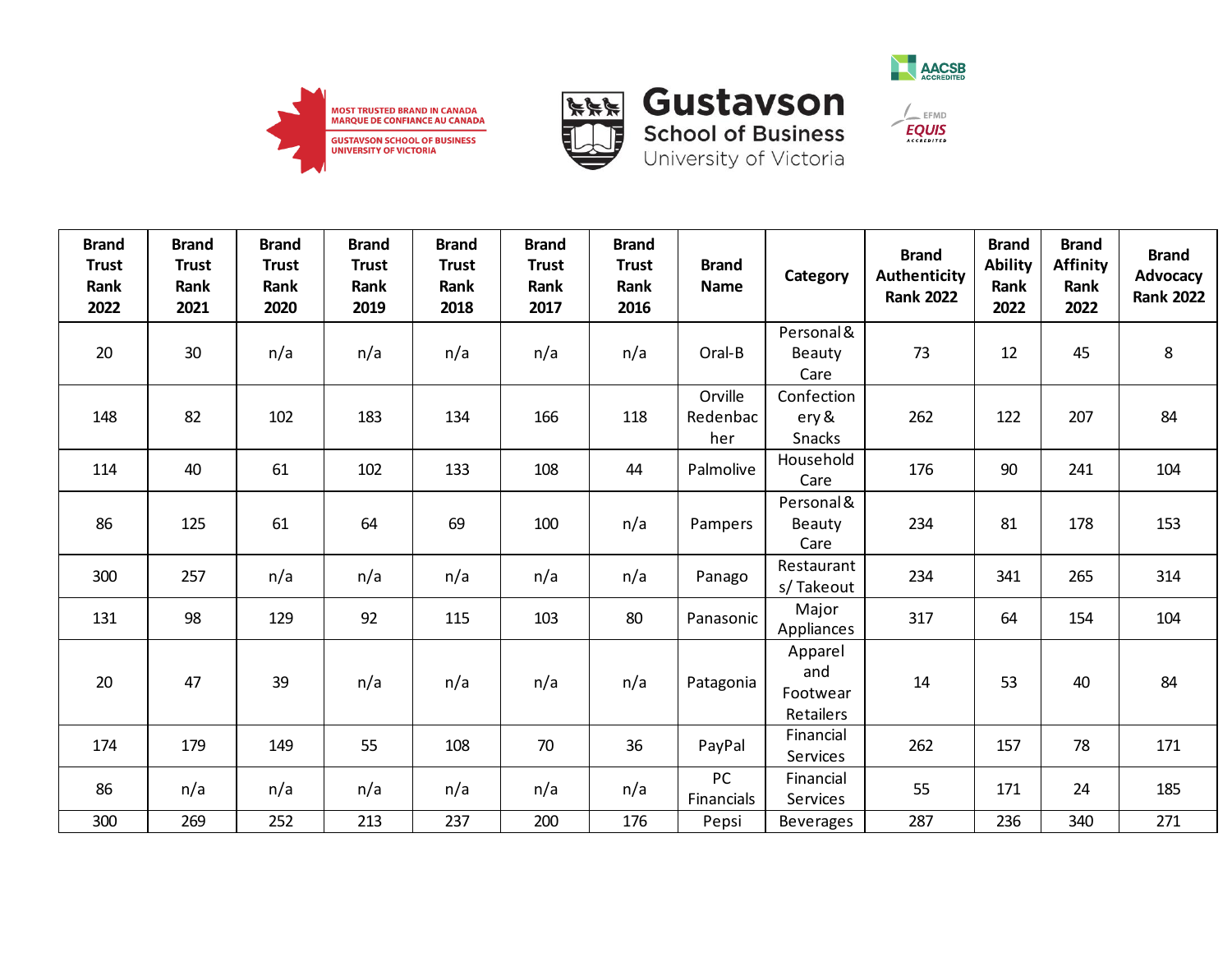







| <b>Brand</b><br><b>Trust</b><br>Rank<br>2022 | <b>Brand</b><br><b>Trust</b><br>Rank<br>2021 | <b>Brand</b><br><b>Trust</b><br>Rank<br>2020 | <b>Brand</b><br><b>Trust</b><br>Rank<br>2019 | <b>Brand</b><br><b>Trust</b><br>Rank<br>2018 | <b>Brand</b><br><b>Trust</b><br>Rank<br>2017 | <b>Brand</b><br><b>Trust</b><br>Rank<br>2016 | <b>Brand</b><br><b>Name</b> | Category                                        | <b>Brand</b><br><b>Authenticity</b><br><b>Rank 2022</b> | <b>Brand</b><br><b>Ability</b><br>Rank<br>2022 | <b>Brand</b><br><b>Affinity</b><br>Rank<br>2022 | <b>Brand</b><br>Advocacy<br><b>Rank 2022</b> |
|----------------------------------------------|----------------------------------------------|----------------------------------------------|----------------------------------------------|----------------------------------------------|----------------------------------------------|----------------------------------------------|-----------------------------|-------------------------------------------------|---------------------------------------------------------|------------------------------------------------|-------------------------------------------------|----------------------------------------------|
| 250                                          | n/a                                          | n/a                                          | n/a                                          | n/a                                          | n/a                                          | n/a                                          | Perrier                     | Soft Drinks                                     | 317                                                     | 248                                            | 340                                             | 231                                          |
| 102                                          | 140                                          | 92                                           | 55                                           | 129                                          | 212                                          | 150                                          | Petro-<br>Canada            | Gas<br><b>Stations</b>                          | 55                                                      | 107                                            | 40                                              | 74                                           |
| 148                                          | n/a                                          | n/a                                          | n/a                                          | n/a                                          | n/a                                          | n/a                                          | Pharmasa<br>ve              | Health and<br><b>Beauty</b><br><b>Retailers</b> | 40                                                      | 236                                            | 63                                              | 231                                          |
| 148                                          | 245                                          | 149                                          | 153                                          | 159                                          | 122                                          | n/a                                          | Philips                     | Small<br>Appliances                             | 131                                                     | 122                                            | 178                                             | 137                                          |
| 300                                          | 287                                          | 257                                          | 230                                          | 190                                          | 251                                          | 197                                          | Pizza Hut                   | Restaurant<br>s/Takeout                         | 176                                                     | 291                                            | 241                                             | 280                                          |
| 316                                          | 310                                          | 277                                          | 273                                          | 267                                          | n/a                                          | n/a                                          | PizzaPizza                  | Restaurant<br>s/Takeout                         | 262                                                     | 356                                            | 286                                             | 325                                          |
| 216                                          | 179                                          | 187                                          | n/a                                          | n/a                                          | n/a                                          | n/a                                          | Playstatio<br>n             | Toys and<br>Games                               | 368                                                     | 107                                            | 207                                             | 202                                          |
| 235                                          | 310                                          | 200                                          | 124                                          | 82                                           | 79                                           | 80                                           | Porter Air                  | Transportat<br>ion                              | 317                                                     | 315                                            | 207                                             | 271                                          |
| 6                                            | 4                                            | 14                                           | 12                                           | 40                                           | $\overline{7}$                               | $\mathbf{1}$                                 | President'<br>s Choice      | Packaged<br>Food                                | 9                                                       | 9                                              | $\overline{7}$                                  | 14                                           |
| 174                                          | 214                                          | n/a                                          | n/a                                          | n/a                                          | n/a                                          | n/a                                          | Proctor<br>Silex            | Small<br>Appliances                             | 262                                                     | 196                                            | 241                                             | 202                                          |
| 225                                          | 214                                          | 200                                          | 213                                          | 224                                          | 203                                          | 134                                          | Puma                        | Sportswear                                      | 234                                                     | 196                                            | 178                                             | 185                                          |
| 102                                          | 125                                          | n/a                                          | n/a                                          | n/a                                          | n/a                                          | n/a                                          | Purell                      | Household<br>Care                               | 104                                                     | 122                                            | 154                                             | 58                                           |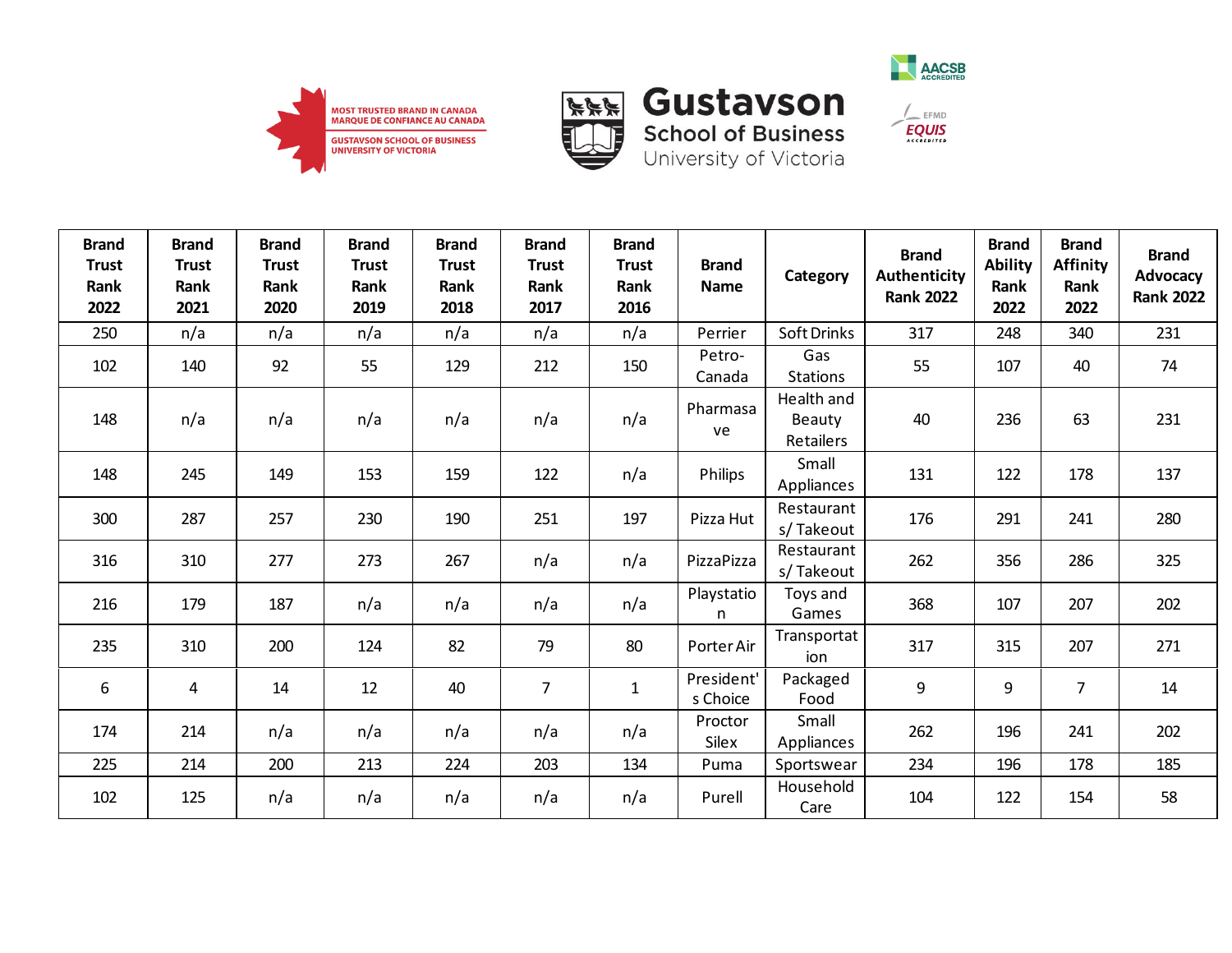





**School of Business** 

University of Victoria

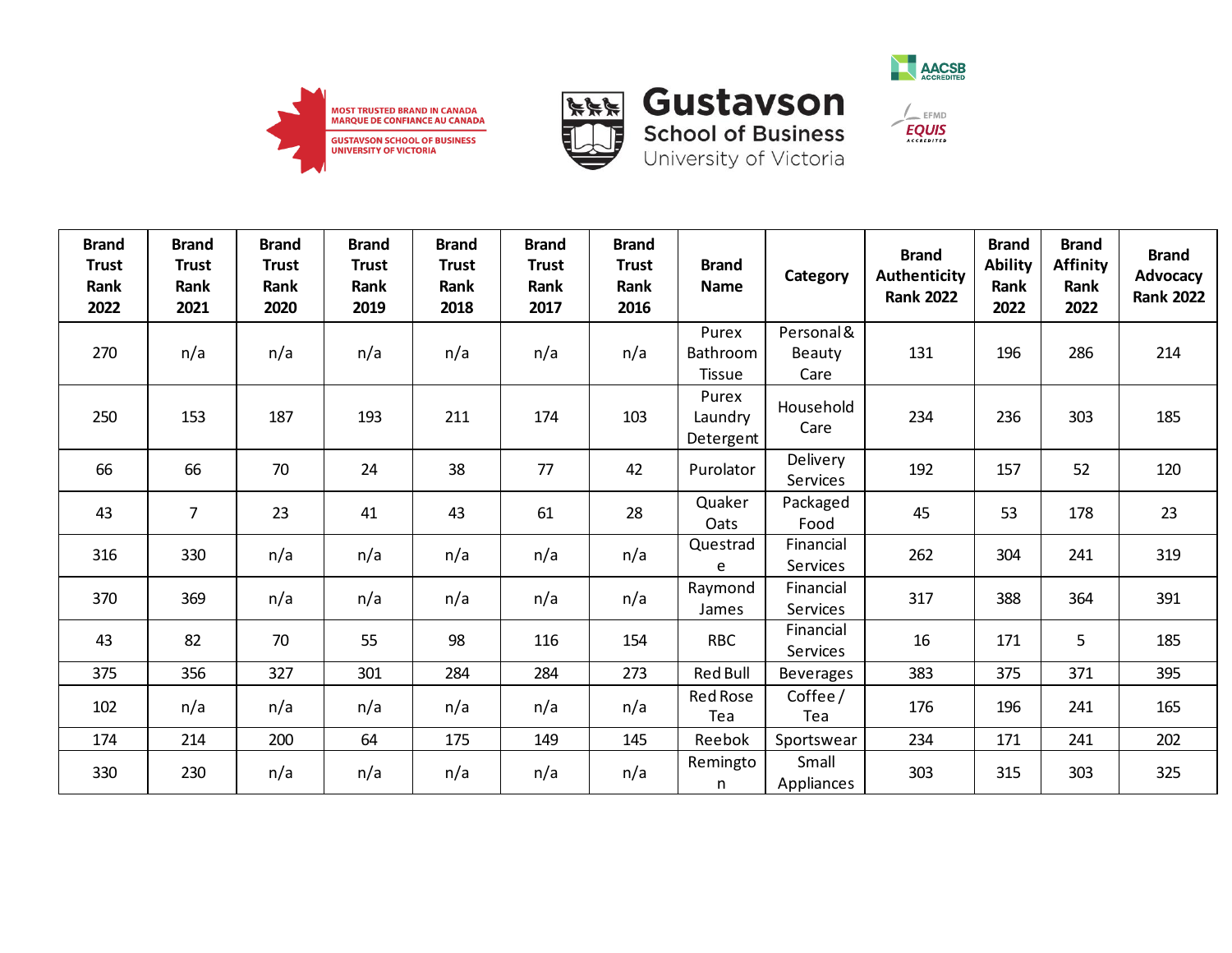







| <b>Brand</b><br><b>Trust</b><br>Rank<br>2022 | <b>Brand</b><br><b>Trust</b><br>Rank<br>2021 | <b>Brand</b><br><b>Trust</b><br>Rank<br>2020 | <b>Brand</b><br><b>Trust</b><br>Rank<br>2019 | <b>Brand</b><br><b>Trust</b><br>Rank<br>2018 | <b>Brand</b><br><b>Trust</b><br>Rank<br>2017 | <b>Brand</b><br><b>Trust</b><br>Rank<br>2016 | <b>Brand</b><br><b>Name</b>         | Category                                   | <b>Brand</b><br><b>Authenticity</b><br><b>Rank 2022</b> | <b>Brand</b><br><b>Ability</b><br>Rank<br>2022 | <b>Brand</b><br><b>Affinity</b><br>Rank<br>2022 | <b>Brand</b><br>Advocacy<br><b>Rank 2022</b> |
|----------------------------------------------|----------------------------------------------|----------------------------------------------|----------------------------------------------|----------------------------------------------|----------------------------------------------|----------------------------------------------|-------------------------------------|--------------------------------------------|---------------------------------------------------------|------------------------------------------------|-------------------------------------------------|----------------------------------------------|
| 57                                           | 66                                           | n/a                                          | n/a                                          | n/a                                          | n/a                                          | n/a                                          | Rexall                              | Health and<br>Beauty<br>Retailers          | 31                                                      | 186                                            | 45                                              | 171                                          |
| 148                                          | 153                                          | 177                                          | 167                                          | 136                                          | n/a                                          | n/a                                          | Ritz<br>Crackers                    | Confection<br>ery &<br>Snacks              | 262                                                     | 142                                            | 241                                             | 84                                           |
| 388                                          | 356                                          | 324                                          | 304                                          | 290                                          | 289                                          | 271                                          | Rogers<br>Communi<br>cations        | Telecoms/C<br>able/Digital                 | 131                                                     | 375                                            | 391                                             | 385                                          |
| 193                                          | 153                                          | 187                                          | n/a                                          | n/a                                          | n/a                                          | n/a                                          | Rolaids                             | <b>Health Care</b><br>& Nutrition          | 219                                                     | 215                                            | 207                                             | 194                                          |
| 86                                           | 47                                           | 102                                          | 92                                           | 31                                           | 36                                           | 24                                           | Rona/<br>Lowe's<br>Canada           | Home,<br>Office and<br>Garden<br>Retailers | 63                                                      | 157                                            | 52                                              | 74                                           |
| 76                                           | 47                                           | 33                                           | 24                                           | 46                                           | 21                                           | 41                                           | Roots<br>Canada                     | Apparel<br>and<br>Footwear<br>Retailers    | 55                                                      | 142                                            | 111                                             | 129                                          |
| 20                                           | n/a                                          | n/a                                          | n/a                                          | n/a                                          | n/a                                          | n/a                                          | Royale<br>Bathroom<br><b>Tissue</b> | Personal &<br>Beauty<br>Care               | 63                                                      | 28                                             | 92                                              | 23                                           |
| 86                                           | 125                                          | 129                                          | 167                                          | 189                                          | 80                                           | 103                                          | Safeway                             | Grocery<br><b>Stores</b>                   | 45                                                      | 196                                            | 40                                              | 120                                          |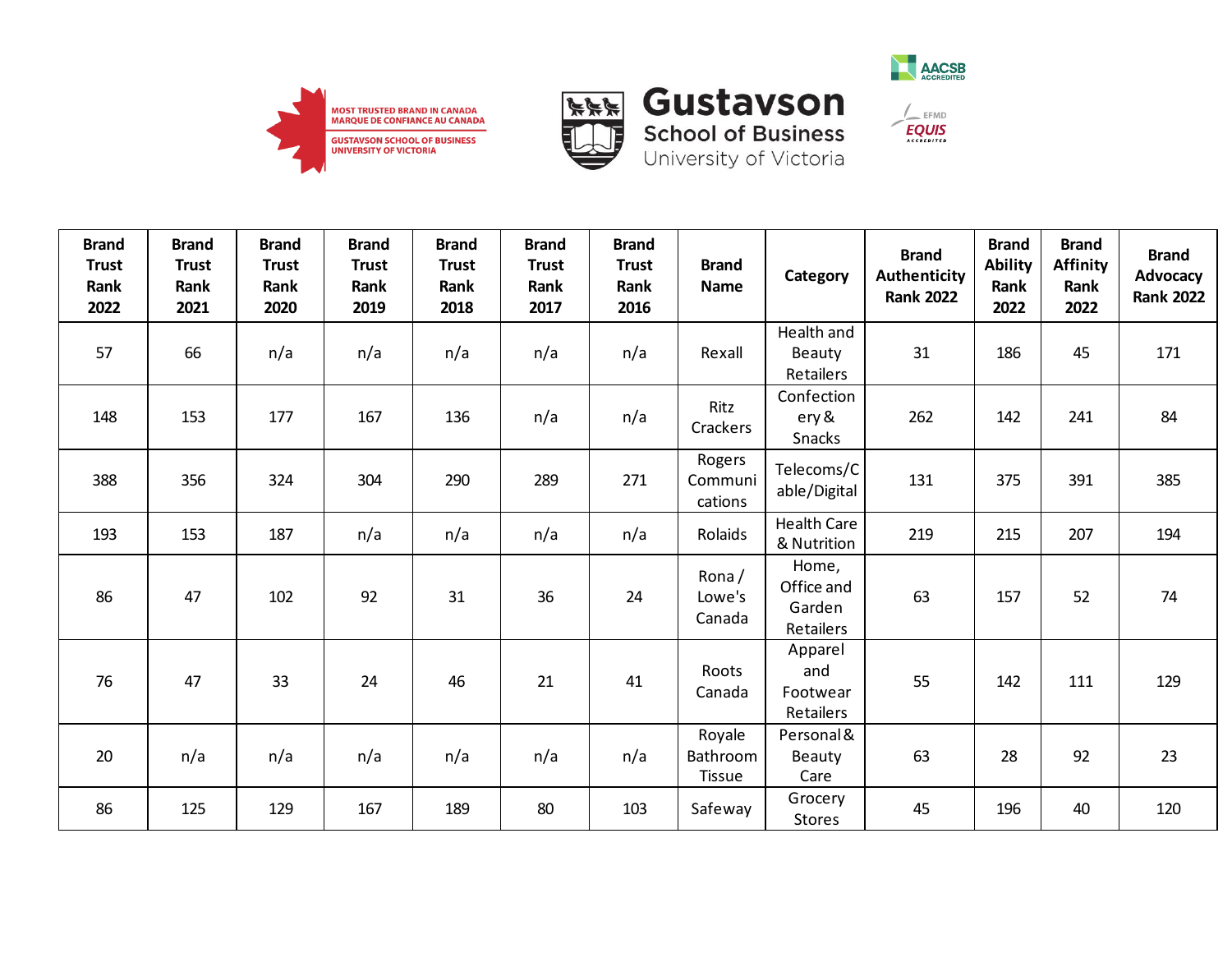





| <b>Brand</b><br><b>Trust</b><br>Rank<br>2022 | <b>Brand</b><br><b>Trust</b><br>Rank<br>2021 | <b>Brand</b><br><b>Trust</b><br>Rank<br>2020 | <b>Brand</b><br><b>Trust</b><br>Rank<br>2019 | <b>Brand</b><br><b>Trust</b><br>Rank<br>2018 | <b>Brand</b><br><b>Trust</b><br>Rank<br>2017 | <b>Brand</b><br><b>Trust</b><br>Rank<br>2016 | <b>Brand</b><br><b>Name</b>                | Category                                      | <b>Brand</b><br>Authenticity<br><b>Rank 2022</b> | <b>Brand</b><br><b>Ability</b><br>Rank<br>2022 | <b>Brand</b><br><b>Affinity</b><br>Rank<br>2022 | <b>Brand</b><br><b>Advocacy</b><br><b>Rank 2022</b> |
|----------------------------------------------|----------------------------------------------|----------------------------------------------|----------------------------------------------|----------------------------------------------|----------------------------------------------|----------------------------------------------|--------------------------------------------|-----------------------------------------------|--------------------------------------------------|------------------------------------------------|-------------------------------------------------|-----------------------------------------------------|
| 86                                           | 66                                           | 92                                           | 102                                          | 53                                           | 218                                          | 15                                           | Samsung                                    | Electronics<br>& AV<br>Equipment              | 262                                              | 19                                             | 92                                              | 64                                                  |
| 43                                           | 82                                           | 117                                          | 79                                           | 69                                           | 120                                          | 67                                           | Saputo                                     | Dairy<br>Products<br>and<br>Alternative<br>S. | 47                                               | 35                                             | 63                                              | 58                                                  |
| 225                                          | 82                                           | 162                                          | 92                                           | 152                                          | 137                                          | 148                                          | <b>SC</b><br>Johnson                       | Household<br>Care                             | 192                                              | 107                                            | 286                                             | 171                                                 |
| 114                                          | 153                                          | 177                                          | 153                                          | 175                                          | 217                                          | 128                                          | Schneider<br>s Meats                       | Packaged<br>Food                              | 116                                              | 122                                            | 134                                             | 171                                                 |
| 131                                          | 197                                          | n/a                                          | n/a                                          | n/a                                          | n/a                                          | n/a                                          | Scotchbrit<br>e                            | Household<br>Care                             | 287                                              | 142                                            | 207                                             | 153                                                 |
| 148                                          | 98                                           | 149                                          | 102                                          | 102                                          | 102                                          | 93                                           | Scotiaban<br>k                             | Financial<br>Services                         | 31                                               | 261                                            | 63                                              | 287                                                 |
| 20                                           | n/a                                          | n/a                                          | n/a                                          | n/a                                          | n/a                                          | n/a                                          | <b>Scotties</b><br>Facial<br><b>Tissue</b> | Personal &<br>Beauty<br>Care                  | 73                                               | 19                                             | 92                                              | 14                                                  |
| 270                                          | 214                                          | 177                                          | n/a                                          | n/a                                          | n/a                                          | n/a                                          | Seagram's                                  | Alcohol                                       | 329                                              | 315                                            | 329                                             | 325                                                 |
| 131                                          | 113                                          | 129                                          | 124                                          | n/a                                          | n/a                                          | n/a                                          | Second<br>Cup<br>Coffee<br>Co.             | Restaurant<br>s/Takeout                       | 116                                              | 248                                            | 92                                              | 247                                                 |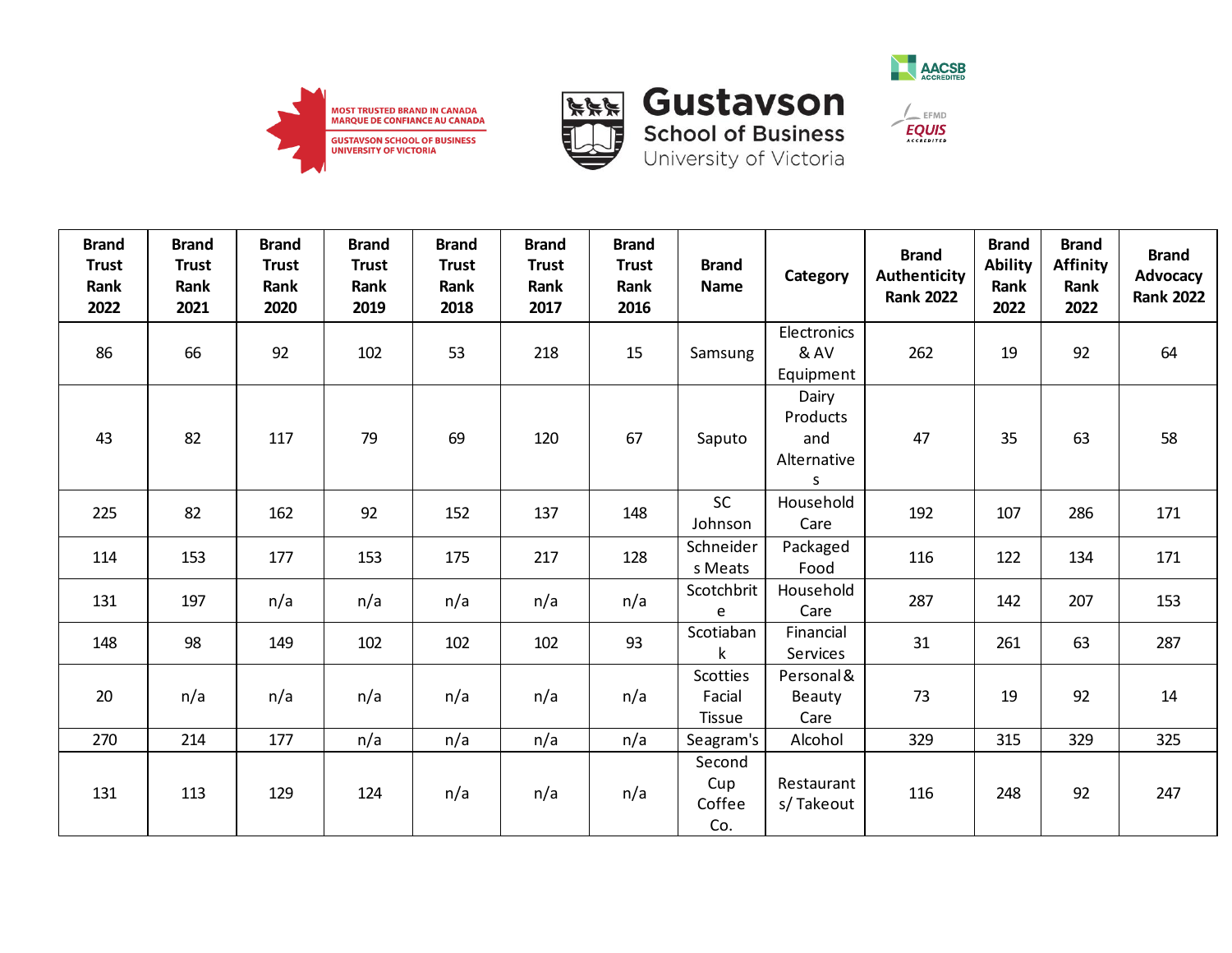





| <b>Brand</b><br><b>Trust</b><br>Rank<br>2022 | <b>Brand</b><br><b>Trust</b><br>Rank<br>2021 | <b>Brand</b><br><b>Trust</b><br>Rank<br>2020 | <b>Brand</b><br><b>Trust</b><br>Rank<br>2019 | <b>Brand</b><br><b>Trust</b><br>Rank<br>2018 | <b>Brand</b><br><b>Trust</b><br>Rank<br>2017 | <b>Brand</b><br><b>Trust</b><br>Rank<br>2016 | <b>Brand</b><br>Name                           | Category                                   | <b>Brand</b><br><b>Authenticity</b><br><b>Rank 2022</b> | <b>Brand</b><br><b>Ability</b><br>Rank<br>2022 | <b>Brand</b><br><b>Affinity</b><br>Rank<br>2022 | <b>Brand</b><br>Advocacy<br><b>Rank 2022</b> |
|----------------------------------------------|----------------------------------------------|----------------------------------------------|----------------------------------------------|----------------------------------------------|----------------------------------------------|----------------------------------------------|------------------------------------------------|--------------------------------------------|---------------------------------------------------------|------------------------------------------------|-------------------------------------------------|----------------------------------------------|
| 76                                           | 47                                           | 51                                           | n/a                                          | n/a                                          | n/a                                          | n/a                                          | Sensodyn<br>e                                  | Personal &<br>Beauty<br>Care               | 176                                                     | 28                                             | 207                                             | 46                                           |
| 148                                          | 245                                          | 218                                          | n/a                                          | n/a                                          | n/a                                          | n/a                                          | Sephora                                        | Health and<br>Beauty<br>Retailers          | 192                                                     | 186                                            | 78                                              | 194                                          |
| 330                                          | 335                                          | 286                                          | 268                                          | 262                                          | 264                                          | 257                                          | Shaw<br>Communi<br>cations                     | Telecoms/C<br>able/Digital                 | 96                                                      | 341                                            | 303                                             | 365                                          |
| 316                                          | 293                                          | 289                                          | 268                                          | 260                                          | 268                                          | 235                                          | Shell                                          | Gas<br><b>Stations</b>                     | 329                                                     | 248                                            | 303                                             | 247                                          |
| 8                                            | 13                                           | 8                                            | 6                                            | 7                                            | 13                                           | 5                                            | Shoppers<br><b>Drug</b><br>Mart/Pha<br>rmaprix | Health and<br>Beauty<br>Retailers          | 20                                                      | 53                                             | 3                                               | 17                                           |
| 148                                          | 140                                          | 239                                          | 207                                          | 192                                          | 182                                          | 184                                          | Skechers                                       | Sportswear                                 | 219                                                     | 171                                            | 178                                             | 153                                          |
| 363                                          | 345                                          | 317                                          | n/a                                          | n/a                                          | n/a                                          | n/a                                          | SkipTheDi<br>shes                              | Delivery<br>Services                       | 368                                                     | 352                                            | 364                                             | 356                                          |
| 216                                          | 179                                          | 129                                          | 167                                          | n/a                                          | n/a                                          | n/a                                          | Sleeman                                        | Alcohol                                    | 159                                                     | 171                                            | 154                                             | 202                                          |
| 174                                          | 140                                          | 149                                          | 102                                          | 140                                          | 111                                          | 108                                          | Sleep<br>Country                               | Home,<br>Office and<br>Garden<br>Retailers | 89                                                      | 215                                            | 154                                             | 240                                          |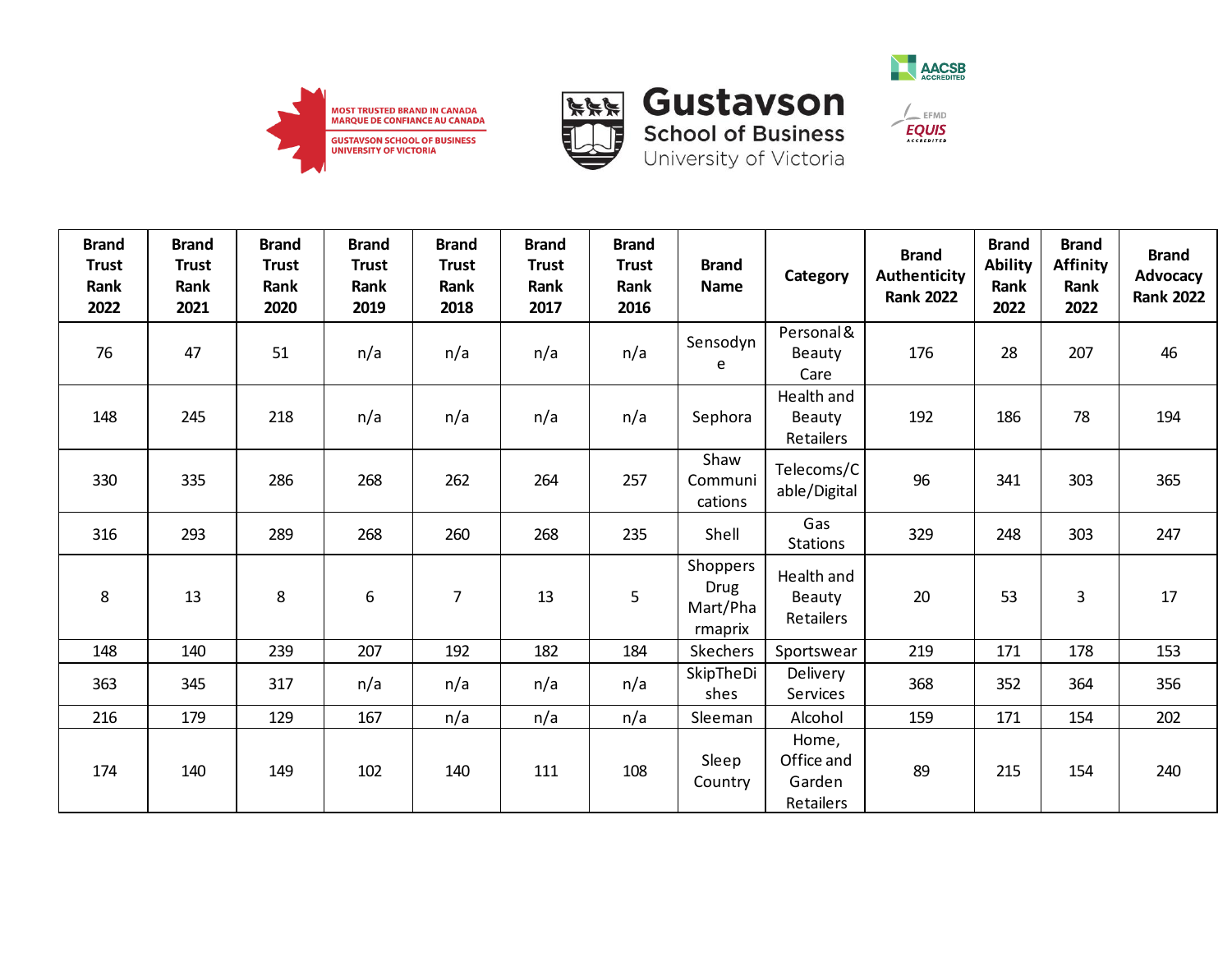







| <b>Brand</b><br><b>Trust</b><br>Rank<br>2022 | <b>Brand</b><br><b>Trust</b><br>Rank<br>2021 | <b>Brand</b><br><b>Trust</b><br>Rank<br>2020 | <b>Brand</b><br><b>Trust</b><br>Rank<br>2019 | <b>Brand</b><br><b>Trust</b><br>Rank<br>2018 | <b>Brand</b><br><b>Trust</b><br>Rank<br>2017 | <b>Brand</b><br><b>Trust</b><br>Rank<br>2016 | <b>Brand</b><br><b>Name</b> | Category                                   | <b>Brand</b><br>Authenticity<br><b>Rank 2022</b> | <b>Brand</b><br><b>Ability</b><br>Rank<br>2022 | <b>Brand</b><br><b>Affinity</b><br>Rank<br>2022 | <b>Brand</b><br><b>Advocacy</b><br><b>Rank 2022</b> |
|----------------------------------------------|----------------------------------------------|----------------------------------------------|----------------------------------------------|----------------------------------------------|----------------------------------------------|----------------------------------------------|-----------------------------|--------------------------------------------|--------------------------------------------------|------------------------------------------------|-------------------------------------------------|-----------------------------------------------------|
| 390                                          | 369                                          | n/a                                          | n/a                                          | n/a                                          | n/a                                          | n/a                                          | Slim Fast                   | <b>Health Care</b><br>& Nutrition          | 352                                              | 396                                            | 386                                             | 399                                                 |
| 250                                          | 230                                          | 200                                          | 153                                          | n/a                                          | n/a                                          | n/a                                          | Smirnoff                    | Alcohol                                    | 339                                              | 236                                            | 286                                             | 256                                                 |
| 397                                          | 388                                          | 340                                          | 340                                          | 293                                          | 278                                          | n/a                                          | Snapchat                    | Media                                      | 379                                              | 375                                            | 396                                             | 388                                                 |
| 30                                           | 30                                           | 23                                           | 79                                           | 66                                           | 38                                           | 64                                           | Sobeys                      | Grocery<br><b>Stores</b>                   | 9                                                | 90                                             | 19                                              | 93                                                  |
| 102                                          | 82                                           | 5                                            | 15                                           | 17                                           | 32                                           | 20                                           | Sony                        | Electronics<br>& AV<br>Equipment           | 176                                              | 12                                             | 111                                             | 37                                                  |
| 131                                          | 230                                          | 162                                          | 136                                          | 169                                          | 72                                           | 118                                          | SportChe<br>k               | Apparel<br>and<br>Footwear<br>Retailers    | 104                                              | 171                                            | 134                                             | 104                                                 |
| 250                                          | 293                                          | 239                                          | 222                                          | 208                                          | 214                                          | n/a                                          | Spotify                     | Entertainm<br>ent                          | 131                                              | 122                                            | 154                                             | 214                                                 |
| 66                                           | 98                                           | 70                                           | 55                                           | 48                                           | 51                                           | 16                                           | <b>Staples</b>              | Home,<br>Office and<br>Garden<br>Retailers | 82                                               | 122                                            | 45                                              | 64                                                  |
| 300                                          | 179                                          | 102                                          | 102                                          | 105                                          | 46                                           | 86                                           | Starbucks                   | Restaurant<br>s/Takeout                    | 192                                              | 291                                            | 207                                             | 309                                                 |
| 131                                          | 82                                           | n/a                                          | n/a                                          | n/a                                          | n/a                                          | n/a                                          | Stella<br>Artois            | Alcohol                                    | 192                                              | 142                                            | 207                                             | 165                                                 |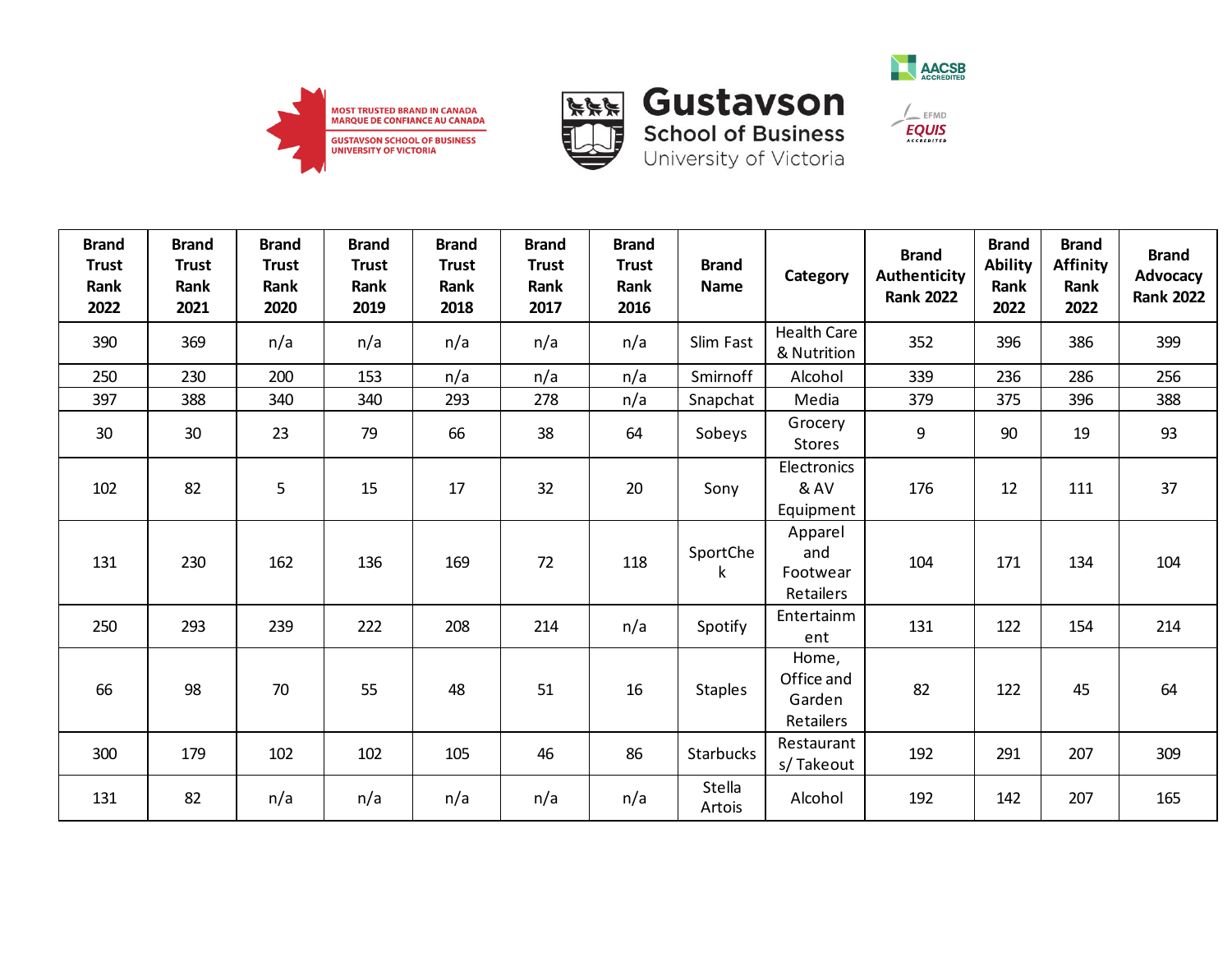



**School of Business**<br>University of Victoria



 $\frac{1}{2}$  EFMD

| <b>Brand</b><br><b>Trust</b><br>Rank<br>2022 | <b>Brand</b><br><b>Trust</b><br>Rank<br>2021 | <b>Brand</b><br><b>Trust</b><br>Rank<br>2020 | <b>Brand</b><br><b>Trust</b><br>Rank<br>2019 | <b>Brand</b><br><b>Trust</b><br>Rank<br>2018 | <b>Brand</b><br><b>Trust</b><br>Rank<br>2017 | <b>Brand</b><br><b>Trust</b><br>Rank<br>2016 | <b>Brand</b><br><b>Name</b>  | Category                | <b>Brand</b><br><b>Authenticity</b><br><b>Rank 2022</b> | <b>Brand</b><br><b>Ability</b><br>Rank<br>2022 | <b>Brand</b><br><b>Affinity</b><br>Rank<br>2022 | <b>Brand</b><br><b>Advocacy</b><br><b>Rank 2022</b> |
|----------------------------------------------|----------------------------------------------|----------------------------------------------|----------------------------------------------|----------------------------------------------|----------------------------------------------|----------------------------------------------|------------------------------|-------------------------|---------------------------------------------------------|------------------------------------------------|-------------------------------------------------|-----------------------------------------------------|
| 310                                          | 269                                          | 265                                          | 247                                          | 222                                          | 249                                          | 221                                          | Stouffer's                   | Packaged<br>Food        | 317                                                     | 333                                            | 241                                             | 314                                                 |
| 148                                          | 58                                           | 39                                           | 92                                           | 56                                           | 67                                           | 92                                           | Subaru                       | Automotive              | 192                                                     | 90                                             | 134                                             | 214                                                 |
| 270                                          | 287                                          | 200                                          | 183                                          | 156                                          | 188                                          | 90                                           | Subway                       | Restaurant<br>s/Takeout | 116                                                     | 236                                            | 134                                             | 165                                                 |
| 131                                          | 179                                          | 187                                          | 167                                          | 173                                          | 120                                          | 115                                          | Sun Life                     | Insurance               | 63                                                      | 236                                            | 52                                              | 240                                                 |
| 394                                          | 378                                          | 336                                          | 338                                          | 287                                          | 286                                          | 269                                          | Sun<br>Newspap<br>ers        | Media                   | 329                                                     | 401                                            | 393                                             | 396                                                 |
| 270                                          | 230                                          | n/a                                          | n/a                                          | n/a                                          | n/a                                          | n/a                                          | Sunbeam                      | Small<br>Appliances     | 303                                                     | 277                                            | 303                                             | 240                                                 |
| 174                                          | 113                                          | 129                                          | 102                                          | 118                                          | 151                                          | 108                                          | Sunlight                     | Household<br>Care       | 146                                                     | 107                                            | 265                                             | 171                                                 |
| 300                                          | 287                                          | n/a                                          | n/a                                          | n/a                                          | n/a                                          | n/a                                          | Suzuki                       | Automotive              | 234                                                     | 304                                            | 207                                             | 352                                                 |
| 174                                          | 230                                          | 187                                          | 193                                          | 129                                          | 159                                          | 124                                          | Swiffer                      | Household<br>Care       | 287                                                     | 81                                             | 241                                             | 116                                                 |
| 250                                          | 230                                          | 177                                          | 136                                          | 136                                          | 143                                          | 145                                          | Swiss<br>Chalet/Ha<br>rvey's | Restaurant<br>s/Takeout | 176                                                     | 304                                            | 154                                             | 231                                                 |
| 379                                          | 348                                          | n/a                                          | n/a                                          | n/a                                          | n/a                                          | n/a                                          | <b>Taco Bell</b>             | Restaurant<br>s/Takeout | 388                                                     | 388                                            | 379                                             | 383                                                 |
| 148                                          | 113                                          | 129                                          | 124                                          | 100                                          | 76                                           | n/a                                          | Tangerine                    | Financial<br>Services   | 89                                                      | 171                                            | 40                                              | 247                                                 |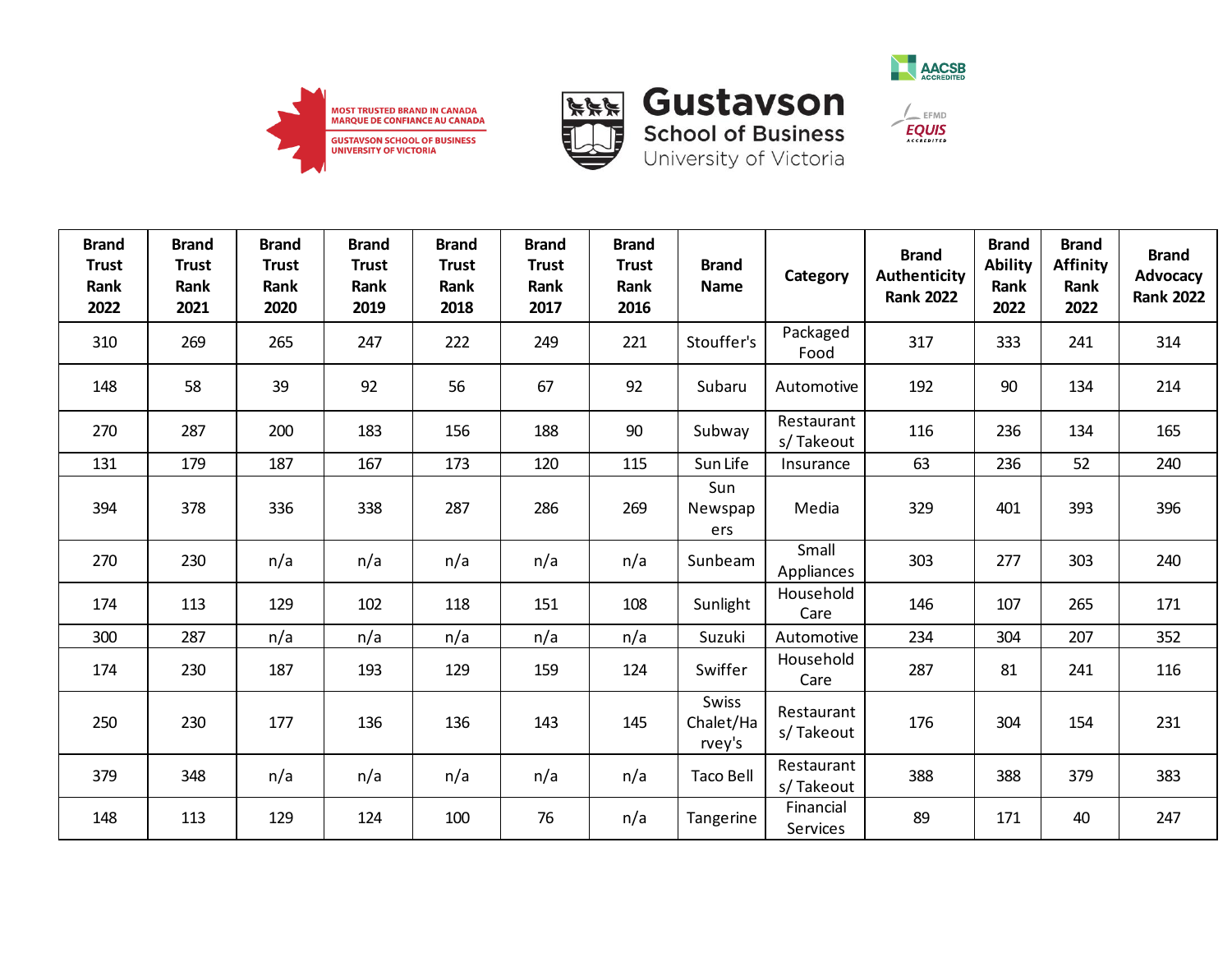



**School of Business**<br>University of Victoria



 $\frac{1}{2}$  EFMD

**EQUIS** 

| <b>Brand</b><br><b>Trust</b><br>Rank<br>2022 | <b>Brand</b><br><b>Trust</b><br>Rank<br>2021 | <b>Brand</b><br><b>Trust</b><br>Rank<br>2020 | <b>Brand</b><br><b>Trust</b><br>Rank<br>2019 | <b>Brand</b><br><b>Trust</b><br>Rank<br>2018 | <b>Brand</b><br><b>Trust</b><br>Rank<br>2017 | <b>Brand</b><br><b>Trust</b><br>Rank<br>2016 | <b>Brand</b><br><b>Name</b>  | Category                          | <b>Brand</b><br><b>Authenticity</b><br><b>Rank 2022</b> | <b>Brand</b><br><b>Ability</b><br>Rank<br>2022 | <b>Brand</b><br><b>Affinity</b><br>Rank<br>2022 | <b>Brand</b><br>Advocacy<br><b>Rank 2022</b> |
|----------------------------------------------|----------------------------------------------|----------------------------------------------|----------------------------------------------|----------------------------------------------|----------------------------------------------|----------------------------------------------|------------------------------|-----------------------------------|---------------------------------------------------------|------------------------------------------------|-------------------------------------------------|----------------------------------------------|
| 316                                          | 322                                          | 257                                          | 236                                          | 234                                          | 250                                          | 227                                          | Tassimo                      | Coffee/<br>Tea                    | 339                                                     | 326                                            | 241                                             | 346                                          |
| 193                                          | 66                                           | 102                                          | 92                                           | 65                                           | 72                                           | 97                                           | <b>TD</b><br>Canada<br>Trust | Financial<br>Services             | 47                                                      | 261                                            | 63                                              | 231                                          |
| 225                                          | 269                                          | 265                                          | 258                                          | 264                                          | 206                                          | 229                                          | <b>TELUS</b>                 | Telecoms/C<br>able/Digital        | 12                                                      | 215                                            | 154                                             | 247                                          |
| 235                                          | 153                                          | 117                                          | 136                                          | 32                                           | 14                                           | 11                                           | Tesla<br>Motors              | Automotive                        | 24                                                      | 122                                            | 207                                             | 298                                          |
| 148                                          | 66                                           | 92                                           | 183                                          | 77                                           | 96                                           | 47                                           | Tetley<br>Tea                | Coffee/<br>Tea                    | 159                                                     | 171                                            | 241                                             | 137                                          |
| 114                                          | 58                                           | 162                                          | 64                                           | n/a                                          | n/a                                          | n/a                                          | The Body<br>Shop             | Health and<br>Beauty<br>Retailers | 24                                                      | 157                                            | 111                                             | 145                                          |
| 193                                          | 269                                          | 239                                          | 236                                          | 209                                          | 159                                          | 209                                          | The<br>Cooperat<br>ors       | Insurance                         | 47                                                      | 291                                            | 92                                              | 325                                          |
| 30                                           | 47                                           | 70                                           | 29                                           | 86                                           | n/a                                          | n/a                                          | The Keg<br>Steakhou<br>se    | Restaurant<br>s/Takeout           | 116                                                     | 122                                            | 24                                              | 84                                           |
| 20                                           | 22                                           | 39                                           | n/a                                          | n/a                                          | n/a                                          | n/a                                          | The North<br>Face            | Apparel<br>and<br>Footwear        | 24                                                      | 12                                             | 63                                              | 27                                           |

Retailers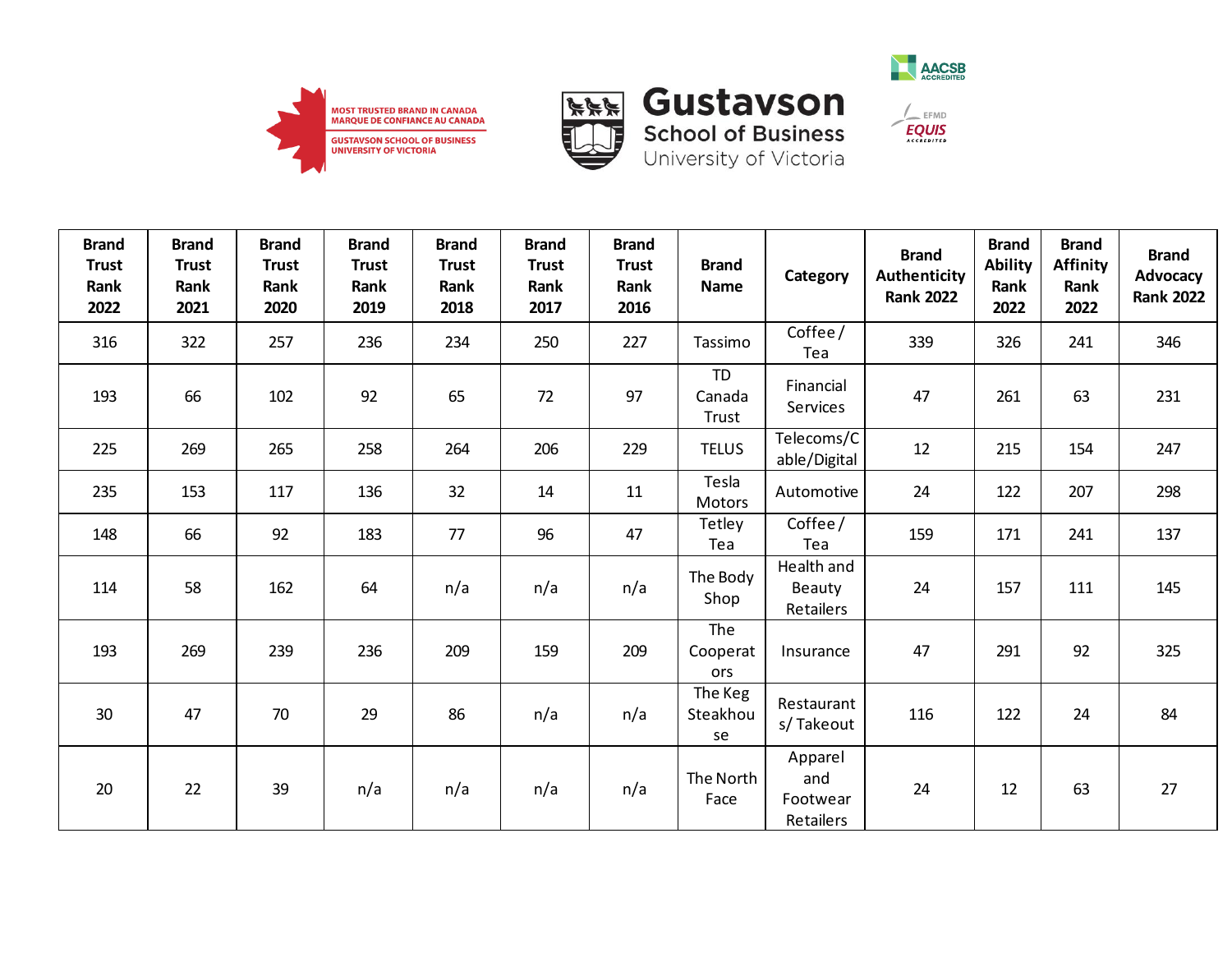







 $\frac{1}{2}$  EFMD

| <b>Brand</b><br><b>Trust</b><br>Rank<br>2022 | <b>Brand</b><br><b>Trust</b><br>Rank<br>2021 | <b>Brand</b><br><b>Trust</b><br>Rank<br>2020 | <b>Brand</b><br><b>Trust</b><br>Rank<br>2019 | <b>Brand</b><br><b>Trust</b><br>Rank<br>2018 | <b>Brand</b><br><b>Trust</b><br>Rank<br>2017 | <b>Brand</b><br><b>Trust</b><br>Rank<br>2016 | <b>Brand</b><br>Name                         | Category                 | <b>Brand</b><br>Authenticity<br><b>Rank 2022</b> | <b>Brand</b><br><b>Ability</b><br>Rank<br>2022 | <b>Brand</b><br><b>Affinity</b><br>Rank<br>2022 | <b>Brand</b><br>Advocacy<br><b>Rank 2022</b> |
|----------------------------------------------|----------------------------------------------|----------------------------------------------|----------------------------------------------|----------------------------------------------|----------------------------------------------|----------------------------------------------|----------------------------------------------|--------------------------|--------------------------------------------------|------------------------------------------------|-------------------------------------------------|----------------------------------------------|
| 66                                           | 113                                          | 39                                           | 55                                           | 177                                          | 58                                           | 61                                           | The Real<br>Canadian<br>Superstor<br>e       | Grocery<br><b>Stores</b> | 31                                               | 64                                             | 52                                              | 46                                           |
| 14                                           | 47                                           | 39                                           | n/a                                          | n/a                                          | n/a                                          | n/a                                          | The<br>Weather<br>Network/<br>MétéoMé<br>dia | Media                    | 4                                                | 71                                             | 45                                              | 23                                           |
| 131                                          | 113                                          | 79                                           | 36                                           | 21                                           | 84                                           | 62                                           | Tide                                         | Household<br>Care        | 176                                              | 53                                             | 207                                             | 53                                           |
| 401                                          | 389                                          | n/a                                          | n/a                                          | n/a                                          | n/a                                          | n/a                                          | <b>TikTok</b>                                | Media                    | 400                                              | 398                                            | 401                                             | 400                                          |
| 216                                          | 153                                          | 200                                          | 136                                          | 202                                          | 27                                           | 47                                           | Tim<br>Hortons                               | Restaurant<br>s/Takeout  | 40                                               | 157                                            | 178                                             | 129                                          |
| 57                                           | 22                                           | 16                                           | 15                                           | 11                                           | 28                                           | 57                                           | Toyota                                       | Automotive               | 63                                               | 19                                             | 63                                              | 74                                           |
| 358                                          | 362                                          | 313                                          | 273                                          | 245                                          | 245                                          | 248                                          | Travelocit<br>$\mathsf{V}$                   | Travel                   | 360                                              | 356                                            | 350                                             | 369                                          |
| 225                                          | 310                                          | 177                                          | 236                                          | 142                                          | 93                                           | 111                                          | TripAdvis<br><b>or</b>                       | Travel                   | 159                                              | 226                                            | 178                                             | 214                                          |
| 340                                          | 310                                          | 257                                          | 247                                          | 206                                          | 240                                          | 238                                          | trivago                                      | Travel                   | 303                                              | 333                                            | 303                                             | 343                                          |
| 102                                          | 98                                           | 92                                           | 102                                          | 110                                          | 131                                          | 83                                           | Tropicana                                    | Beverages                | 116                                              | 81                                             | 207                                             | 37                                           |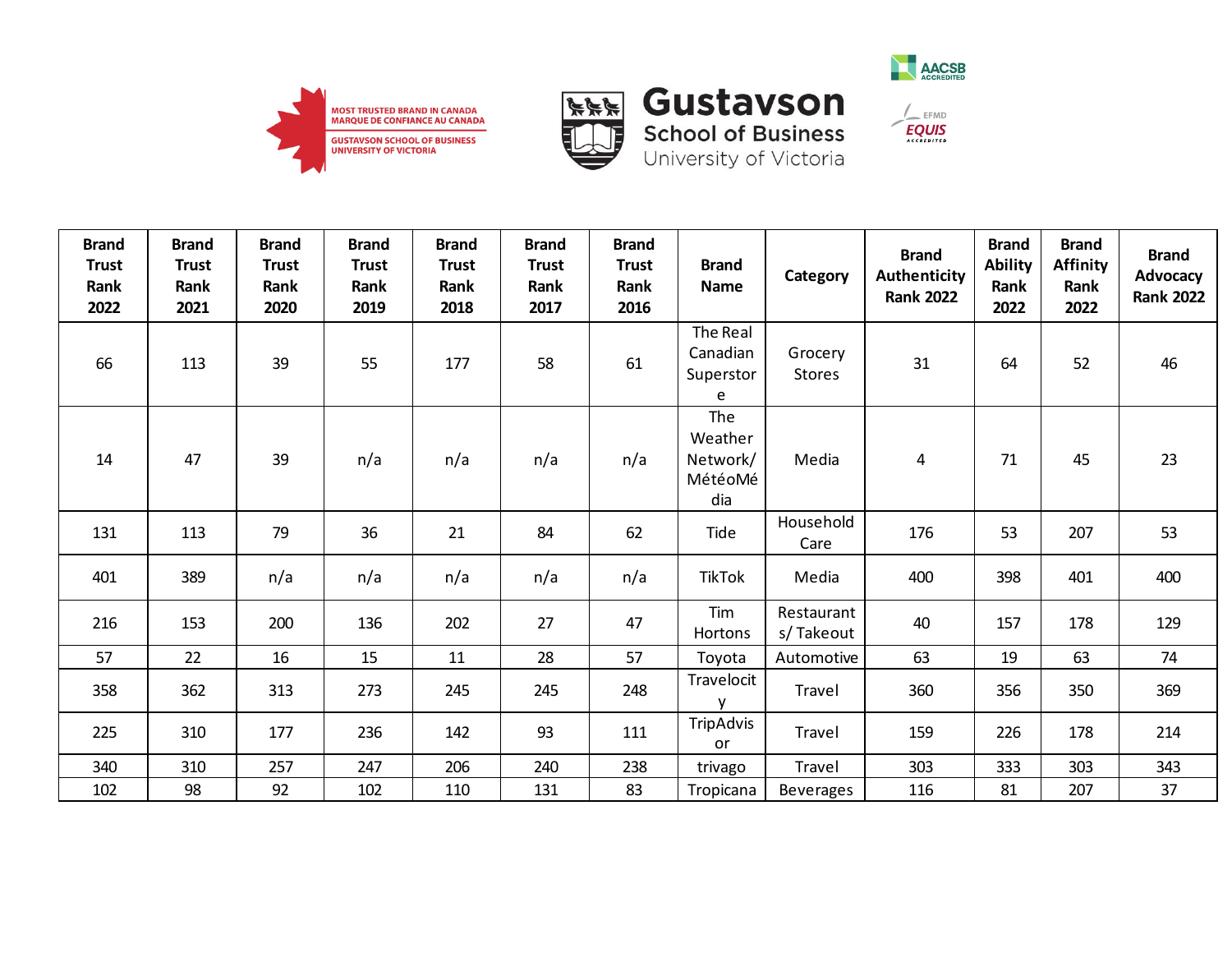





| <b>Brand</b><br><b>Trust</b><br>Rank<br>2022 | <b>Brand</b><br><b>Trust</b><br>Rank<br>2021 | <b>Brand</b><br><b>Trust</b><br>Rank<br>2020 | <b>Brand</b><br><b>Trust</b><br>Rank<br>2019 | <b>Brand</b><br><b>Trust</b><br>Rank<br>2018 | <b>Brand</b><br><b>Trust</b><br>Rank<br>2017 | <b>Brand</b><br><b>Trust</b><br>Rank<br>2016 | <b>Brand</b><br><b>Name</b> | Category                          | <b>Brand</b><br><b>Authenticity</b><br><b>Rank 2022</b> | <b>Brand</b><br><b>Ability</b><br>Rank<br>2022 | <b>Brand</b><br><b>Affinity</b><br>Rank<br>2022 | <b>Brand</b><br>Advocacy<br><b>Rank 2022</b> |
|----------------------------------------------|----------------------------------------------|----------------------------------------------|----------------------------------------------|----------------------------------------------|----------------------------------------------|----------------------------------------------|-----------------------------|-----------------------------------|---------------------------------------------------------|------------------------------------------------|-------------------------------------------------|----------------------------------------------|
| 86                                           | 197                                          | 129                                          | n/a                                          | n/a                                          | n/a                                          | n/a                                          | Tums                        | <b>Health Care</b><br>& Nutrition | 192                                                     | 90                                             | 207                                             | 74                                           |
| 86                                           | 47                                           | n/a                                          | n/a                                          | n/a                                          | n/a                                          | n/a                                          | TurboTax                    | Financial<br>Services             | 219                                                     | 157                                            | 63                                              | 153                                          |
| 148                                          | n/a                                          | n/a                                          | n/a                                          | n/a                                          | n/a                                          | n/a                                          | Twinings<br>Tea™            | Coffee /<br>Tea                   | 131                                                     | 90                                             | 207                                             | 74                                           |
| 398                                          | 385                                          | 341                                          | 304                                          | 295                                          | 281                                          | 265                                          | Twitter                     | Media                             | 397                                                     | 393                                            | 399                                             | 398                                          |
| 30                                           | 30                                           | 16                                           | 15                                           | n/a                                          | n/a                                          | n/a                                          | Tylenol                     | <b>Health Care</b><br>& Nutrition | 104                                                     | 10                                             | 92                                              | 8                                            |
| 391                                          | 382                                          | 327                                          | 302                                          | 289                                          | 283                                          | 272                                          | Uber                        | Transportat<br>ion                | 394                                                     | 356                                            | 379                                             | 352                                          |
| 340                                          | 322                                          | 265                                          | 261                                          | 261                                          | 257                                          | 217                                          | Ultramar                    | Gas<br><b>Stations</b>            | 368                                                     | 347                                            | 329                                             | 309                                          |
| 114                                          | 140                                          | 39                                           | 124                                          | 114                                          | 128                                          | 107                                          | Under<br>Armour             | Sportswear                        | 146                                                     | 71                                             | 178                                             | 116                                          |
| 383                                          | 381                                          | 336                                          | 339                                          | 318                                          | 285                                          | n/a                                          | United<br>Airlines          | Transportat<br>ion                | 398                                                     | 395                                            | 388                                             | 388                                          |
| 193                                          | 113                                          | 218                                          | 102                                          | 84                                           | 88                                           | 99                                           | <b>UPS</b>                  | Delivery<br>Services              | 234                                                     | 186                                            | 111                                             | 153                                          |
| 148                                          | 214                                          | 102                                          | 124                                          | 152                                          | 149                                          | 148                                          | Van<br>Houtte<br>Coffee     | Coffee /<br>Tea                   | 192                                                     | 215                                            | 178                                             | 240                                          |
| 340                                          | 348                                          | n/a                                          | n/a                                          | n/a                                          | n/a                                          | n/a                                          | Vanguard                    | Financial<br>Services             | 192                                                     | 364                                            | 303                                             | 365                                          |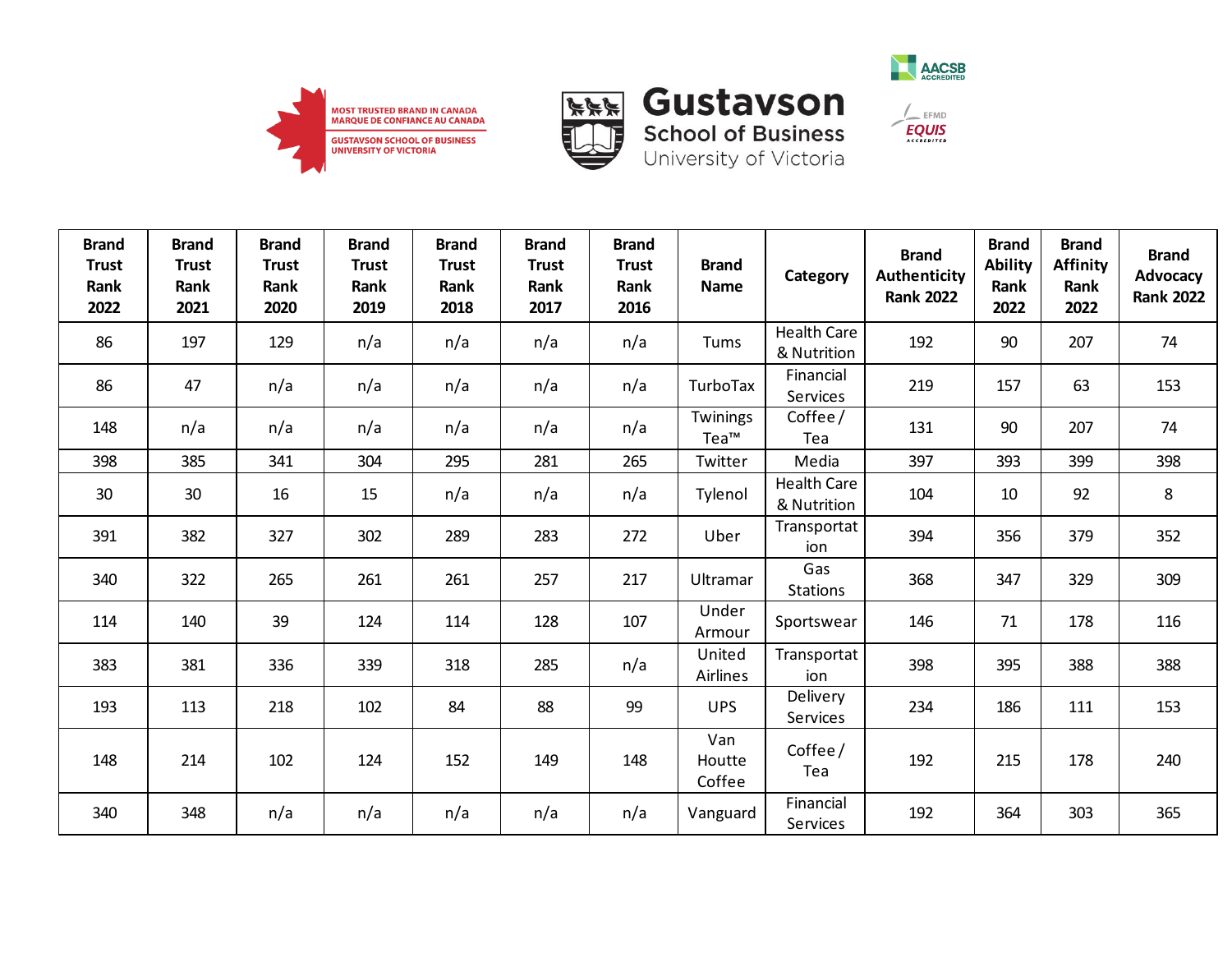





| <b>Brand</b><br><b>Trust</b><br>Rank<br>2022 | <b>Brand</b><br><b>Trust</b><br>Rank<br>2021 | <b>Brand</b><br><b>Trust</b><br>Rank<br>2020 | <b>Brand</b><br><b>Trust</b><br>Rank<br>2019 | <b>Brand</b><br><b>Trust</b><br>Rank<br>2018 | <b>Brand</b><br><b>Trust</b><br>Rank<br>2017 | <b>Brand</b><br><b>Trust</b><br>Rank<br>2016 | <b>Brand</b><br><b>Name</b> | Category                                | <b>Brand</b><br><b>Authenticity</b><br><b>Rank 2022</b> | <b>Brand</b><br><b>Ability</b><br>Rank<br>2022 | <b>Brand</b><br><b>Affinity</b><br>Rank<br>2022 | <b>Brand</b><br>Advocacy<br><b>Rank 2022</b> |
|----------------------------------------------|----------------------------------------------|----------------------------------------------|----------------------------------------------|----------------------------------------------|----------------------------------------------|----------------------------------------------|-----------------------------|-----------------------------------------|---------------------------------------------------------|------------------------------------------------|-------------------------------------------------|----------------------------------------------|
| 57                                           | 66                                           | 16                                           | 29                                           | 59                                           | 42                                           | 70                                           | VIA Rail                    | Transportat<br>ion                      | 24                                                      | 196                                            | 32                                              | 104                                          |
| 352                                          | 269                                          | 228                                          | n/a                                          | n/a                                          | n/a                                          | n/a                                          | Victoria's<br>Secret        | Apparel<br>and<br>Footwear<br>Retailers | 383                                                     | 326                                            | 350                                             | 309                                          |
| 334                                          | 335                                          | 277                                          | 285                                          | 256                                          | 230                                          | n/a                                          | Virgin<br>Mobile            | Telecoms/C<br>able/Digital              | 262                                                     | 315                                            | 241                                             | 369                                          |
| 57                                           | 30                                           | 16                                           | 41                                           | 18                                           | 44                                           | 78                                           | Visa                        | Financial<br>Services                   | 116                                                     | 64                                             | 19                                              | 52                                           |
| 363                                          | 364                                          | 334                                          | 304                                          | 317                                          | 305                                          | 275                                          | Volkswag<br>en              | Automotive                              | 329                                                     | 248                                            | 350                                             | 343                                          |
| 340                                          | 369                                          | 301                                          | 273                                          | 263                                          | 291                                          | 261                                          | Walmart                     | Grocery<br><b>Stores</b>                | 287                                                     | 277                                            | 329                                             | 202                                          |
| 235                                          | 310                                          | 265                                          | 236                                          | 269                                          | 242                                          | 195                                          | Wawanes<br>a<br>Insurance   | Insurance                               | 131                                                     | 333                                            | 134                                             | 337                                          |
| 363                                          | 348                                          | 265                                          | n/a                                          | n/a                                          | n/a                                          | n/a                                          | Wayfair                     | $E-$<br>commerce                        | 373                                                     | 372                                            | 364                                             | 369                                          |
| 328                                          | 348                                          | n/a                                          | n/a                                          | n/a                                          | n/a                                          | n/a                                          | Wealthsi<br>mple            | Financial<br><b>Services</b>            | 159                                                     | 304                                            | 154                                             | 309                                          |
| 114                                          | 140                                          | n/a                                          | n/a                                          | n/a                                          | n/a                                          | n/a                                          | Webber<br><b>Naturals</b>   | <b>Health Care</b><br>& Nutrition       | 40                                                      | 142                                            | 134                                             | 202                                          |
| 395                                          | 384                                          | n/a                                          | n/a                                          | n/a                                          | n/a                                          | n/a                                          | WeChat                      | Media                                   | 373                                                     | 391                                            | 397                                             | 397                                          |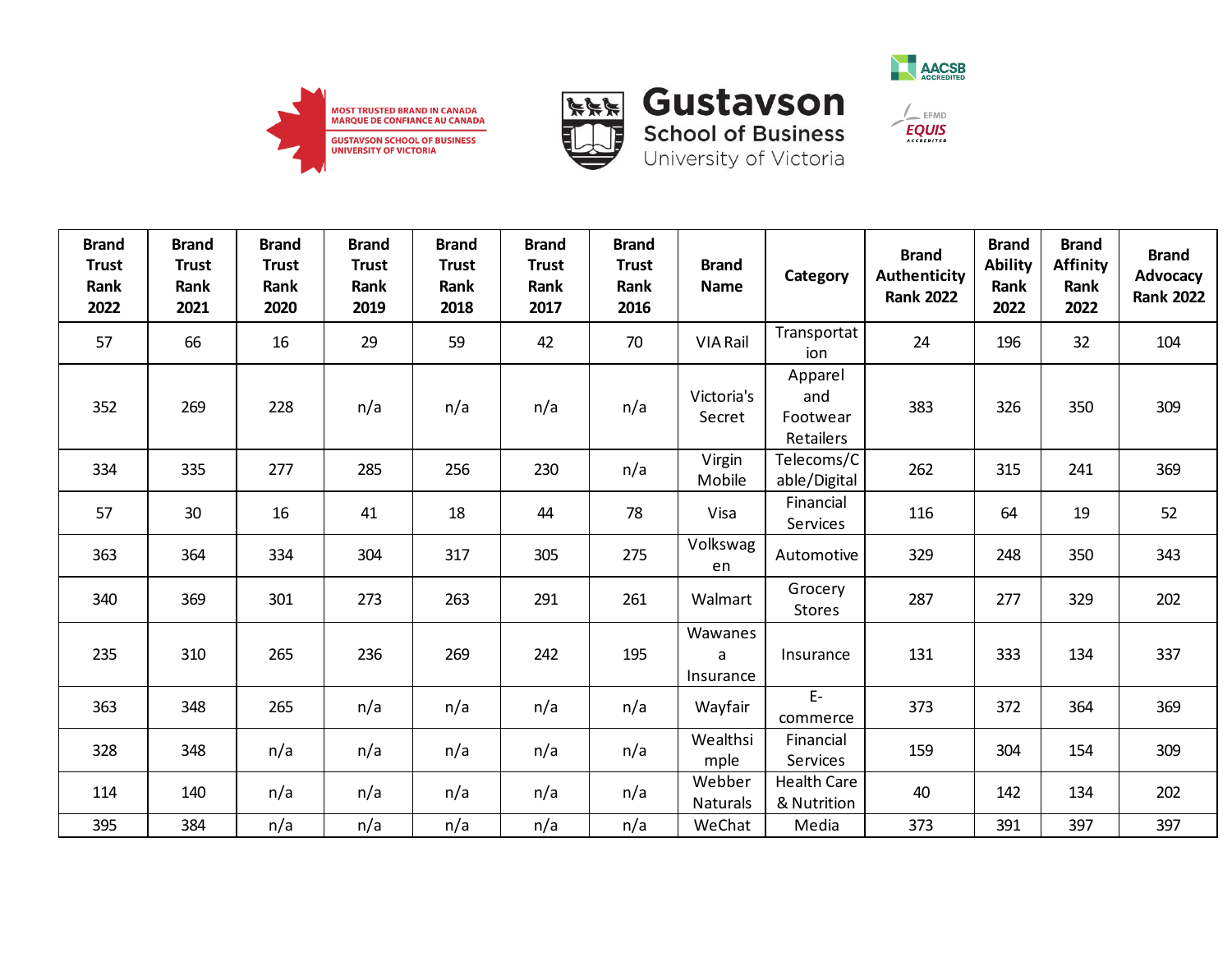



**School of Business**<br>University of Victoria



| <b>Brand</b><br><b>Trust</b><br>Rank<br>2022 | <b>Brand</b><br><b>Trust</b><br>Rank<br>2021 | <b>Brand</b><br><b>Trust</b><br>Rank<br>2020 | <b>Brand</b><br><b>Trust</b><br>Rank<br>2019 | <b>Brand</b><br><b>Trust</b><br>Rank<br>2018 | <b>Brand</b><br><b>Trust</b><br>Rank<br>2017 | <b>Brand</b><br><b>Trust</b><br>Rank<br>2016 | <b>Brand</b><br><b>Name</b> | Category                                | <b>Brand</b><br>Authenticity<br><b>Rank 2022</b> | <b>Brand</b><br><b>Ability</b><br>Rank<br>2022 | <b>Brand</b><br><b>Affinity</b><br>Rank<br>2022 | <b>Brand</b><br>Advocacy<br><b>Rank 2022</b> |
|----------------------------------------------|----------------------------------------------|----------------------------------------------|----------------------------------------------|----------------------------------------------|----------------------------------------------|----------------------------------------------|-----------------------------|-----------------------------------------|--------------------------------------------------|------------------------------------------------|-------------------------------------------------|----------------------------------------------|
| 250                                          | 230                                          | 228                                          | 193                                          | 172                                          | 106                                          | 213                                          | Wendy's                     | Restaurant<br>s/Takeout                 | 262                                              | 277                                            | 178                                             | 266                                          |
| 270                                          | 214                                          | 79                                           | 55                                           | 10                                           | 10                                           | 54                                           | WestJet                     | Transportat<br>ion                      | 104                                              | 268                                            | 178                                             | 222                                          |
| 392                                          | n/a                                          | n/a                                          | n/a                                          | n/a                                          | n/a                                          | n/a                                          | WhatsAp<br>p                | Media                                   | 379                                              | 356                                            | 395                                             | 356                                          |
| 131                                          | 66                                           | 117                                          | 102                                          | 93                                           | 111                                          | 31                                           | Whirlpool                   | Major<br>Appliances                     | 146                                              | 122                                            | 154                                             | 153                                          |
| 102                                          | 214                                          | 23                                           | 92                                           | 121                                          | 63                                           | n/a                                          | Whole<br>Foods              | Grocery<br><b>Stores</b>                | 8                                                | 171                                            | 78                                              | 202                                          |
| 352                                          | 364                                          | 310                                          | 293                                          | 265                                          | 264                                          | 267                                          | <b>WIND</b><br>Mobile       | Telecoms/C<br>able/Digital              | 262                                              | 375                                            | 303                                             | 379                                          |
| 235                                          | 214                                          | 117                                          | 153                                          | 126                                          | 128                                          | 191                                          | Winners                     | Apparel<br>and<br>Footwear<br>Retailers | 287                                              | 268                                            | 207                                             | 93                                           |
| 300                                          | 269                                          | 265                                          | 213                                          | 268                                          | 252                                          | 221                                          | Wonder<br><b>Bread</b>      | Packaged<br>Food                        | 159                                              | 315                                            | 303                                             | 332                                          |
| 235                                          | 245                                          | 218                                          | 193                                          | 150                                          | 212                                          | 192                                          | Wrigley                     | Confection<br>ery &<br>Snacks           | 360                                              | 248                                            | 303                                             | 185                                          |
| 330                                          | 293                                          | 218                                          | n/a                                          | n/a                                          | n/a                                          | n/a                                          | X-box                       | Toys and<br>Games                       | 388                                              | 236                                            | 340                                             | 314                                          |

 $\frac{1}{2}$  EFMD **EQUIS**